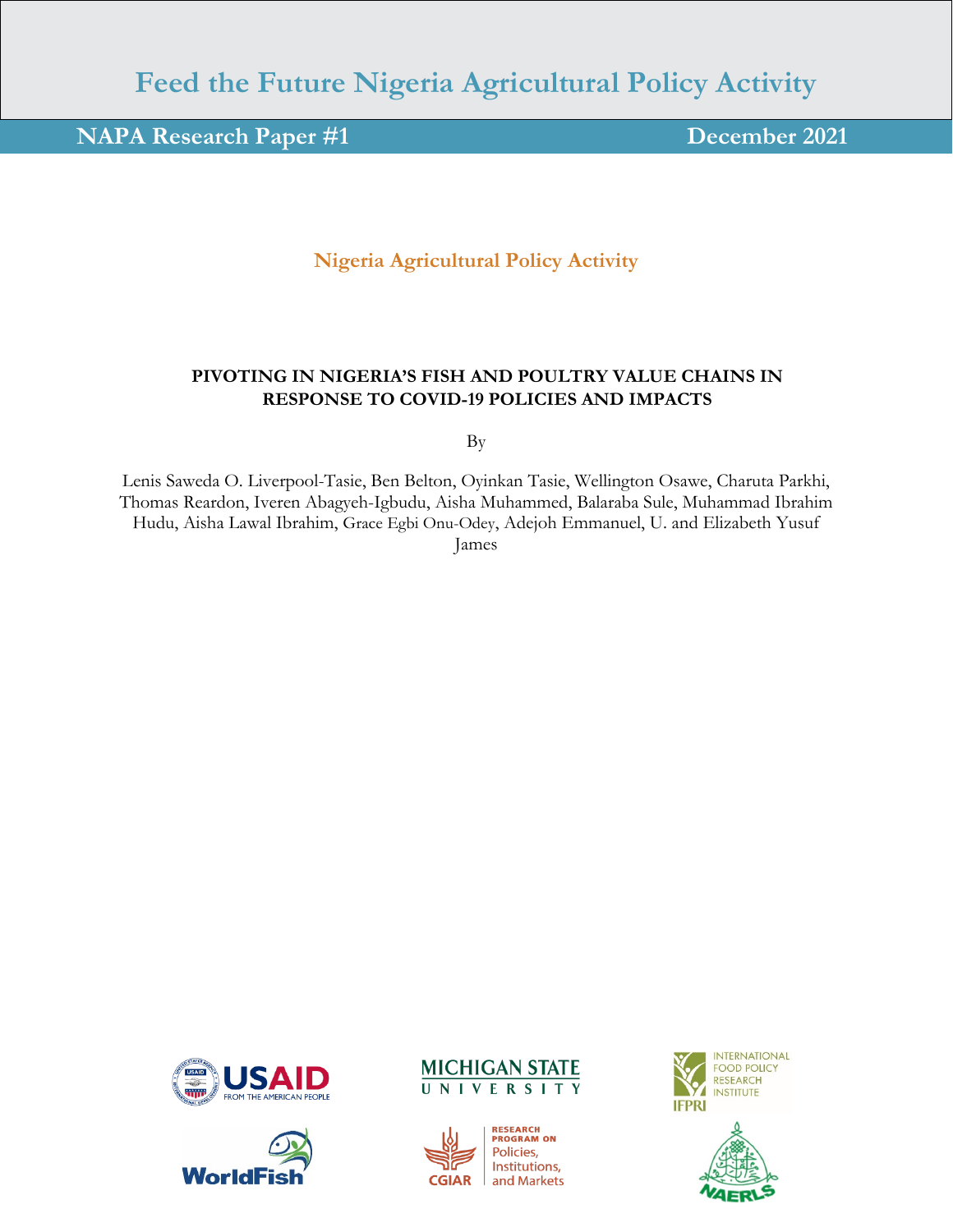## <span id="page-1-0"></span>**NAPA RESEARCH PAPERS**

The *NAPA Research Paper* series is designed to timely disseminate research and policy analytical outputs generated by the Nigeria Agricultural Policy Activity (NAPA). The NAPA project is managed by the International Food Policy Research Institute (IFPRI) and the Food Security Group (FSG) of the Department of Agricultural, Food, and Resource Economics (AFRE) at Michigan State University (MSU). This activity is implemented in partnership with various stakeholders. Together the consortium works with government officials, researchers and private sector stakeholders in Nigeria.

The papers are aimed at researchers, policy makers, donor agencies, educators, and international development practitioners.

Copies of all NAPA Research Papers and Policy Briefs are freely downloadable in pdf format from the following Web site: [https://www.canr.msu.edu/fsg/projects/nigeria-agricultural-policy](https://www.canr.msu.edu/fsg/projects/nigeria-agricultural-policy-activity)[activity](https://www.canr.msu.edu/fsg/projects/nigeria-agricultural-policy-activity)

Copies of all NAPA papers and policy research notes are also submitted to the USAID Development Experience Clearing House (DEC) at:<http://dec.usaid.gov/>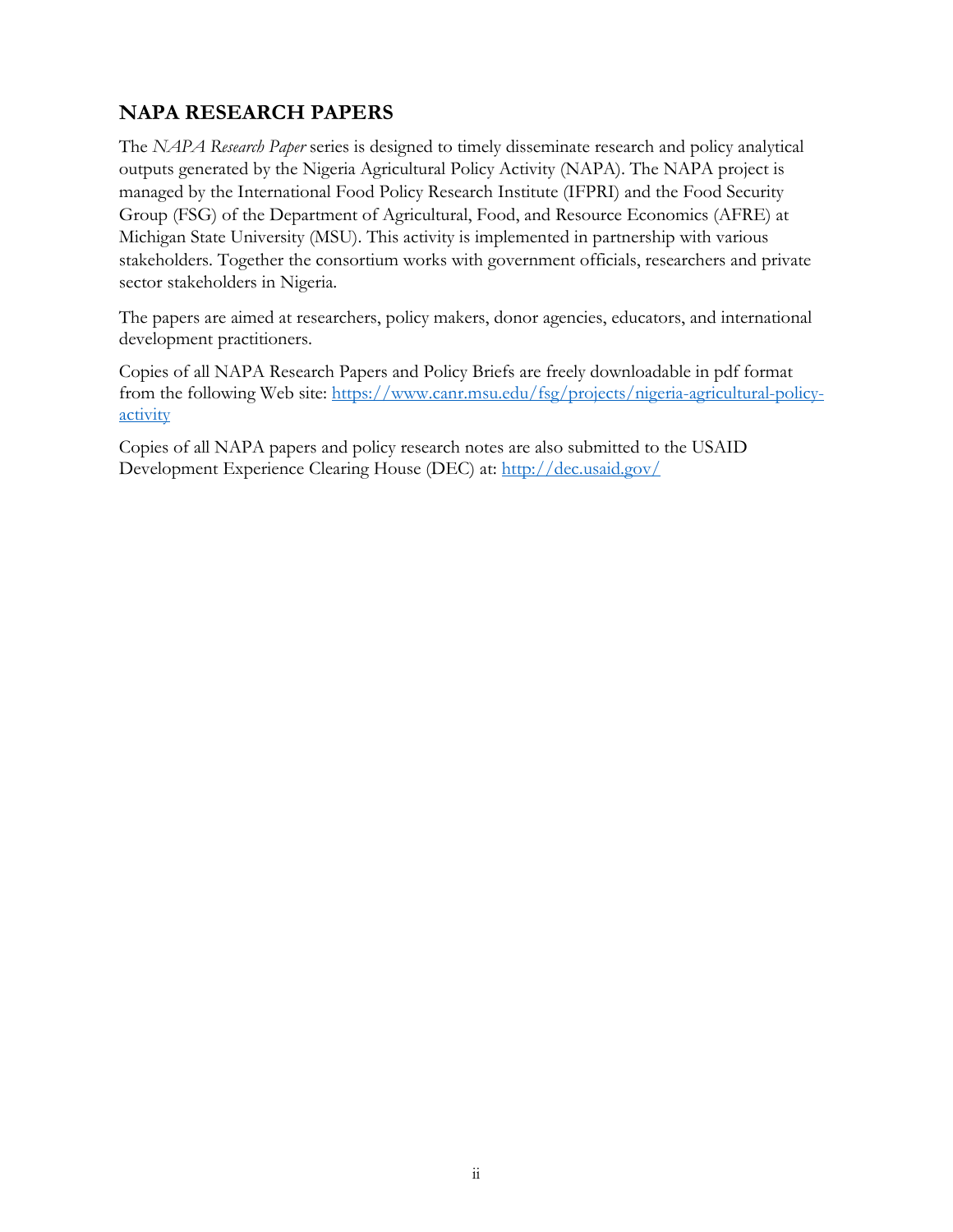### <span id="page-2-0"></span>**Authors**

Lenis Saweda O. Liverpool-Tasie, Oyinkan Tasie and Thomas Reardon are members of the Agricultural, Food and Resource Economics Department (AFRE) at Michigan State University (MSU).

Ben Belton has a joint appointment with the Agricultural, Food and Resource Economics Department (AFRE) at Michigan State University (MSU) and with WorldFish, Malaysia.

Wellington Osawe is postdoctoral research fellow at the Economic and Social Research Institute (ESRI) and a visiting research fellow at Trinity College Dublin

Charuta Parkhi is a PhD candidate in the Agricultural, Food and Resource Economics Department (AFRE) at Michigan State University (MSU)

Iveren Abagyeh-Igbudu, Balaraba Sule, Aisha Muhammed, Muhammad Ibrahim Hudu, Aisha Lawal Ibrahim, Grace Egbi Onu-Odey, Adejoh E.U. and Elizabeth Yusuf James are all early career scholars participating in the NAPA collaborative research team training and mentoring program

### <span id="page-2-1"></span>**Authors' Acknowledgment:**

This research paper was a product of collaborative research funded by the CGIAR Research Program on Policies, Institutions and Markets (PIM) and the USAID Nigeria mission under the Feed the Future Nigeria Agricultural Policy Activity. The author team includes faculty and graduate students at Michigan State University (MSU) alongside eight early career scholars across Nigeria participating in the NAPA early career mentoring program. The authors would like to appreciate Prof. Chris Daudu, Prof Emmanuel Ikani (Executive Director, NAERLS) and Mr. Steve Longabaugh for their support in the coordination of the associated training and mentoring sessions.

**This paper is a product of collaborative research funded by the CGIAR Research Program on Policies, Institutions, and Markets (PIM) and the USAID Nigeria mission under the Feed the Future Nigeria Agriculture Policy Activity. The contents are the responsibility of the authors and do not necessarily reflect the views of the funding agencies.** 

**Copyright © 2021, Michigan State University, and the International Food Policy Research Institute. All rights reserved. This material may be reproduced for personal and not-for-profit use without permission from but with acknowledgment to MSU, and IFPRI.** 

**Published by the Department of Agricultural, Food, and Resource Economics, Michigan State University, Justin S. Morrill Hall of Agriculture, 446 West Circle Dr., Room 202, East Lansing, Michigan 48824, USA**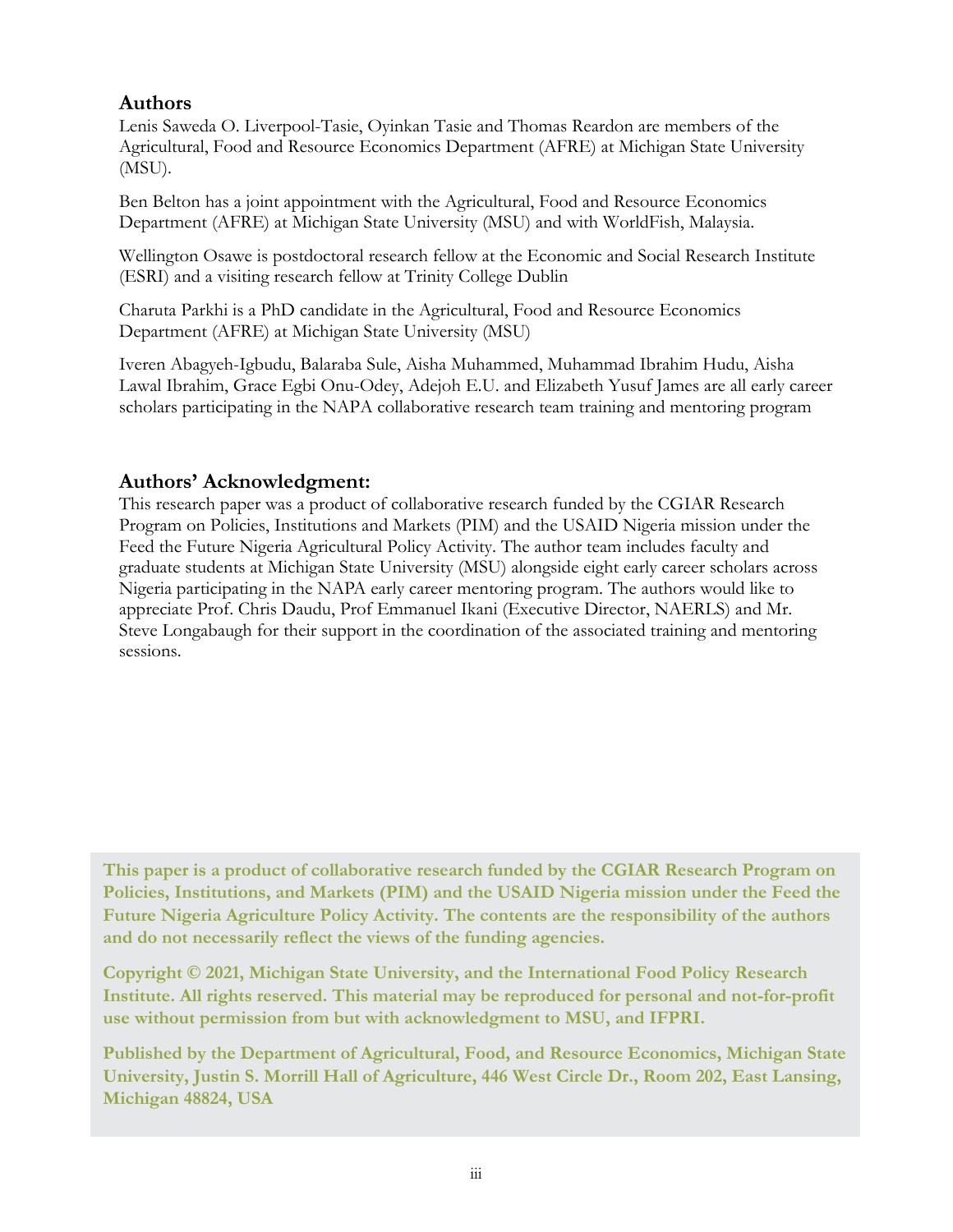## <span id="page-3-0"></span>**TABLE OF CONTENTS**

| EMPIRICAL ESTIMATION OF THE IMPACTS OF COVID-19 CONTAINMENT MEASURES ON SMES 14       |
|---------------------------------------------------------------------------------------|
|                                                                                       |
|                                                                                       |
|                                                                                       |
|                                                                                       |
|                                                                                       |
|                                                                                       |
| Does SMEs' exposure to lockdowns influence the probability of facing a challenge?  21 |
|                                                                                       |
|                                                                                       |
|                                                                                       |
|                                                                                       |
|                                                                                       |
| APPENDIX 1: DISTRIBUTION OF SMES ACROSS THE DIFFERENT STATES IN THE SAMPLE 39         |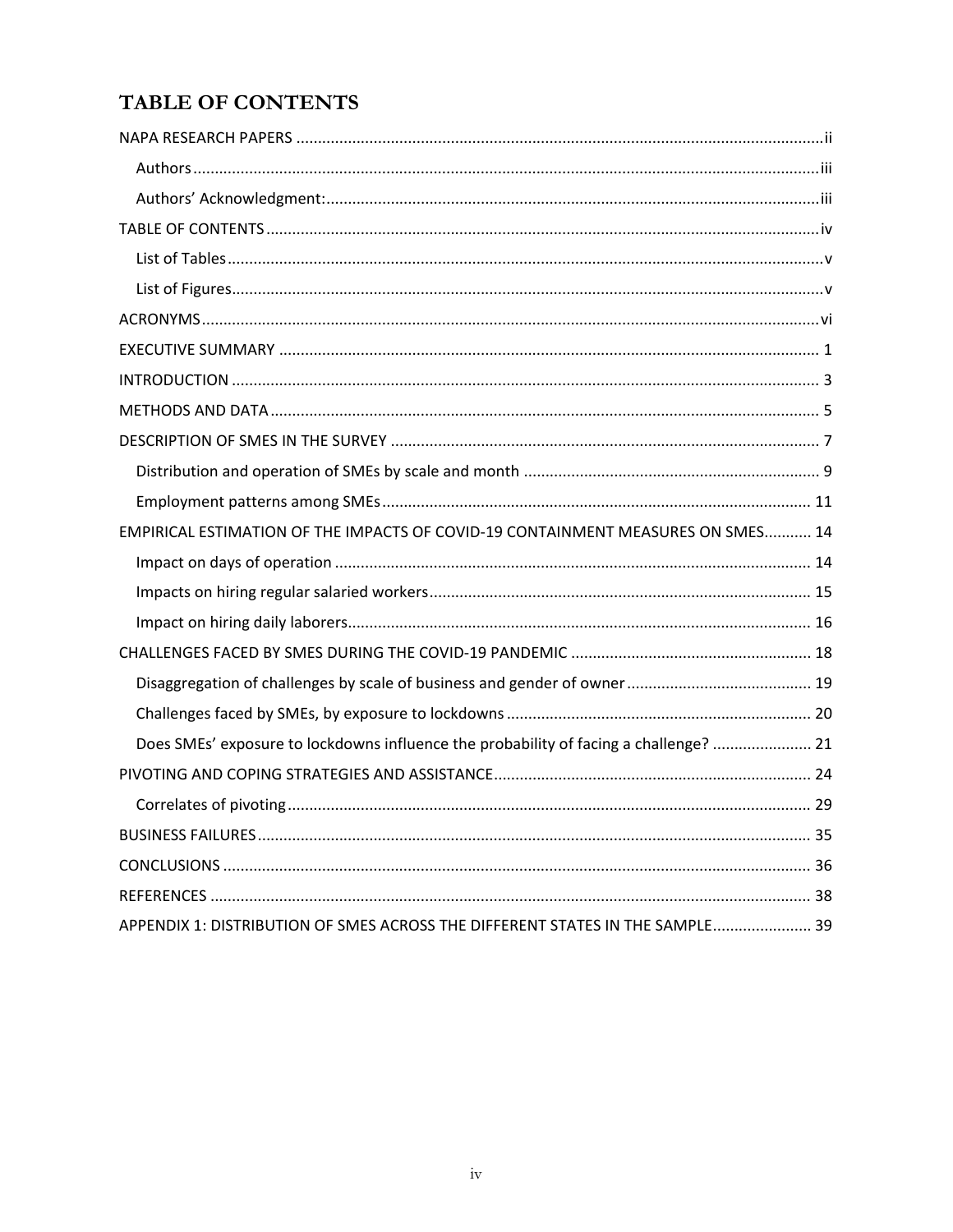## <span id="page-4-0"></span>**List of Tables**

| Table 1. Share of respondents by value chain segment, business size and gender of owner $(\%)$ 8 |  |
|--------------------------------------------------------------------------------------------------|--|
| Table 2. Average number of days SMEs are in operation (across the months)11                      |  |
| Table 3. Average number of daily laborers hired by SMEs, by month (conditional on hiring         |  |
|                                                                                                  |  |
| Table 4. Impacts of COVID-19 Lockdown on SME's Days of Operation  15                             |  |
| Table 5. Impacts of COVID-19 Lockdown on SME's Hiring of Regular salaried workers 16             |  |
| Table 6. Impacts of COVID-19 Lockdown on SME's Hiring of Daily Workers  17                       |  |
| Table 7. Factors associated with SMEs reporting challenges (CRE probit estimates) 23             |  |
|                                                                                                  |  |
| Table 9. Correlates of making electronic transactions, and use of savings to maintain business   |  |
|                                                                                                  |  |
| Table 10. Correlates of making formal contracts and informal agreements with suppliers 32        |  |
| Table 11. Correlates of paying bribes to facilitate transport or business operations 33          |  |

# <span id="page-4-1"></span>**List of Figures**

| Figure 1. Distribution of SMEs in the 2020 sample by value chain node and segment 6             |  |
|-------------------------------------------------------------------------------------------------|--|
|                                                                                                 |  |
|                                                                                                 |  |
| Figure 4. Google mobility index for retail and recreation, and residential movement in Nigeria, |  |
|                                                                                                 |  |
| Figure 5. Average number of days businesses operation per month, by value chain segment 10      |  |
| Figure 6. Share of businesses operating pre- and post-pandemic (by business Scale)10            |  |
| Figure 7. Distribution of SMEs that hired regular salaried workers, by value chain segment and  |  |
|                                                                                                 |  |
| Figure 8. Distribution of SMEs that hired daily laborers, by value chain segment and month 12   |  |
|                                                                                                 |  |
|                                                                                                 |  |
|                                                                                                 |  |
| Figure 12. Share of SMEs facing challenges by gender of business owner and month20              |  |
| Figure 13. Share of SMEs facing challenges by location of business and month21                  |  |
| Figure 14. Expected probability of facing challenges by exposure to lockdowns22                 |  |
|                                                                                                 |  |
|                                                                                                 |  |
|                                                                                                 |  |
|                                                                                                 |  |
|                                                                                                 |  |
|                                                                                                 |  |
|                                                                                                 |  |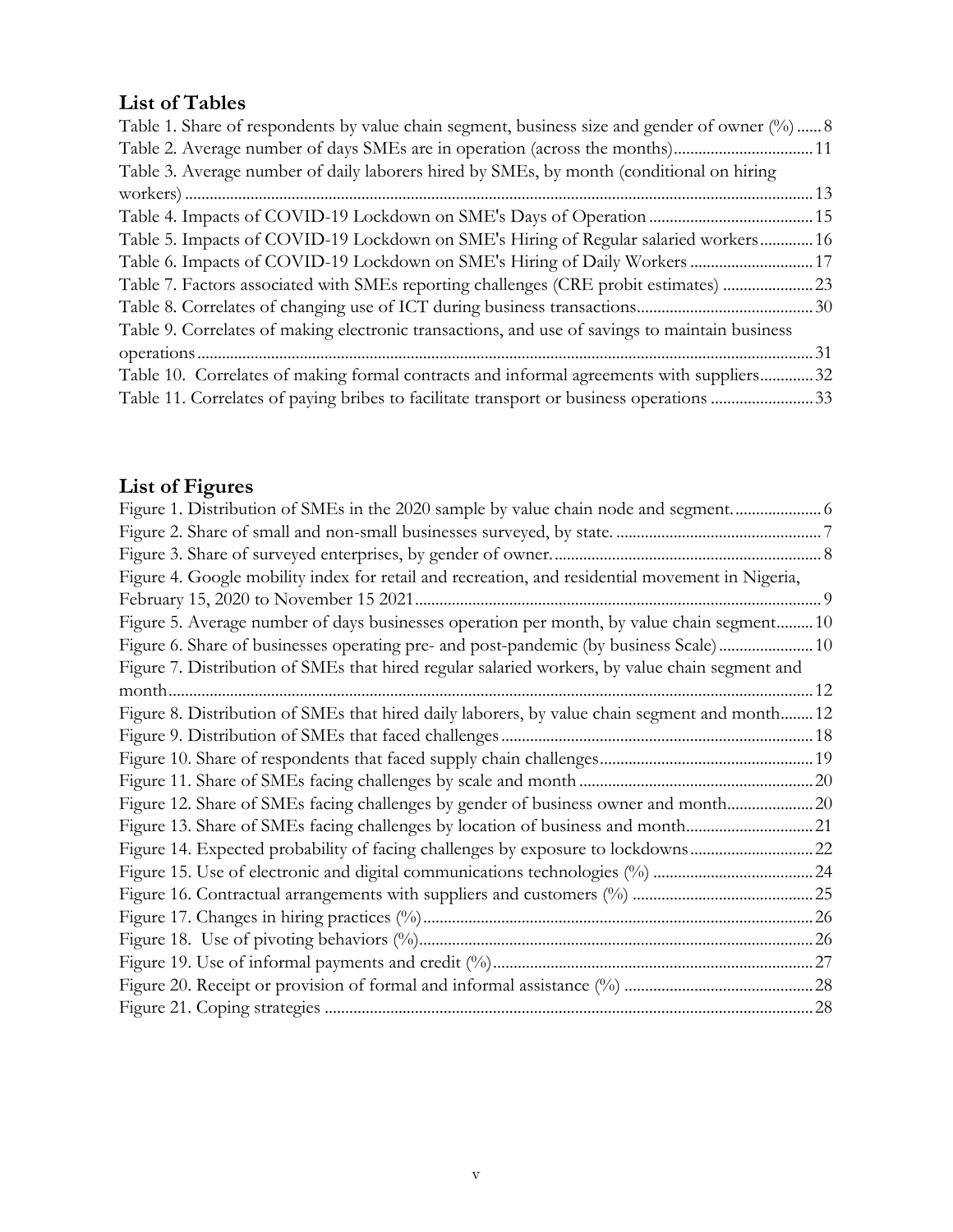#### <span id="page-5-0"></span>**ACRONYMS**

- AFRE Department of Agricultural, Food, and Resource Economics
- CRE Correlated Random Effects
- DEC USAID Development Experience Clearing House
- FCT Federal Capital Territory
- FSP Food Security Group
- GMI Google mobility indexes
- ICT Information and Communications Technology
- IFPRI International Food Policy Research Institute
- MLOGIT Multinomial Logistical Regression
- MSU Michigan State University
- NAPA Nigeria Agricultural Policy Activity
- NAPP Nigeria Agricultural Policy Project
- PIM CGIAR Research Program on Policies, Institutions, and Markets
- SMEs Small and Medium Enterprises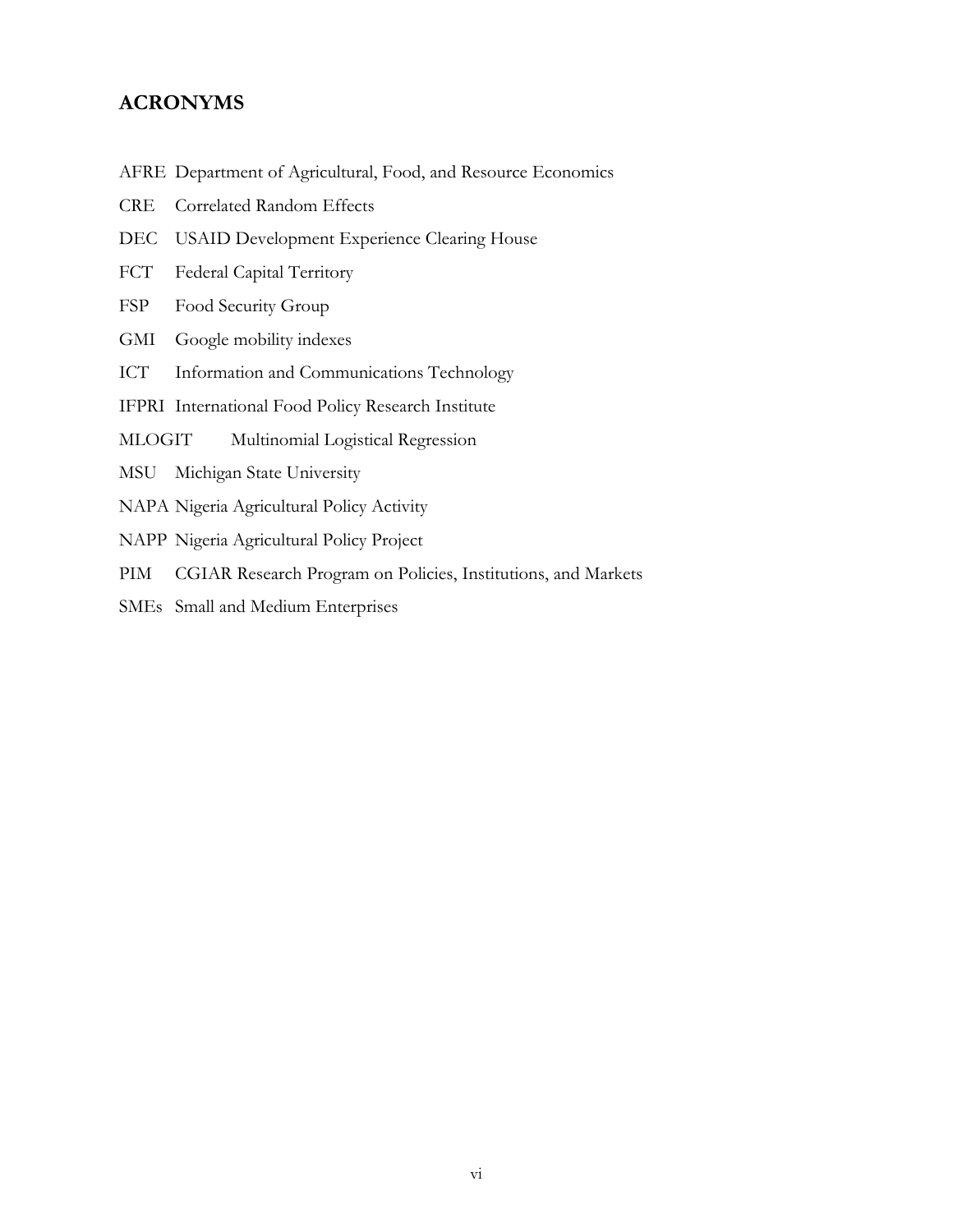## <span id="page-6-0"></span>**EXECUTIVE SUMMARY**

This report uses a panel dataset from two phone surveys covering February–October 2020 and March– July 2021, with nearly 500 small and medium enterprises (SMEs) in the fish and poultry value chains of eight states in all six of Nigeria's geopolitical zones. We address three empirical gaps in the knowledge of the impacts of COVID-19 and containment policies on enterprises in these value chains.

- First, how did state level variations in COVID-19 containment policies affect the operation of businesses during 2020, and how did these effects vary by location (rural and urban; North and South), size of enterprise (small and non-small), value chain segment (lateral, upstream, midstream, and downstream), and gender of business owner?
- Second, what kinds of challenges did businesses confront during this period and how did that vary over time and across nodes?
- Third, what pivoting strategies did SMEs apply in response to COVID-19 challenges (in terms of, for instance, changes to marketing, procurement, technologies, and employment behaviors) and how did these vary by location, business scale, value chain segment, and gender of the enterprise?

Lockdown policies had direct and indirect impacts on SME business operations, but effects were disproportionally negative for small-scale enterprises and enterprises owned by women. Lockdowns negatively impacted the number of days SMEs in lateral supply chains (feed businesses and hatcheries) operated, but small lateral supply chain SMEs faced significantly larger negative impacts than non-small. Midstream and downstream SMEs (wholesalers and retailers) owned by women were significantly more negatively impacted by lockdowns than businesses owned by men.

Lockdowns were associated with significant negative impacts on the number of hired daily laborers and regular salaried workers employed by SMEs, with significant differences also apparent between male and female owned businesses in lateral supply chain segments, as well as between small and non-small businesses.

We find clear evidence of the effect of lockdown on difficulty accessing inputs, markets and transport. These challenges peaked in April and May (when the lockdown policies were implemented most fully) before declining gradually. The share of respondents reporting low demand and low sales prices as challenges followed a similar pattern. In contrast, the share of SMEs reporting high input prices as a challenge grew steadily in all months but increased especially sharply post-lockdown.

Small businesses tended to be disproportionately affected by these challenges, particularly difficulties associated with low demand and market access, which were more persistent during post-lockdown months for small enterprises than for non-small.

Surveyed SMEs adopted a range of pivoting behaviors in response to the challenges faced. Many of the strategies deployed seem consistent with improved resilience, but others could negatively affect longterm business sustainability.

Mobile phones were widely used to organize transactions prior to the pandemic, but their use for this purpose increased sharply during the pandemic, as reported by around half of respondents. Internet and social media use to search for suppliers and customers also increased significantly. However, this transition toward e-commerce was driven by informal use of social media platforms (e.g., WhatsApp, Facebook) rather than formal dedicated online marketplace platforms such as Jumia, Konga, or Agromint.

There was a big increase in the use of electronic payments (e.g., mobile money or mobile banking applications), with most respondents  $(60%)$  reporting having started  $(13%)$  or increased  $(47%)$  their use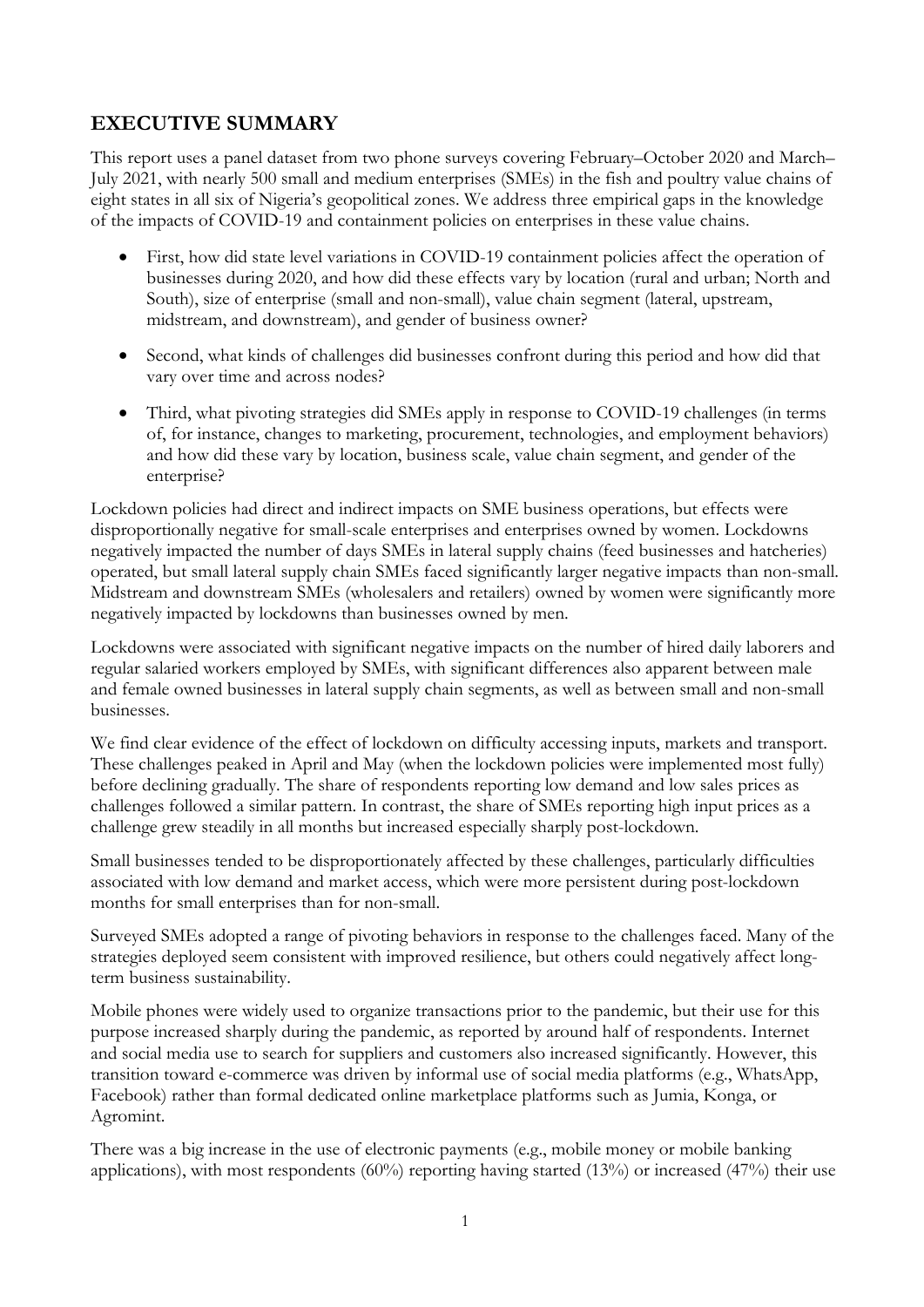in response to the pandemic, likely corresponding to the increase in remote transactions organized by phone or online, and possibly increased concern about the hygiene implications of handling cash.

Few respondents (2%) initiated any new form of contractual agreement in response to COVID-19, but 12% reported an increase in the use of pre-existing contracts, likely to instill greater predictability under volatile conditions. Informal agreements between actors were more common than formal contractual relations and their use was reported to have increased by around 20%of respondents.

As expected, reducing numbers of employees hired was a common cost saving strategy in the face of lower levels of business activity. Interestingly, a non-trivial share of businesses reported increasing wages for workers (initiated by 15% and increased by 18%). This may be interpreted as a response to worker shortages during periods when mobility restrictions and fear of contracting COVID-19 prevented businesses hiring sufficient labor.

We found a sharp increase in the introduction of "just in case" strategies (defined as "a strategy that can help you handle a shock to your input or output supply, such as stocking more inputs than normal or paying in advance for logistics services as a backup plan for procuring inputs or selling outputs). 40% of respondents reported having increased the use of these strategies, while 20% reported introducing them for the first time. This result appears indicative of behavioral change made in response to the experience of initial shocks associated with COVID-19, and thus perhaps indicates a tendency for supply chains to evolve toward greater resilience.

However, we also found evidence of behaviors with potentially negative impacts on SME operations. For example, COVID-19 containment policies such as movement restrictions and business closures created opportunities for rent seeking. One quarter of respondents began making informal payments (e.g., bribes) to facilitate transport for their business, and the same share paid bribes to facilitate continued business operations. In addition, provision of informal credit was widely used to facilitate business operations. About 10% of respondents reported lending cash to business partners – a high number given that many surveyed enterprises are operated by sole traders. Half of the respondents began (19%) or increased (31%) advancing goods as in-kind or trade credit. All these behaviors can be seen as responses to enable business operations to continue running. The long-term impacts of these strategies are uncertain as informal payments cut down already slim profit margins and repayment failures by clients could have major financial implications for SMEs.

Very few surveyed SMEs received any kind of formal support in response to COVID-19 crisis. Less than 1% of businesses reported receiving any form of government assistance. Assistance from other types of institution (e.g., business associations) was received by only 3% of businesses and 1% of households. In contrast, 40% of business owners started (11%) or increased (28%) lending money or food to employees in response to the COVID-19 crisis, and 30% started (11%) or increased (19%) donations of money or food to the communities in which they were located.

Finally, we explored the determinants of the probability of businesses ceasing operations between the final survey round in 2020 and the resurvey in 2021. Businesses operated by women were 15% more likely to close than those operated by men. Small businesses were 15% more likely to close than nonsmall businesses. Businesses in Northern Nigeria were 6% more likely to close than those in the South  $(p<0.01)$ .

These results suggest strongly that COVID-19 and associated containment policies intensified underlying inequalities by causing higher levels of closures among businesses that were operated by women, small in scale, or located in the North where there are several relatively less economically developed and more insecure states. Conversely, businesses operated by men, non-small enterprises, or businesses in the more relatively prosperous and stable South have proven more resilient.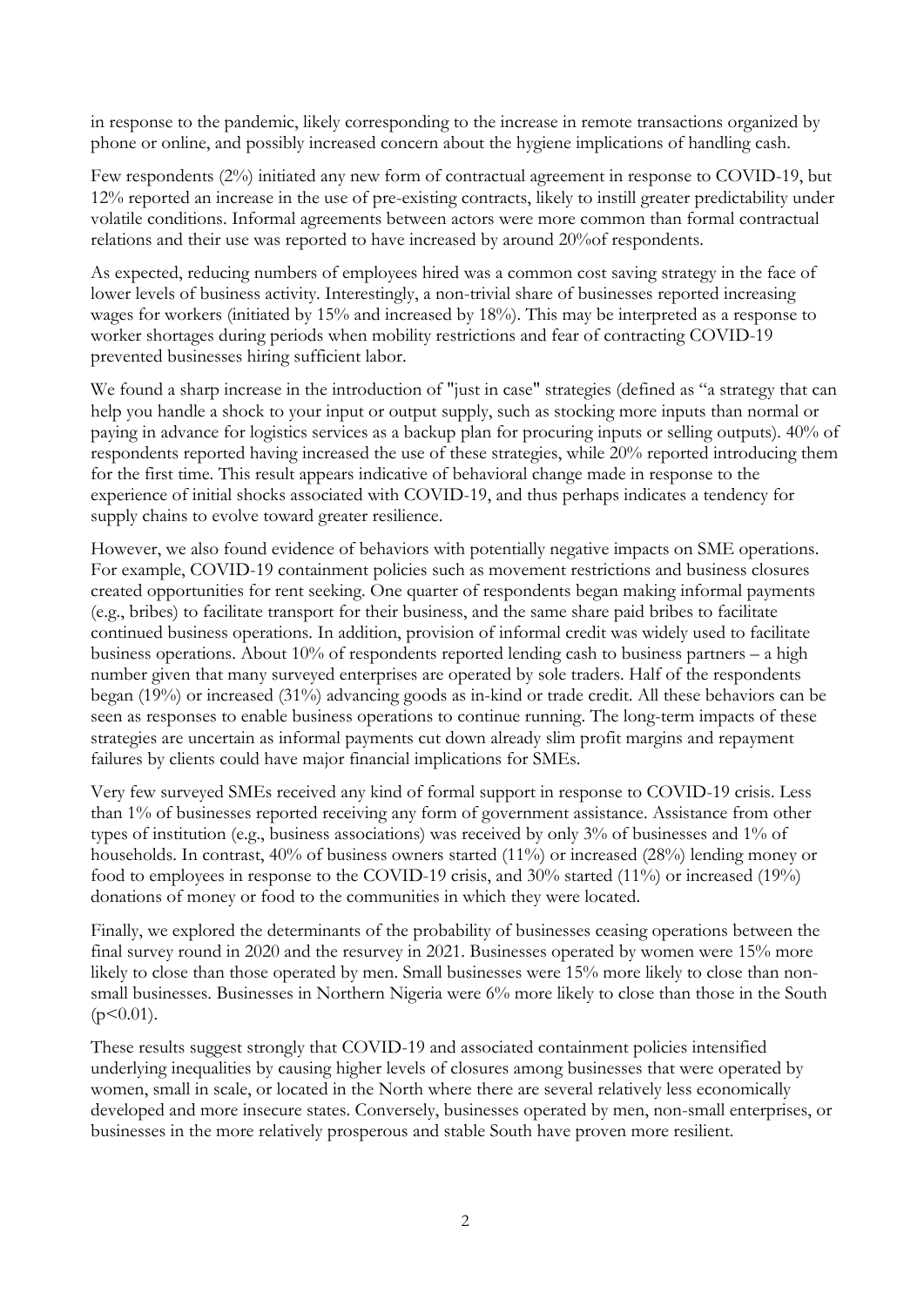## <span id="page-8-0"></span>**INTRODUCTION**

Research on the impacts of the global COVID-19 pandemic on food systems has evolved over its course; from advancing hypotheses about possible future outcomes, to anecdotal case-based reporting of impacts, and then to cross-sectional surveys quantifying the magnitude of impacts on actors in different agri-food value chain nodes. To date, little research has tracked the evolution of challenges faced by businesses in food value chains over time using panel data. Fewer studies still have assessed how value chain actors have adapted their behavior to the new conditions they face (pivoting), how value chains are restructuring as a result, and with what welfare outcomes.

Prior to the onset of the COVID-19 pandemic, fish and poultry value chains in Nigeria were undergoing a period of dynamic growth and transformation. Fish farming has grown rapidly over the past two decades, making Nigeria the largest aquaculture producer in Sub-Saharan Africa. Inland and marine capture fisheries also play an important role in the country's fish supply (Subasinghe et al., 2021). Fish is the cheapest animal source food eaten in Nigeria. It accounts for about one third of consumption of animal-source food nationally (rising to half in the South) and 10% of food consumption expenditures. Changes in fish consumption therefore have important implications for Nigeria's food and nutrition security (Liverpool-Tasie et al, 2021).

Consumption of poultry products in Nigeria has grown alongside rapid urbanization, causing poultry production to grow by 25% over the past two decades (Padilla et al., 2019). In just one decade, the volume of feed used in Nigeria skyrocketed from 300,000 to 1.8 million tons – a 600% climb (Liverpool-Tasie et al, 2016). These trends have contributed to making the poultry industry one of the most commercialized sub-sectors of agriculture in Nigeria.

The fish and poultry sectors both display a high degree of spatial heterogeneity in terms of the structure of the value chain, and there is a brisk inter-regional and intra-regional domestic trade in fish and poultry products as well as production inputs. Trade in imported frozen fish and poultry is also significant (Gona et al, 2018; Liverpool-Tasie et al, 2021; Liverpool-Tasie et al, 2016).

A mix of federal and sub-national level policies were implemented in Nigeria in 2020 in the attempt to contain the spread of COVID-19. These varied widely between regions. Reported measures included border closures, a nationwide night-time curfew, mandatory wearing of facemasks, closure of markets, and a ban on "non-essential" travel between regions. Federal and regional policy objectives were frequently in conflict, and a lack of coordination and consistency intensified supply chain disruptions, such as where restrictions in one region blocked transport between producing zones and receiving markets in another location (Liverpool-Tasie et al, 2020). However, the extent to which stated policies were enforced remains unclear, and the nature and scale of any unintended negative consequences arising from them is still poorly understood.

Recent theoretical work on the economics of COVID-19 has explored how the shock of the pandemic may contribute to 'pivoting' (large shifts in the ways businesses operate, such as accelerated adoption of e-commerce) and 'co-pivoting' (complementary pivots by businesses in different supply chain segments), but little empirical research has been implemented to date to test these hypotheses (Reardon et al, 2021).

This report addresses three key empirical gaps in the knowledge of the impacts of COVID-19 and associated policies on fish and poultry value chains in Nigeria.

• First, how did state wise variations in COVID-19 containment policies affect the operation of businesses during 2020, and how did these effects vary by location (rural and urban; North and South), size of enterprise (small and non-small), value chain segment (lateral, upstream, midstream, and downstream), and gender of business owner.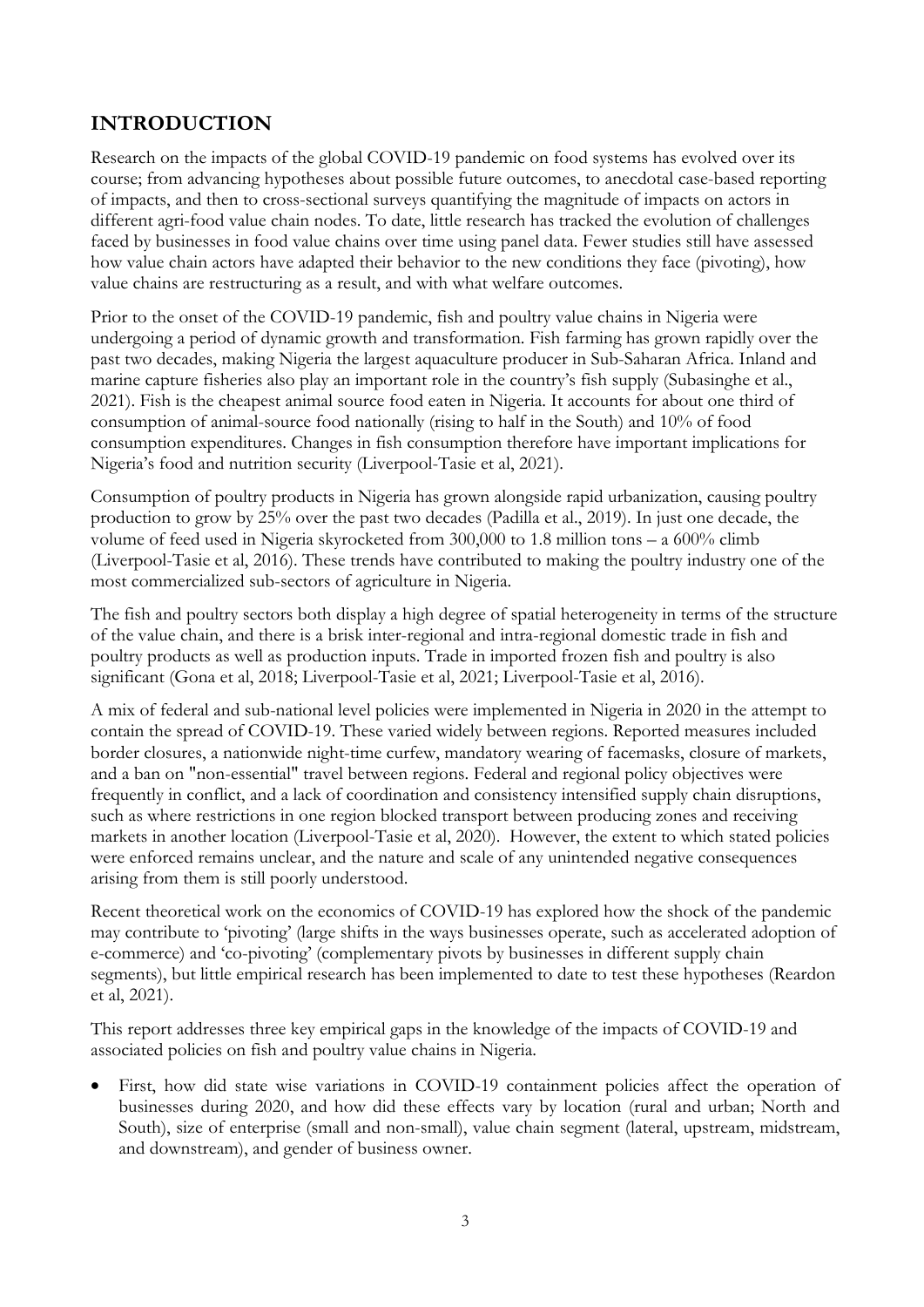- Second, what challenges did businesses confront during this period and how did that vary over time and across nodes.
- Third, what pivoting strategies did they apply in response to COVID-19 challenges (in terms of, for instance, changes to marketing, procurement, technologies, and employment behaviors) and how did these vary over, space, scale of operation, value chain segment, and gender of the enterprise owner.

We address these questions using a panel dataset derived from two phone surveys covering the periods February – October 2020 and March – July 2021, with close to 500 small and medium enterprises (SMEs) from eight states in all six of Nigeria's geopolitical zones.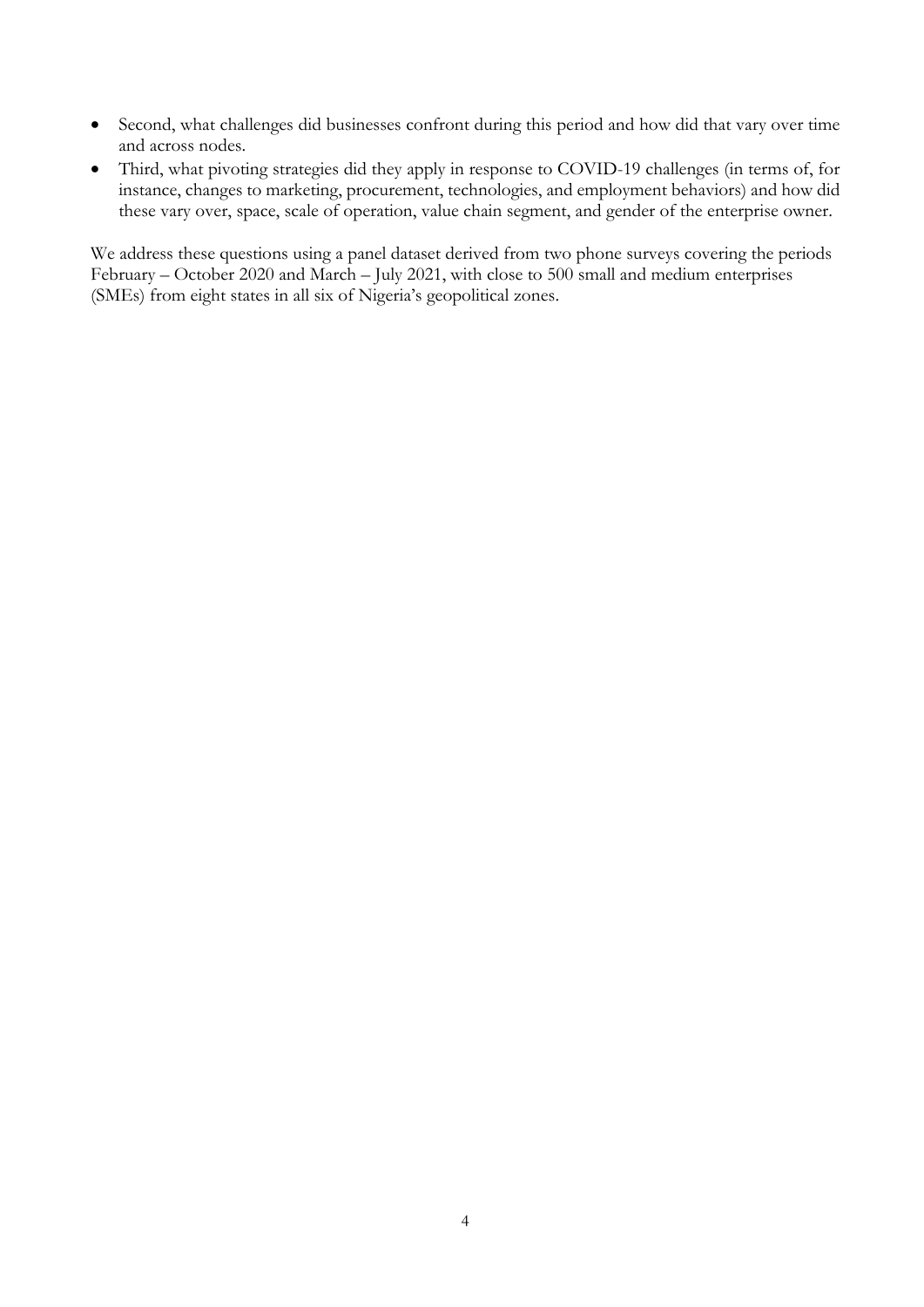## <span id="page-10-0"></span>**METHODS AND DATA**

MSU's USAID-funded Nigeria Agricultural Policy Project (NAPP) has trained and mentored scholars from Nigerian Universities on applied agrifood value chain research since 2016. We worked closely with a subset of this growing network of young Nigerian scholars in 2020 and 2021 to collect and analyze data and strengthen capacity for policy engagement.

This study combines data from two surveys, conducted in 2020, and 2021. The first survey was designed to track the impacts of the COVID-19 pandemic and related policy responses on fish and poultry supply chains in all six geopolitical zones of Nigeria and identify federal and state-specific recommendations on policies and actions for mitigating disruption and associated impacts on food and nutrition security. We conducted monthly interviews with 474 enterprises in fish and poultry supply chains.

Field visits were not possible due to movement restrictions and safety concerns, so enterprises were selected for survey using a modified snowballing approach. In some states, respondents were initially drawn from lists of contacts from previous fish and poultry value chains surveys. The study team also held discussions with state Ministries of Agriculture, which maintain records of operators in the agricultural sector, to obtain lists of potential respondents.

Respondents from the supply chain nodes present in each state were selected at random from these lists and approached by phone. After a brief introduction about the study purpose, respondents were asked for their consent to participate. Study participants were asked to suggest additional respondents engaged in their respective value chain or related nodes (e.g., as their input or product suppliers). Once respondents were confirmed to be engaged in the activity ascribed to them, and consented to be part of the study, the data collector made monthly calls to the respondents.

Interviews commenced in May 2020. The first round of interviews collected recall information on business activities during the months of February-April (corresponding to pre-pandemic and the onset of COVID-19 policy responses such as lockdowns). Interviews were subsequently conducted monthly, collecting recall information for the preceding month on each occasion, through November, giving a dataset covering nine months.

Respondents selected for interview included 232 actors in the fish value chain (fish hatcheries fishers, farms, processors, traders and retailers), 174 actors in the poultry value chains (chicken hatcheries, farms, traders, retailers, and egg retailers), and 68 actors providing services common to both value chains (feed mills and sellers) (total 474 actors).

For the purposes of analysis in this report, because of the relatively small sample sizes per value chain node, we aggregate actors by segment, following Liverpool-Tasie et al. (2021). Segments and their constituent nodes are as follows: Lateral (feed mills and sellers, and hatcheries) n=96; Upstream (farms, fishers) n=152; Midstream (traders, fish processors) n=115; Downstream (retailers) n=111 (Figure 1).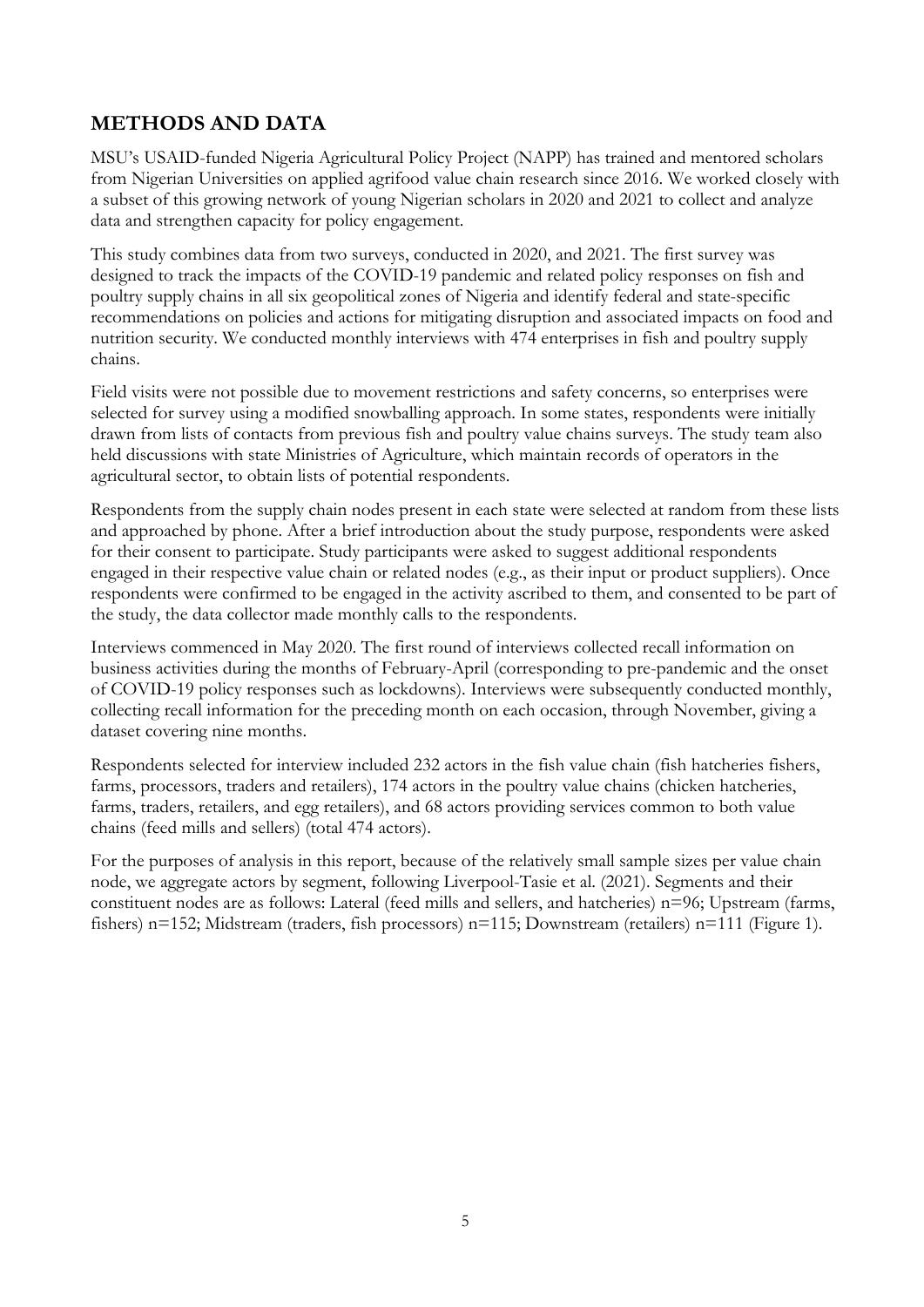

<span id="page-11-0"></span>Figure 1. Distribution of SMEs in the 2020 sample by value chain node and segment.

During 2021 we conducted a one-time follow up survey, during which we were able to contact and interview 435 of the original survey respondents (92%). Recall questions were asked, covering each month from February to June 2021. Questions during this round of interviews focused particularly on how businesses were able to work around COVID-19 containment policies and associated challenges, adapt, and pivot. Survey results are presented in sequence in the following sections.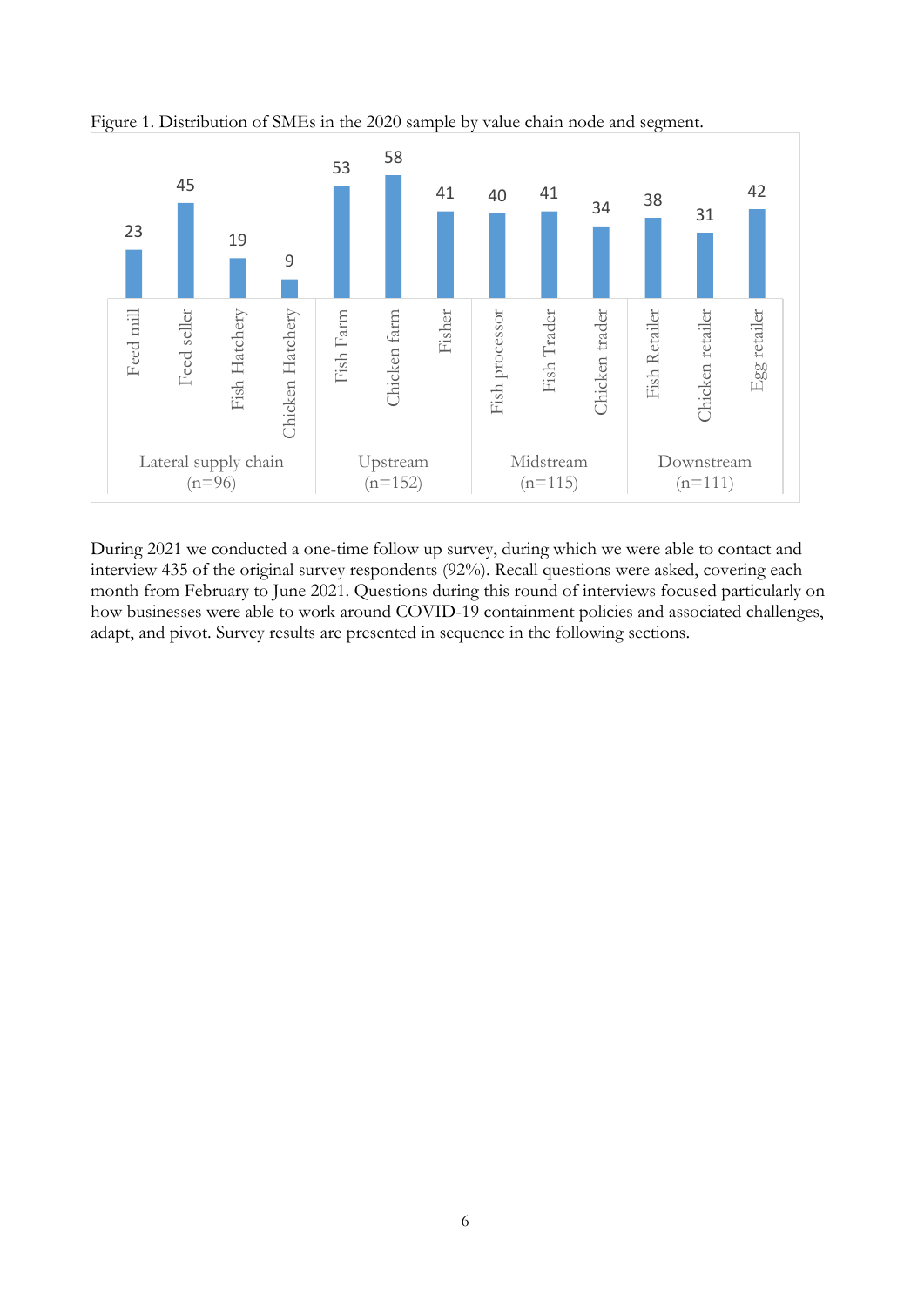## <span id="page-12-0"></span>**DESCRIPTION OF SMES IN THE SURVEY**

The survey covered three states in Southern Nigeria (Ebonyi, Oyo, and Rivers), four states in Northern Nigeria (Borno, Kaduna, Kebbi, Niger), and the Federal Capital Territory (FCT), Abuja, located in the center of the country. The selection of states was made to ensure coverage of a wide variety of geographies, economic conditions, and COVID-19 containment policies, and allow for state specific considerations and state-wise comparisons.

<span id="page-12-1"></span>All survey respondents were asked to self-define the scale of their enterprise as 'small' or 'non-small'. Small businesses predominated, accounting for 62% of surveyed firms (Table 2). The share of small businesses in the sample varied widely by state, from only 39% in Kebbi state to about 90% in Kaduna, and 100% in Ebonyi.



Figure 2. Share of small and non-small businesses surveyed, by state.

Source: Authors calculations

Figure 3 presents the gender of surveyed business owners by state. Three-quarters (75%) of surveyed businesses were male-owned and 25% were female-owned. The share of businesses owned by women respondents varied across states, ranging from 5% in Kebbi to 38% in Ebonyi, likely reflecting cultural differences between regions.

Table 1 presents the distribution of businesses by scale of operation, gender of owner, and supply chain segment (lateral, upstream, midstream and downstream). Small businesses are most common in the downstream segment of the value chain (retail), where they account for 71% of businesses, but are distributed more evenly in other segments (56% - 61%). Women-owned businesses are most common in the downstream and midstream segments of the value chain, where they account for 35% and 31% of business, respectively. Conversely fewer businesses owned by women are found in upstream and lateral segments (17% and 18%, respectively). This finding implies that women's ownership is particularly concentrated in trade and retail activities, and thus - particularly in the case of retail ownership of smaller enterprises.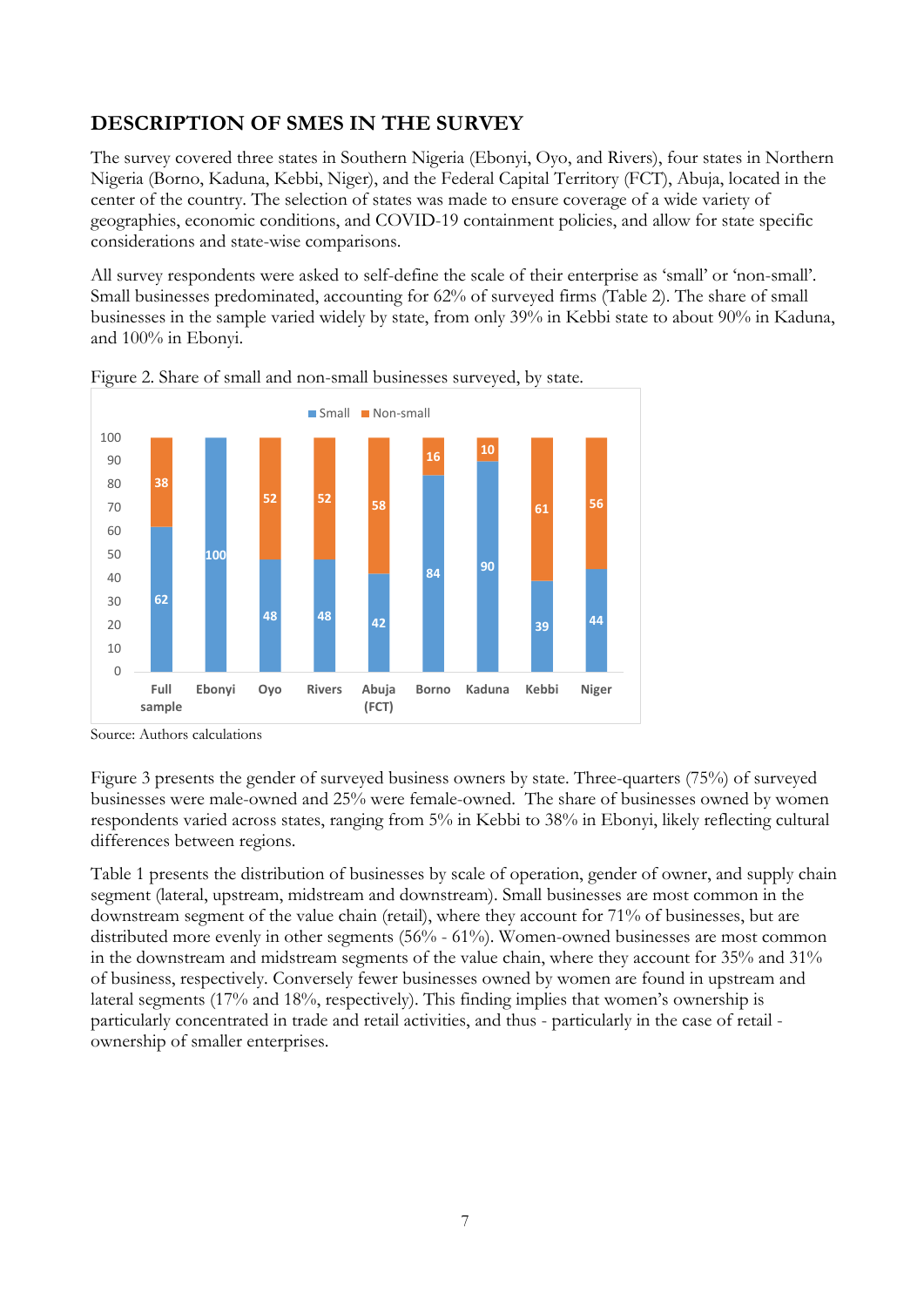

<span id="page-13-1"></span>Figure 3. Share of surveyed enterprises, by gender of owner.

<span id="page-13-0"></span>Source: Authors calculations

Table 1. Share of respondents by value chain segment, business size and gender of owner (%)

|           | Lateral | Upstream | Midstream | Downstream |
|-----------|---------|----------|-----------|------------|
| Small     | 61      | 56       | 60        | 71         |
| Non-small | 39      | 44       | 40        | 29         |
| Male      | 82      | 83       | 69        | 65         |
| Female    | 18      | 17       | 31        | 35         |

Source: Authors calculations

During the onset of the COVID-19 pandemic, restrictions on human mobility were among the first responses implemented to curtail the spread of the virus. In Nigeria, movement restrictions took the form of night-time curfews, or outright lockdowns. The approaches taken varied by state. For example, strict lockdowns were enforced in Kaduna State, Niger State, Borno State, Rivers State (though only in May 2020) and FCT Abuja. In most of the other states there were either restrictions in movement in the form of curfews from dusk to dawn (e.g., Oyo) or limited restrictions but reduced movements for formal activities in educational institutions and religious houses of worship (e.g. Ebonyi).

The impacts of these restrictions on mobility at the national level are captured in Figure 4, which presents Google mobility indexes (GMI) for 'retail and recreational movement', and 'residential movement' (i.e., staying at home). GMI are part of a publicly available dataset, created by Google using anonymized location data sourced from mobile devices. The indexes express the percentage change in visits made, or time spent in categorized places (such as grocery stores, recreation centers, and residential areas) compared to a baseline value of zero, derived from the median level of movement during the first 15 days of February 2020, just prior to the onset of the pandemic and associated containment policies.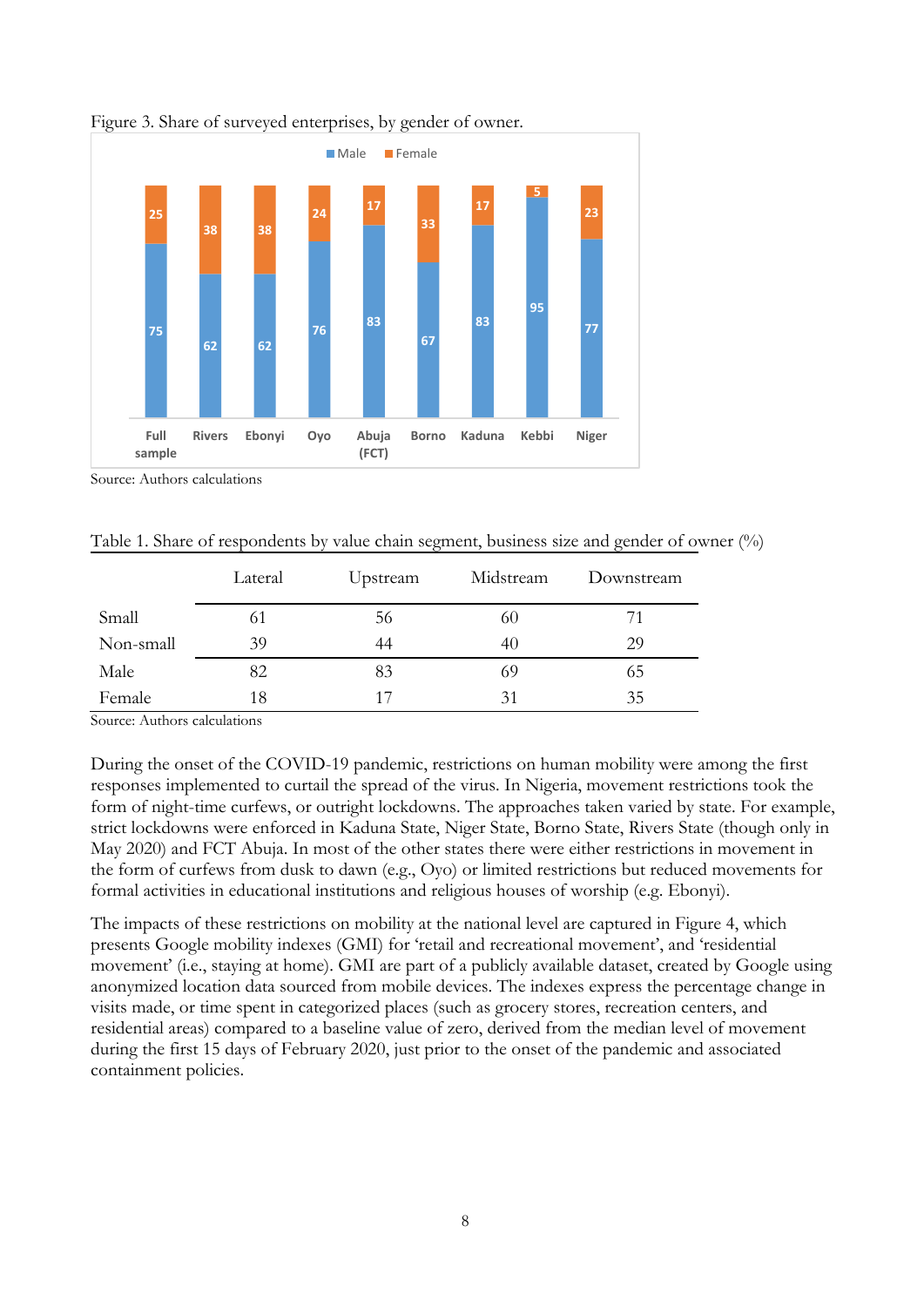

<span id="page-14-1"></span>Figure 4. Google mobility index for retail and recreation, and residential movement in Nigeria, February 15, 2020 to November 15 2021

Source: Derived from data available at<https://www.google.com/covid19/mobility/>

<span id="page-14-0"></span>The data reveal a precipitous 60 percentage point decline in retail and recreational mobility from late March, continuing until early May, and gradually recovering thereafter to reach, and eventually exceed, pre-pandemic levels of activity from around mid-May 2021 onwards. Conversely, the mobility index for residential movement (staying at home) peaks at around 30% above average during April 2020, and subsequently declines gradually.

#### **Distribution and operation of SMEs by scale and month**

Figure 5 presents the average number of days per month SMEs were in operation during the survey period, by value chain segment. The pattern of reduced mobility and economic activity outlined above had a slightly negative effect on the number of days operated each month by SMEs, but most continued their activities.

SMEs operated for between 81% to 94% of the maximum days possible each month (i.e., between 25 and 29 days) on average between February and October 2020. SMEs in lateral supply chains (hatcheries and feed supply businesses) operated for the fewest days per month on average (81%; 25 days) relative to SMEs in other segments. Upstream SMEs (farms and fishers) had the highest average number of days of operation (29 days; 94%), perhaps reflecting the nature of the farm production cycle, which cannot be interrupted and restarted later because it involves live organisms that require constant care.

Actors in Borno State in the conflict prone Northeast of the country operated for the fewest days (23 days). This may reflect disruption caused by Boko-Haram militants in addition to disruption resulting from restrictions on movement linked to COVID-19 containment. Actors in Kaduna State (in the North, adjacent to the capital, FCT Abuja) faced the next highest level of business closures (operating 24 days/month on average). Kaduna faced a strict lockdown and thereafter, a dusk to dawn curfew, which may have been why SMEs in the state operated for fewer days than other states in our sample.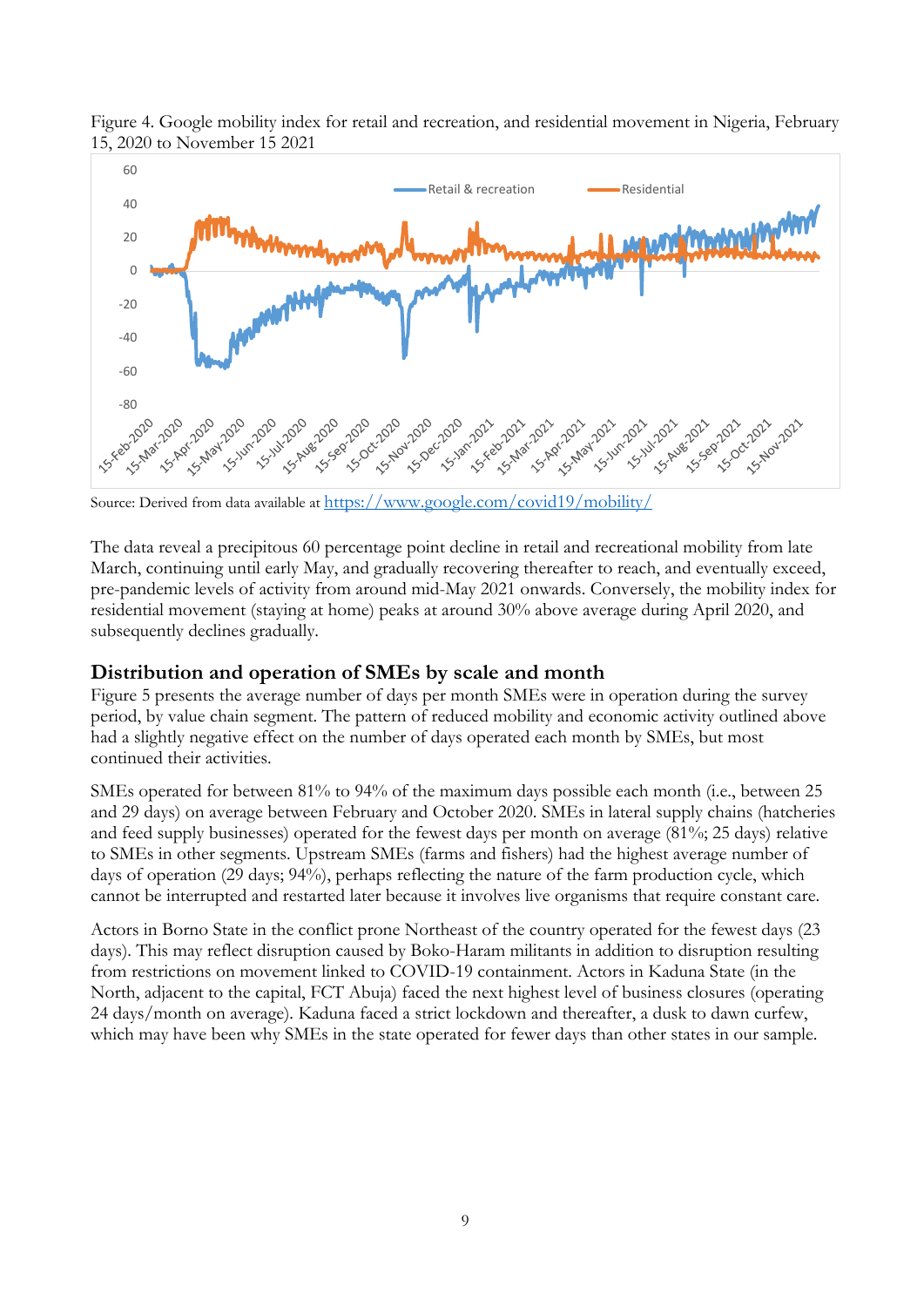

<span id="page-15-0"></span>Figure 5. Average number of days businesses operation per month, by value chain segment

<span id="page-15-1"></span>Source: Authors calculations



Figure 6. Share of businesses operating pre- and post-pandemic (by business Scale)

Source: Authors calculations

Figure 6 shows the share of businesses operating from February to October 2020. April-June were the months of strict lockdown in some states (e.g., Abuja, Niger, Kaduna), and varying restrictions in the others. The figure reveals important variations in the impacts of these policies on the operations of small and non-small businesses over the nine-month survey period.

Small businesses appear more likely to have been affected negatively than non-small businesses by COVID-19 containment policies. The number of small businesses operating declined fairly steadily between February and October, dropping by around 10-15 percentage points over this period. This trend appears quite consistent across all supply chain segments. In contrast, the number of non-small businesses in operation during this period remained rather stable or declined only slightly (around 3-5 percentage points) during the months of August-October. This trend suggests in addition to smaller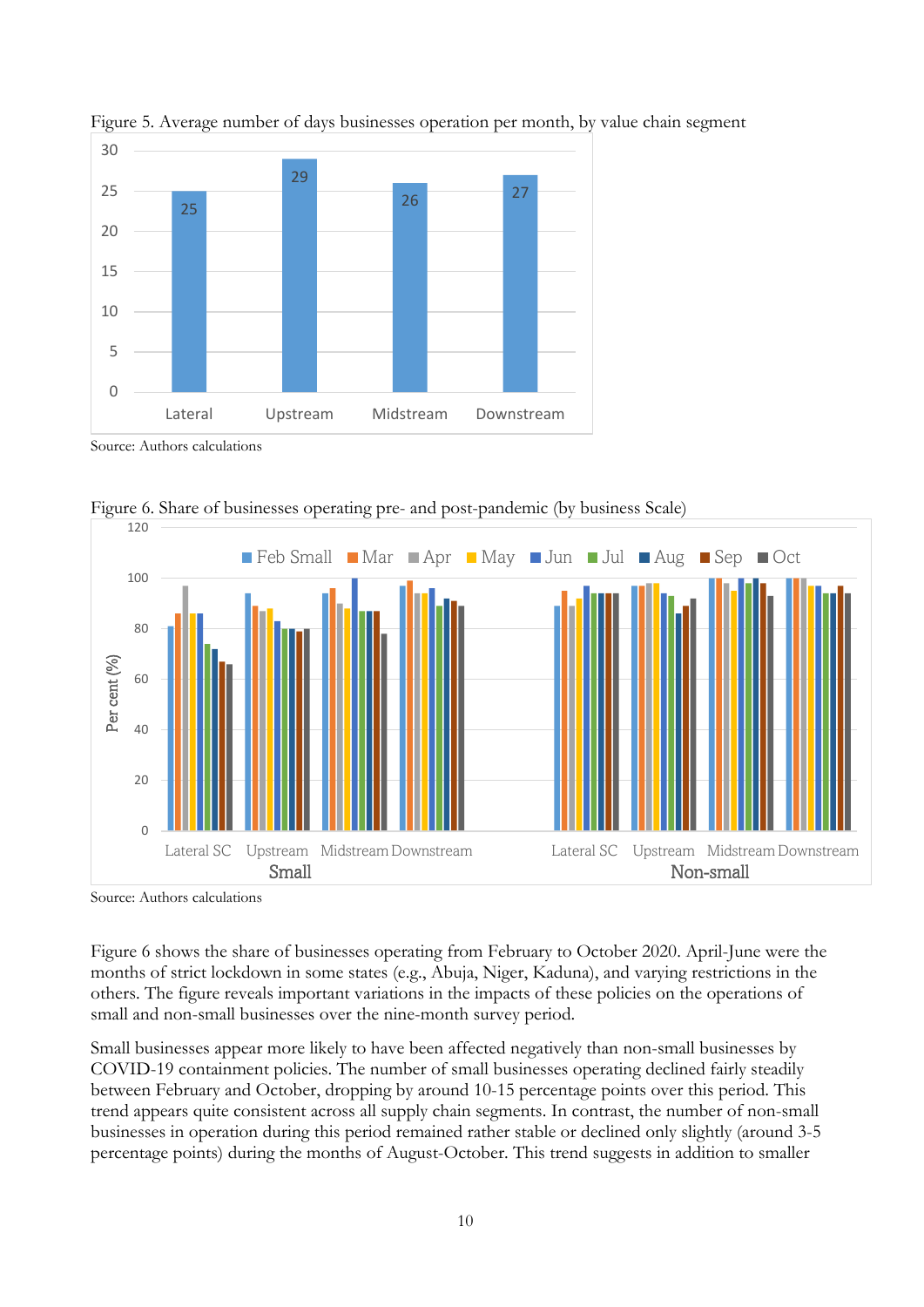businesses proving less resilient to the effects of COVID-19 related restrictions, the stresses they experienced exacted a deepening toll over time, even after immediate restrictions were relaxed.

The greater severity of the impacts experienced by small businesses compared to non-small also appears to be reflected in the average number of days of business operation by month. Data in Table 2 suggest that non-small businesses operated for around 6-10% more days on average than small businesses in the same node.

<span id="page-16-1"></span>The average number of days in operation appear similar for small and non-small business during April/May (the peak of the lockdown). However, in the succeeding months, small businesses tended to operate for fewer days than non-small businesses, likely indicating a medium to long-term impact of the COVID-19 lockdown and associated challenges that disproportionately affected the former. It is likely that non-small businesses were able to continue to operate due to having more resources than smaller enterprises, making them better able to weather the COVID-19 shock, and perhaps also having greater capacity to pivot actively to work around challenges.

|            | radic 2. Inverage manner or days officis are in operation (across the months) |     |     |     |           |      |     |     |      |     |  |
|------------|-------------------------------------------------------------------------------|-----|-----|-----|-----------|------|-----|-----|------|-----|--|
|            | Full                                                                          | Feb | Mar | Apr | May       | June | Jul | Aug | Sept | Oct |  |
|            | Small                                                                         |     |     |     |           |      |     |     |      |     |  |
| Lateral SC | 24                                                                            | 23  | 24  | 22  | 24        | 25   | 26  | 25  | 24   | 26  |  |
| Upstream   | 28                                                                            | 26  | 28  | 27  | 29        | 29   | 29  | 28  | 27   | 29  |  |
| Midstream  | 26                                                                            | 24  | 25  | 22  | 24        | 26   | 28  | 27  | 28   | 27  |  |
| Downstream | 26                                                                            | 25  | 25  | 22  | 24        | 27   | 29  | 29  | 28   | 28  |  |
|            |                                                                               |     |     |     | Non-small |      |     |     |      |     |  |
| Lateral SC | 25                                                                            | 26  | 25  | 22  | 24        | 26   | 27  | 27  | 26   | 26  |  |
| Upstream   | 30                                                                            | 28  | 31  | 30  | 31        | 30   | 31  | 30  | 29   | 31  |  |
| Midstream  | 28                                                                            | 26  | 28  | 23  | 26        | 28   | 30  | 29  | 28   | 30  |  |
| Downstream | 28                                                                            | 26  | 26  | 24  | 27        | 28   | 30  | 30  | 29   | 30  |  |

| Table 2. Average number of days SMEs are in operation (across the months) |  |  |
|---------------------------------------------------------------------------|--|--|
|                                                                           |  |  |

<span id="page-16-0"></span>Source: Authors calculations

#### **Employment patterns among SMEs**

The impact of COVID-19 containment measures on SMEs appears to vary by value chain segment. In terms of hiring of regular salaried workers, SMEs in the lateral (input supply) and upstream (farming) segments were more likely than other nodes to hire regular salaried workers. Comparing the share that hired regular salaried workers over time it appears that lateral and upstream SMEs were also less impacted than midstream and downstream segments (Figure 7). Enterprises in lateral and upstream segments of the supply chain are primarily situated in fixed locations, and business activities require a steady supply of hired regular salaried workers.

There was a significant reduction in midstream SMEs (e.g., traders and fish processors) hiring salaried workers, down from 30% to 20% during the lockdown period. Surprisingly, downstream SMEs (retailers) that were typically less likely than businesses in other nodes to hire regular salaried workers (about 10% hired in February) saw a significant increase in the use of regular salaried workers (to about 20%) during the later months of the lockdown (May and June), and this remained higher than prelockdown levels after the lockdown was eased. The increase in the use of regular salaried workers seems to have been accompanied by a reduction in the use of daily hired laborers (See Figure 8). This might reflect the need for these SMEs to secure guaranteed labor (via salaried workers) to address the uncertainty associated with labor supply from daily hired labor due to constrained mobility of workers, and reluctance to risk exposure to COVID-19.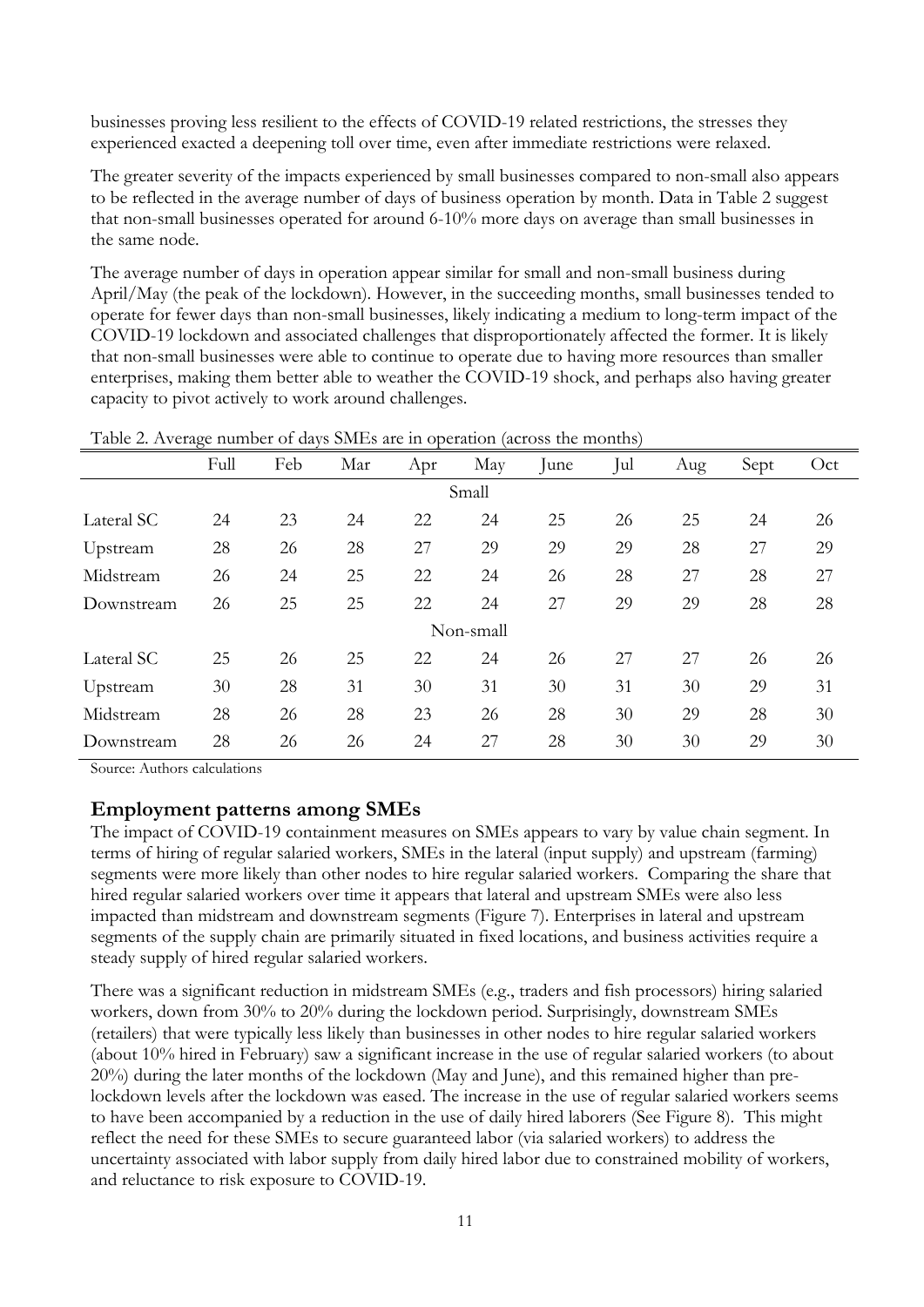

<span id="page-17-0"></span>Figure 7. Distribution of SMEs that hired regular salaried workers, by value chain segment and month

<span id="page-17-1"></span>Source: Authors calculations



Figure 8. Distribution of SMEs that hired daily laborers, by value chain segment and month

Source: Authors calculations

Figure 8 suggests that the SMEs in all value chain segments reduced the use of daily laborers during the peak lockdown months of May and June, likely due to a combination of lower demand, constrained mobility of workers, and reluctance to risk exposure to COVID-19. However, except for SMEs in the downstream, the share of SMEs hiring casual workers subsequently recovered to near pre-pandemic levels. This lower use of hired labor (relative to the pre-lockdown period) is consistent with their increased use of salaried workers during the lockdown period that continued post lockdown.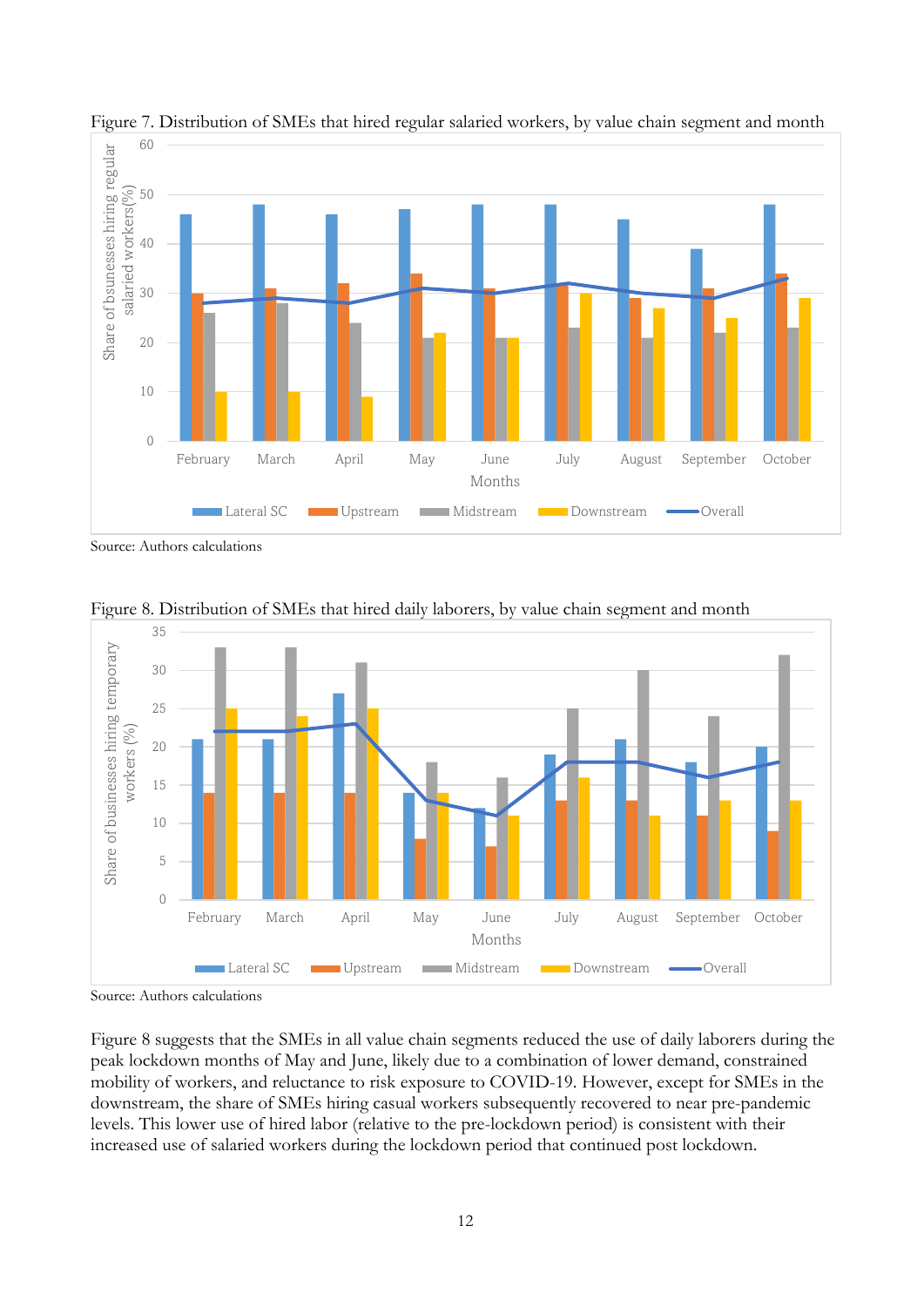<span id="page-18-0"></span>Considering the number of casual daily workers hired per business, reductions in hiring were particularly evident for wholesalers and processors (midstream SMEs) and retailers (downstream) from around July onwards, suggesting lagged impacts on business activity continuing after the lockdown ended (Table 3). In contrast, the average number of regular salaried workers hired per business changed little over time

|              | Feb | Mar | Apr | May | lune | July | Aug | Sept | Oct |
|--------------|-----|-----|-----|-----|------|------|-----|------|-----|
| Lateral      | 3.3 | 3.5 | 3.0 | 3.8 | 3.3  | 3.8  | 3.1 | 3.3  | 3.5 |
| Upstream     | 3.3 | 3.3 | 3.5 | 3.3 | 4.3  | 3.5  | 3.7 | 2.8  | 2.8 |
| Midstream    | 5.6 | 5.6 | 6.0 | 6.2 | 6.4  | 4.9  | 3.7 | 3.5  | 3.0 |
| Downstream   | 3.4 | 4.2 | 4.2 | 4.5 | 2.3  | 2.2  | 2.6 | 2.1  | 2.2 |
| Overall      | 4.2 | 4.4 | 4.4 | 4.6 | 4.4  | 3.8  | 3.4 | 3.0  | 2.9 |
| Observations | 102 | 102 | 108 | 61  | 51   | 79   | 85  | 72.  | 69  |

Table 3. Average number of daily laborers hired by SMEs, by month (conditional on hiring workers)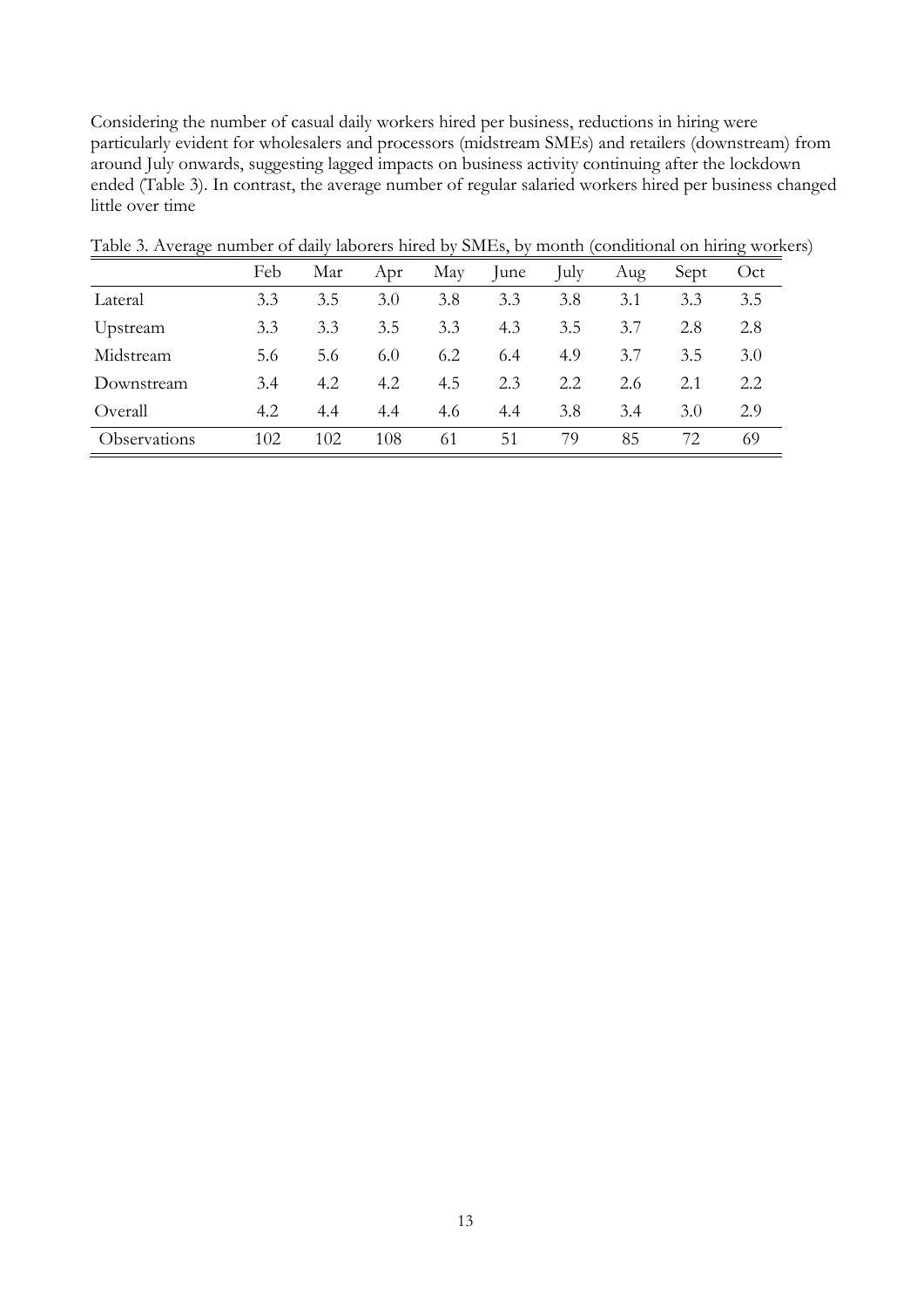## <span id="page-19-0"></span>**EMPIRICAL ESTIMATION OF THE IMPACTS OF COVID-19 CONTAINMENT MEASURES ON SMES**

We estimated a correlated random effects (CRE) model to analyze the impact of lockdowns and movement restrictions on SMEs. This approach enabled us to control for firm specific unobserved factors likely to be associated with a firm's true exposure to the lockdown policy (e.g., firms having unobserved characteristics such as social capital that might affect their true restrictions due to the lockdown policies) but also their business operations and choices.

<span id="page-19-1"></span>Specifically, we analyzed the impact of lockdowns and associated restrictions on the number of days SMEs operated from February to October 2020, and on the hiring of regular salaried workers and daily hired laborers. By including month dummies in all estimations, we also account for any seasonality in the activities of the SMEs. Finally, we explored the challenges faced by SMEs and whether the probability of facing challenges is a function of the direct or indirect effect of lockdown or restrictions. Tables 4, 5, and 6 provide the results of the econometric analyses.

### **Impact on days of operation**

Table 4 reveals a significant negative impact of lockdowns on the number of days operated by lateral SMEs, and a positive impact for upstream. Feed millers, feed sellers and hatcheries in states with strict lockdowns operated for approximately 32% fewer days (10 days) relative to SMEs engaged in the same activities in states with little or no restrictions on movement. A possible reason why this effect is so large could be that lateral supply chains often transact business across state borders and as such, restrictions on interstate movement would significantly impact their operation alongside restrictions on within state movement.

Small enterprises in lateral supply chains faced significantly larger negative impacts (about 16% fewer days) than non-small lateral supply chain businesses. This result confirms that small scale SMEs were disproportionately affected by lockdowns, with respect to the number of days they were able to operate.

More surprisingly, the impact of lockdowns on upstream SMEs - farmers and fishers – was positive. Most upstream SMEs are farms, whose business activities do not require movement between states, unlike many SMEs in other supply chain nodes. In addition, farming was considered an essential service and farms were largely free to continue operation, so movement restrictions impacting non-farming activities might have seen farmers who otherwise might have been sharing their time between farming and other non-farm activities, allocating more time on their upstream activities.

Similar to the lateral segment of the supply chain, small upstream SMEs were more heavily impacted, operating on about 16% fewer days (5 days) than their non-small counterparts. This finding further lends credence to the observation that lockdown measures disproportionately affected smaller businesses. For farms upstream, this result likely reflects the inability of smaller farms to cushion themselves against disruptions in access to input and output markets due to lockdown policies.

There was no significant effect of lockdowns on the average number of days operated by midstream and downstream SMEs, but small SMEs in both these value chain segments were significantly more affected by the lockdown than their large-scale counterparts.

Midstream and downstream SMEs owned by women were significantly more negatively impacted by the lockdown than businesses owned by men. Male-owned SMEs in these segments operated for 5-6% more days that female-owned businesses. While the number of days may appear small, considering that these SMEs mainly transact daily in finished or almost finished commodities, any disruption in business operations, however small, may will impact negatively on final business margins and may ultimately threaten their survival.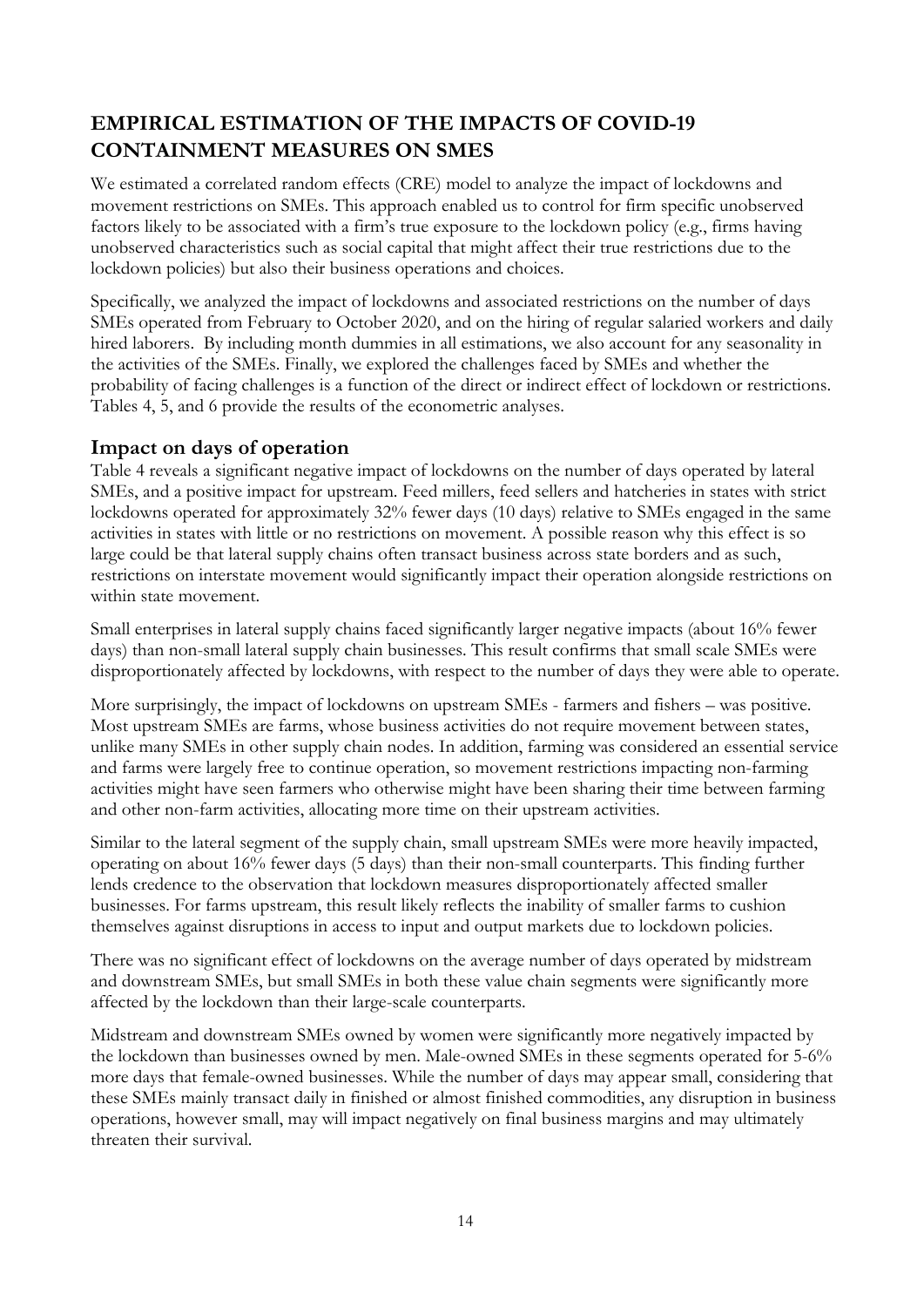|                              | (1)               | (2)         | (3)        | (4)        |  |  |  |  |
|------------------------------|-------------------|-------------|------------|------------|--|--|--|--|
|                              | Lateral SC        | Upstream    | Midstream  | Downstream |  |  |  |  |
| <b>VARIABLES</b>             | Days of operation |             |            |            |  |  |  |  |
| Lockdown                     | $-9.516***$       | $6.082***$  | $-1.127$   | 0.045      |  |  |  |  |
|                              | (2.390)           | (0.807)     | (1.678)    | (1.423)    |  |  |  |  |
| Urban location $(1/0)$       | $-2.428$          | 1.065       | $-1.967$   | 3.101      |  |  |  |  |
|                              | (2.079)           | (1.156)     | (1.580)    | (2.111)    |  |  |  |  |
| Peri-urban location $(1/0)$  | $-1.313$          | 1.104       | $-1.792$   | 0.970      |  |  |  |  |
|                              | (1.635)           | (0.829)     | (1.337)    | (1.745)    |  |  |  |  |
| Small scale business $(1/0)$ | $-4.548**$        | $-4.724***$ | $-2.057**$ | $-1.404*$  |  |  |  |  |
|                              | (1.798)           | (0.992)     | (0.941)    | (0.800)    |  |  |  |  |
| Male business owner $(1/0)$  | 0.779             | $-0.021$    | $1.737*$   | $1.472*$   |  |  |  |  |
|                              | (1.658)           | (0.873)     | (1.056)    | (0.868)    |  |  |  |  |
| Other controls included      | <b>Yes</b>        | Yes         | Yes        | Yes        |  |  |  |  |
| Mean of time varying         | Yes               | Yes         | Yes        | Yes        |  |  |  |  |
| controls included            |                   |             |            |            |  |  |  |  |
| Constant                     | $31.757***$       | $23.771***$ | 22.732***  | 18.164***  |  |  |  |  |
|                              | (2.918)           | (1.597)     | (1.677)    | (2.225)    |  |  |  |  |
| Observations                 | 834               | 1,315       | 1,016      | 960        |  |  |  |  |

<span id="page-20-1"></span>Table 4. Impacts of COVID-19 Lockdown on SME's Days of Operation

<span id="page-20-0"></span>Note: Other controls include month dummies. Robust standard errors in parentheses \*\*\* p<0.01, \*\* p<0.05, \* p<0.1

#### **Impacts on hiring regular salaried workers**

Lockdowns were associated with significant negative impacts on the number of hired daily laborers and regular salaried employees hired by SMEs, with significant differences also apparent between male and female owned businesses in lateral supply chain segments, as well as between small and non-small businesses.

Table 5 reveals that SMEs in lateral, upstream, and downstream value chain segments in states that experienced lockdowns hired fewer regular salaried workers than those in states without lockdowns. On average lateral SMEs in lockdown states, hired two regular salaried workers less than those in states without lockdowns. Not surprisingly, small lateral SMEs hired fewer regular salaried workers than their larger counterparts.

Similarly, upstream SMEs in states with lockdowns hired fewer regular salaried workers on average, than those in states that experienced no lockdowns (1.6 workers less), and small upstream SMEs hired fewer regular salaried workers (2 fewer, on average) than their larger counterparts. Lower hiring of salaried workers upstream in lockdown states could be due to challenges associated with labor movements documented in Nigeria during the lockdown (Liverpool-Tasie et al. 2021) and/or challenges associated with timely output market access that caused many farms to reduce their scale of operation.

We find no significant impact of lockdowns on the number of regular salaried workers hired by midstream SMEs. However, just as in lateral and upstream segments, small midstream SMEs were disproportionately affected, reducing the number of regular salaried workers hired by an average of 1.6 compared larger businesses.

In summary, these results provide clear evidence of the negative impacts of lockdown on the number of regular salaried workers hired by SMEs in Nigeria, and the greater severity of impacts on small businesses relative to non-small. The findings suggest that businesses across the poultry and fish value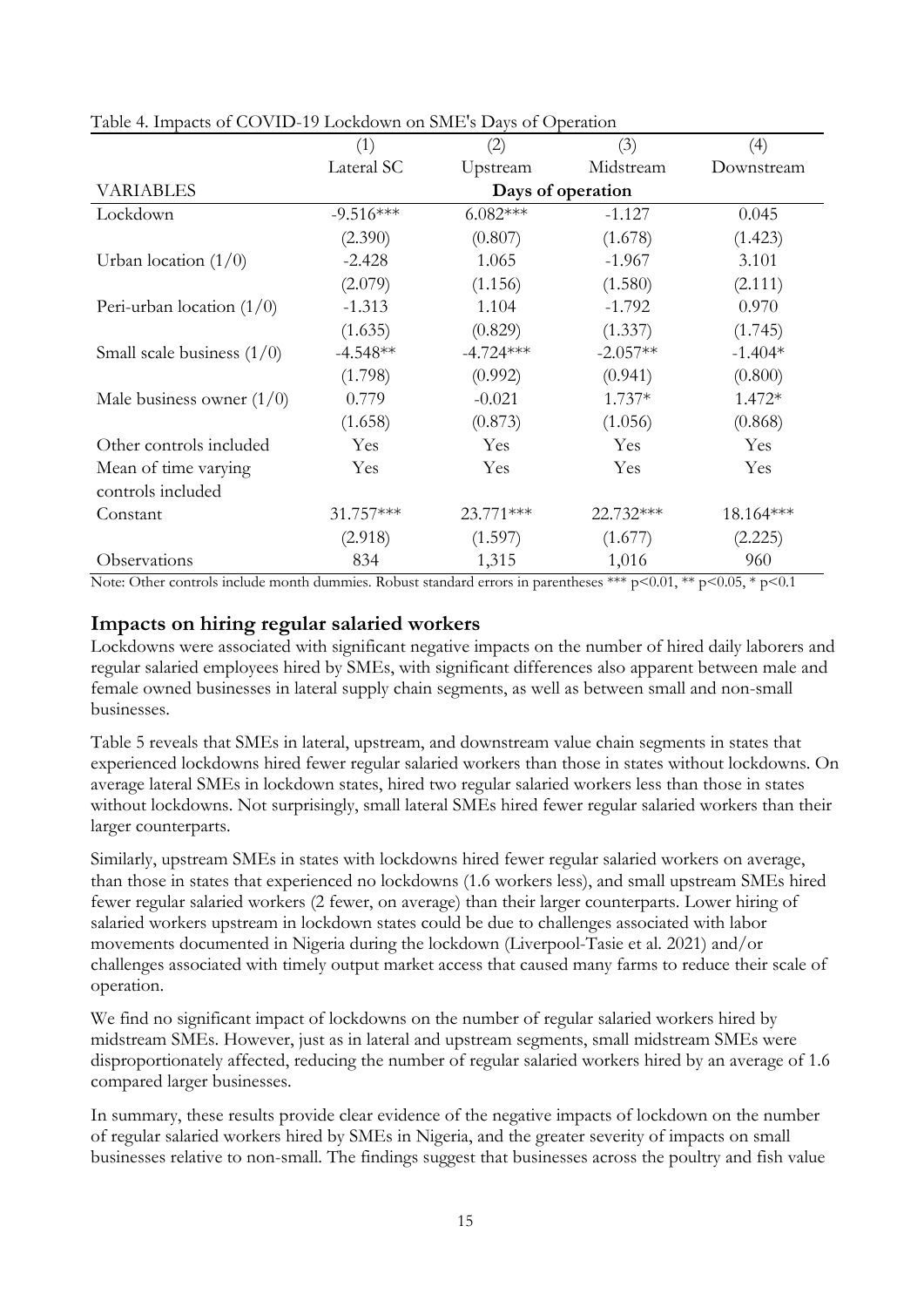<span id="page-21-1"></span>chains adopted cost-saving strategies to mitigate the effects of the lockdown by reducing the number of regular salaried workers hired.

|                              |                                          | O           |             |             |  |  |  |  |
|------------------------------|------------------------------------------|-------------|-------------|-------------|--|--|--|--|
|                              | (1)                                      | (2)         | (3)         | (4)         |  |  |  |  |
|                              | Lateral SC                               | Upstream    | Midstream   | Downstream  |  |  |  |  |
| <b>VARIABLES</b>             | Number of Regular Salaried Workers Hired |             |             |             |  |  |  |  |
| Lockdown                     | $-1.895***$                              | $-1.449***$ | $-0.431$    | $-1.636***$ |  |  |  |  |
|                              | (0.440)                                  | (0.372)     | (0.662)     | (0.559)     |  |  |  |  |
| Urban location $(1/0)$       | $-0.022$                                 | $-0.667$    | $-0.351$    | $-0.722$    |  |  |  |  |
|                              | (0.334)                                  | (0.482)     | (0.761)     | (0.571)     |  |  |  |  |
| Peri-urban location $(1/0)$  | $-0.214$                                 | $-0.050$    | $-0.619$    | $-0.236$    |  |  |  |  |
|                              | (0.247)                                  | (0.379)     | (0.447)     | (0.504)     |  |  |  |  |
| Small scale business $(1/0)$ | $-0.742*$                                | $-1.734***$ | $-1.603***$ | $-1.168***$ |  |  |  |  |
|                              | (0.386)                                  | (0.381)     | (0.507)     | (0.390)     |  |  |  |  |
| Male business owner $(1/0)$  | $-0.656*$                                | 0.297       | 0.244       | $-0.041$    |  |  |  |  |
|                              | (0.383)                                  | (0.251)     | (0.270)     | (0.116)     |  |  |  |  |
| Other controls               | Yes                                      | Yes         | Yes         | Yes         |  |  |  |  |
| Mean of time varying         | Yes                                      | Yes         | Yes         | Yes         |  |  |  |  |
| controls included            |                                          |             |             |             |  |  |  |  |
| Constant                     | $2.723***$                               | $1.662***$  | 1.399**     | 2.834 ***   |  |  |  |  |
|                              | (0.686)                                  | (0.421)     | (0.600)     | (0.972)     |  |  |  |  |
| Observations                 | 833                                      | 1,315       | 1,016       | 960         |  |  |  |  |

Table 5. Impacts of COVID-19 Lockdown on SME's Hiring of Regular salaried workers

<span id="page-21-0"></span>Note: Other controls include months dummies. Robust standard errors in parentheses

\*\*\* p<0.01, \*\* p<0.05, \* p<0.1

#### **Impact on hiring daily laborers**

Table 6 presents the impact of lockdowns on hiring daily (casual) laborers. We see that lockdowns had a significant negative impact on hiring causal workers among businesses in the midstream and downstream of poultry and fish value chains, suggesting strongly that restrictions on movement of workers and customers influenced the number of daily laborers hired. This is unsurprising given the nature of SMEs in these value chain nodes. Strikingly, midstream SMEs in states with lockdowns hired an average of 5 fewer daily laborers than those in states without any lockdowns, while downstream businesses hired approximately 2 daily laborers less.

These reductions might result from a combination of attempts by businesses to reduce costs, more limited labor requirements due to reduced business activity, or inability to hire workers due to movement restrictions or concerns about contracting COVID-19. Interestingly, unlike in the case of regular salaried workers, we do not find any significant differences between small and non-small businesses in terms of hiring daily laborers, except for downstream actors. When juxtaposed with Table 5, this suggests that, on average, small businesses are more likely to depend on casual workers, as compared to regular salaried workers.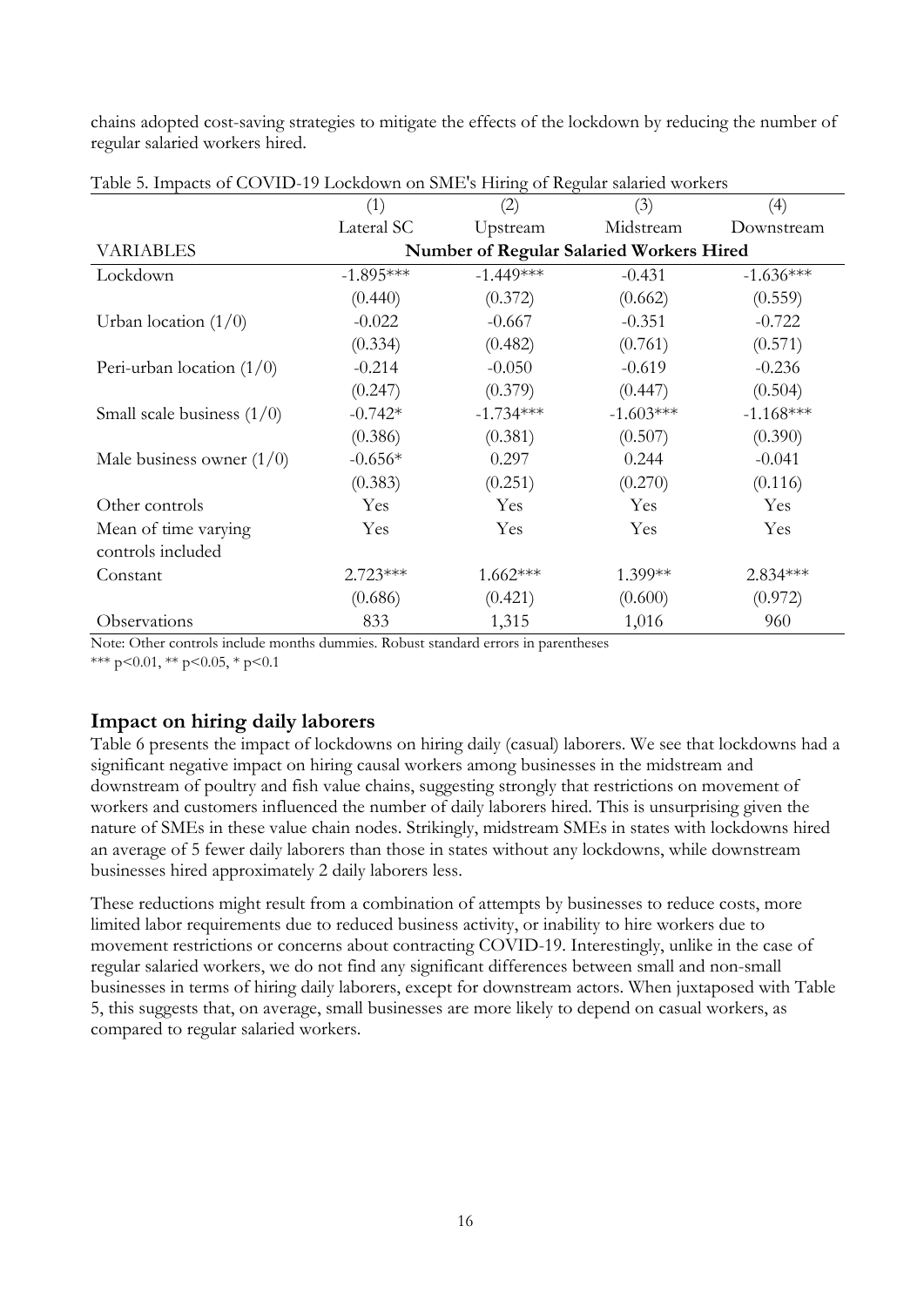|                              | (1)      | (2)      | (3)                                  | (4)         |
|------------------------------|----------|----------|--------------------------------------|-------------|
|                              | Lateral  | Upstream | Midstream                            | Downstream  |
| <b>VARIABLES</b>             |          |          | <b>Number of Daily Workers Hired</b> |             |
| Lockdown                     | $-1.117$ | $-0.177$ | $-4.916***$                          | $-1.636***$ |
|                              | (1.277)  | (0.234)  | (1.279)                              | (0.559)     |
| Urban location $(1/0)$       | $0.486*$ | $-0.074$ | $-0.469$                             | $-0.722$    |
|                              | (0.259)  | (0.254)  | (1.192)                              | (0.571)     |
| Peri-urban location $(1/0)$  | 0.282    | 0.270    | $-0.755$                             | $-0.236$    |
|                              | (0.235)  | (0.196)  | (1.264)                              | (0.504)     |
| Small scale business $(1/0)$ | $-0.231$ | $-0.203$ | $-0.605$                             | $-1.168***$ |
|                              | (0.437)  | (0.195)  | (0.408)                              | (0.390)     |
| Male business owner $(1/0)$  | $-0.226$ | 0.155    | 0.092                                | $-0.041$    |
|                              | (0.208)  | (0.136)  | (0.219)                              | (0.116)     |
| Other controls               | Yes      | Yes      | Yes                                  | Yes         |
| Mean of time varying         | Yes      | Yes      | Yes                                  | Yes         |
| controls included            |          |          |                                      |             |
| Constant                     | 1.422    | 0.537    | $6.326***$                           | 2.834 ***   |
|                              | (1.312)  | (0.411)  | (1.629)                              | (0.972)     |
| Observations                 | 830      | 1,313    | 1,012                                | 960         |

<span id="page-22-0"></span>Table 6. Impacts of COVID-19 Lockdown on SME's Hiring of Daily Workers

Note: Other controls include months dummies. Robust standard errors in parentheses. \*\*\* p<0.01, \*\* p<0.05, \* p<0.1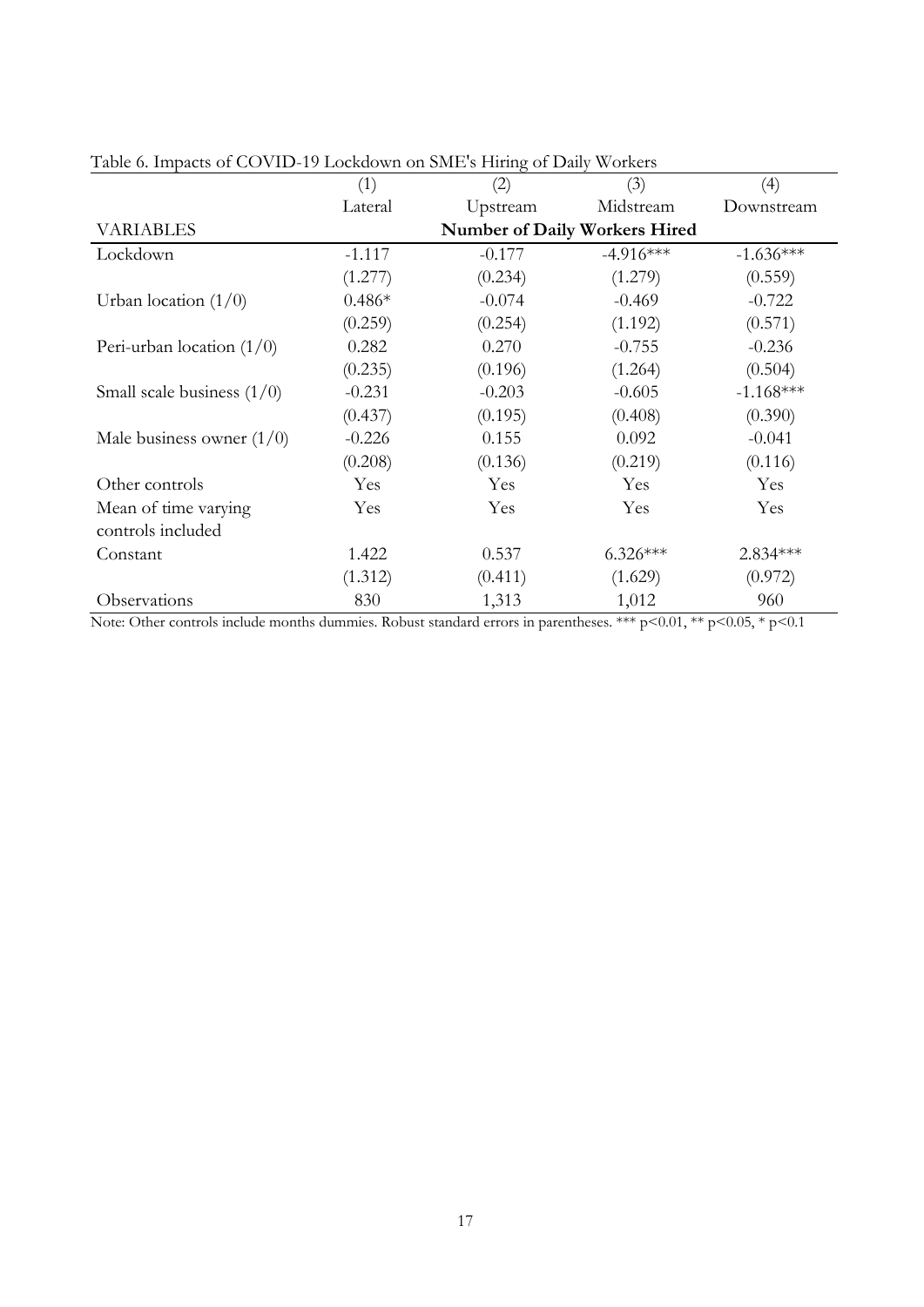## <span id="page-23-0"></span>**CHALLENGES FACED BY SMES DURING THE COVID-19 PANDEMIC**

<span id="page-23-1"></span>In this section, we provide a brief descriptive summary on the main challenges faced by SMEs in the study sample from February to October 2020, by value chain segment. Figure 9 presents the share of SMEs reporting facing any challenge to their business operations during these months. The share of SMEs reporting challenges peaked in April 2020 with the initial set of lockdown restrictions. This share fell slightly in the intervening months, finally returning to a level similar to February's in October.





We break these COVID-19 linked challenges down into four major categories: (1) high price of inputs; (2) low demand for and/or prices of commodities; (3) difficulty accessing inputs or markets for outputs (including transportation related challenges); (4) financial challenges. The share of respondents facing each type of challenge in each month are reported in Figure 10. Respondents were able to report facing more than one type of challenge, and all responses were included in the percentage calculations.

We see clear evidence of the effect of lockdown on the share of respondents reporting difficulty accessing inputs, markets and transport, which peaked at around 20% in April and May before declining gradually. The share of respondents reporting low demand and low sales prices as challenges followed a similar pattern, also peaking during the lockdown months or March-May at around 20%, before declining gradually to 5% in October.

Interestingly we also observe a medium to long-term increase in the share of respondents facing high input prices. The share of SMEs reporting high inputs prices as a challenge grew steadily, was higher than in February  $(6\%)$  in all other months and rose especially sharply from 17% in May to 30% in September. It is not clear to what extent this is a lagged effect from the earlier lockdown period (e.g., due to decisions to delay production during this period during inadequate demand), or an effect of inflation, which was high in Nigeria during 2020.

Source: Authors calculations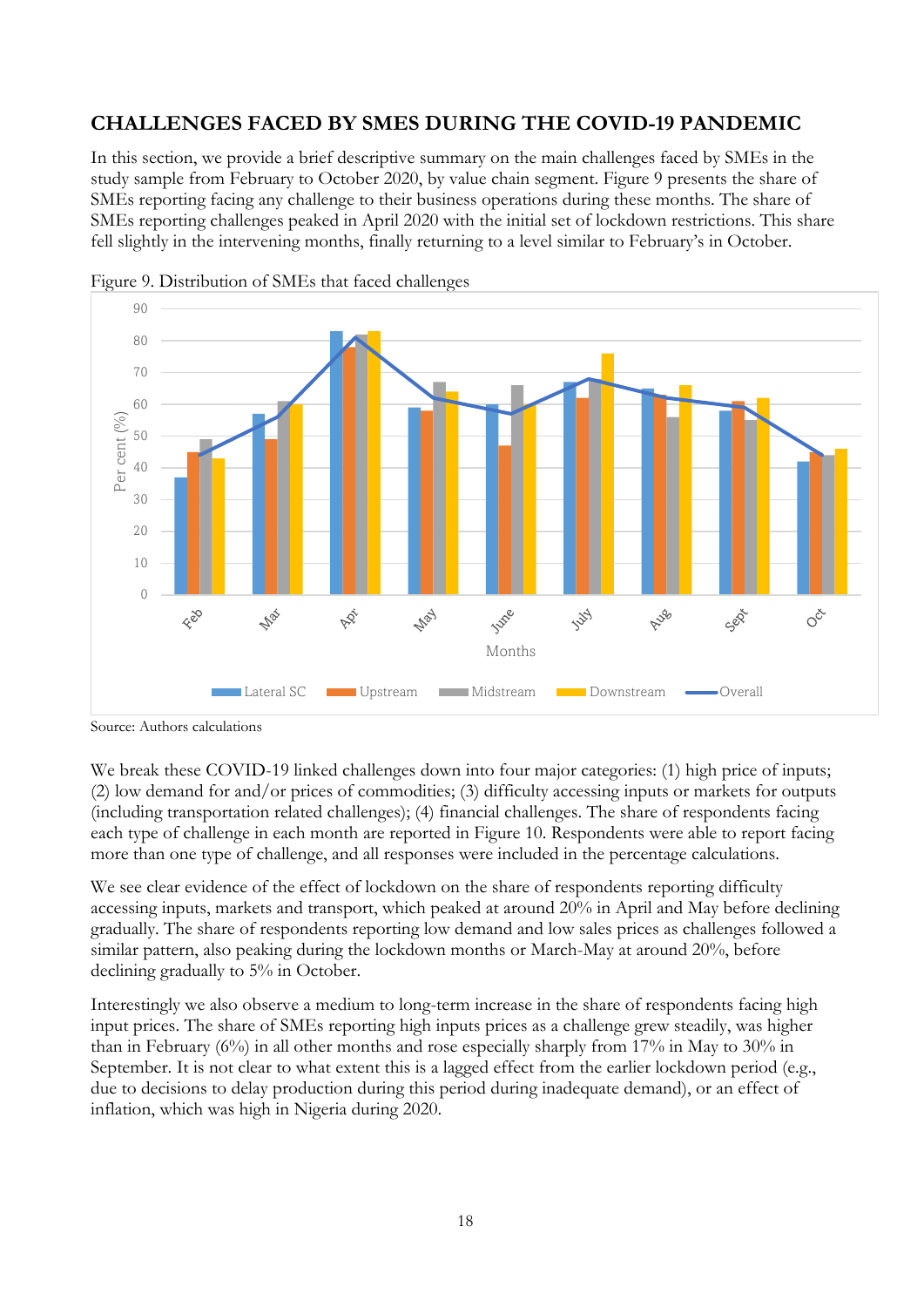

#### <span id="page-24-1"></span>Figure 10. Share of respondents that faced supply chain challenges

Source: Authors calculations

<span id="page-24-0"></span>Financial constraints were reported by less than 5% of respondents in most months but increased to 10% in July and 8% in October, possibly hinting at a lagged effect of the pandemic on business cash flows through, for example, extension of additional trade credit to buyers.

### **Disaggregation of challenges by scale of business and gender of owner**

Figure 11 reports the types of challenges faced by SMEs based on their scale of operation. Business operations of SMEs were greatly affected by the lockdown policy irrespective of the scale of operation. For example, we see a steady increase in the share of businesses reporting the challenge of high prices by both small and non-small businesses.

However, small businesses tended to be disproportionately affected by challenges compared to nonsmall businesses, particularly low demand and access difficulties. These challenges were persistent during post-lockdown months. For example, at the peak of lockdown measures in April 2020, a similar share of small (22%) and non-small SMEs (20%) reported low demand as a challenge. However, by August, about 19% of small SMEs still reported facing this challenge, compared to 8% of non-small enterprises.

We see a similar contrast in the share of businesses reporting challenges by gender (Figure 12). Female owned businesses were more likely to report low demand and difficulties accessing inputs or transport, relative to male owned businesses. This may reflect the nature of challenges impacting the types of business in which women were most concentrated (downstream and midstream), as well as more systemic issues relating to freedom of movement, or disparities in social capital.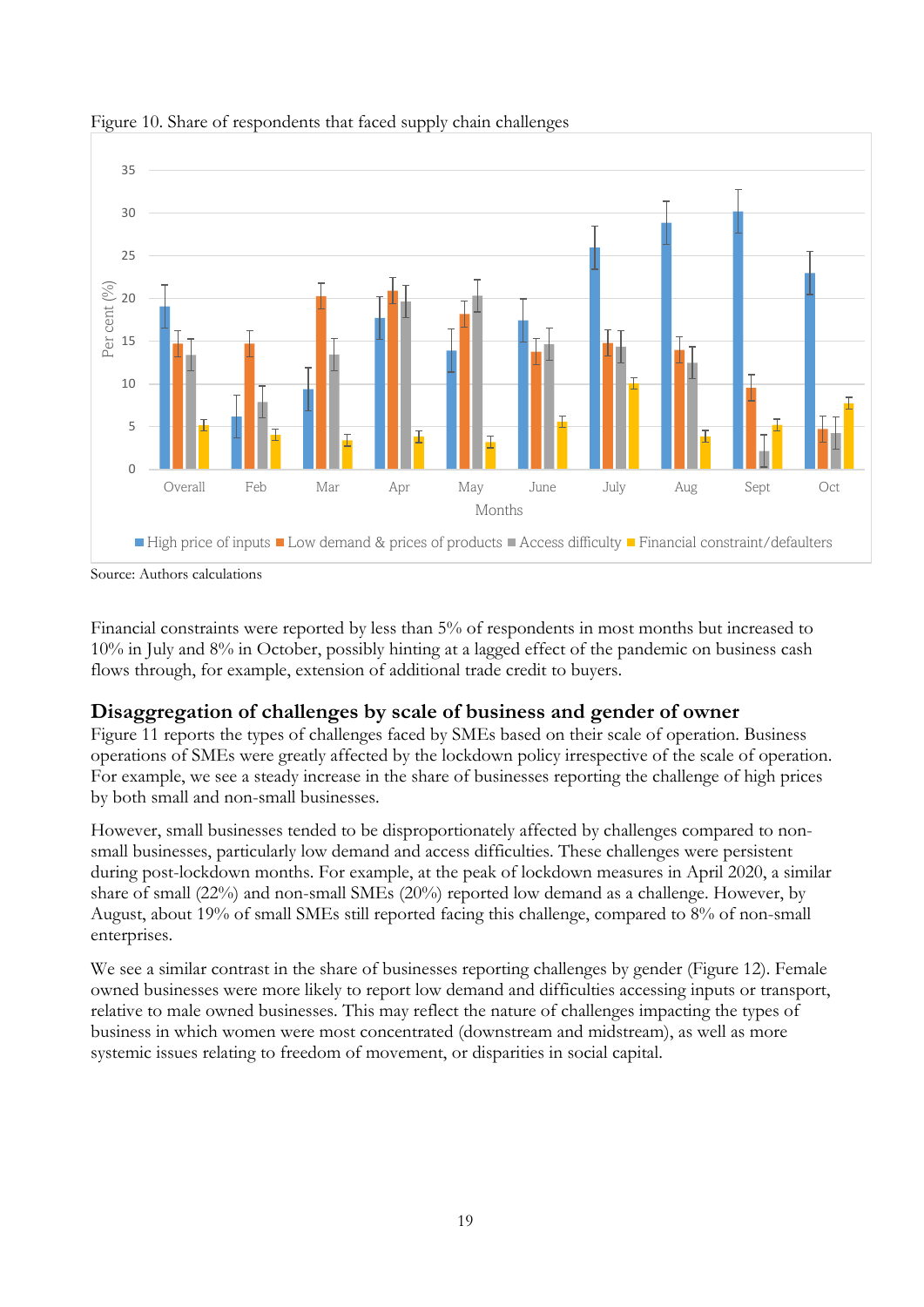

<span id="page-25-1"></span>

<span id="page-25-2"></span>Source: Authors calculations



Figure 12. Share of SMEs facing challenges by gender of business owner and month

<span id="page-25-0"></span>Source: Authors calculations

### **Challenges faced by SMEs, by exposure to lockdowns**

During the pre-pandemic months in February and March, a higher proportion of SMEs located in nonlockdown states (8-16%) reported facing high prices of inputs compared to SMEs in lockdown states (2-8%), as shown in Figure 13. However, during and after lockdown, we see a sharp rise in share of SMEs in lockdown states reporting high input prices as a challenge (up to 40% in October) compared to only about 12% among SMEs in non-lockdown states.

The share of businesses in lockdown states reporting difficulties in accessing inputs, markets or transport was also higher in lockdown states from May to August than in non-lockdown states, with a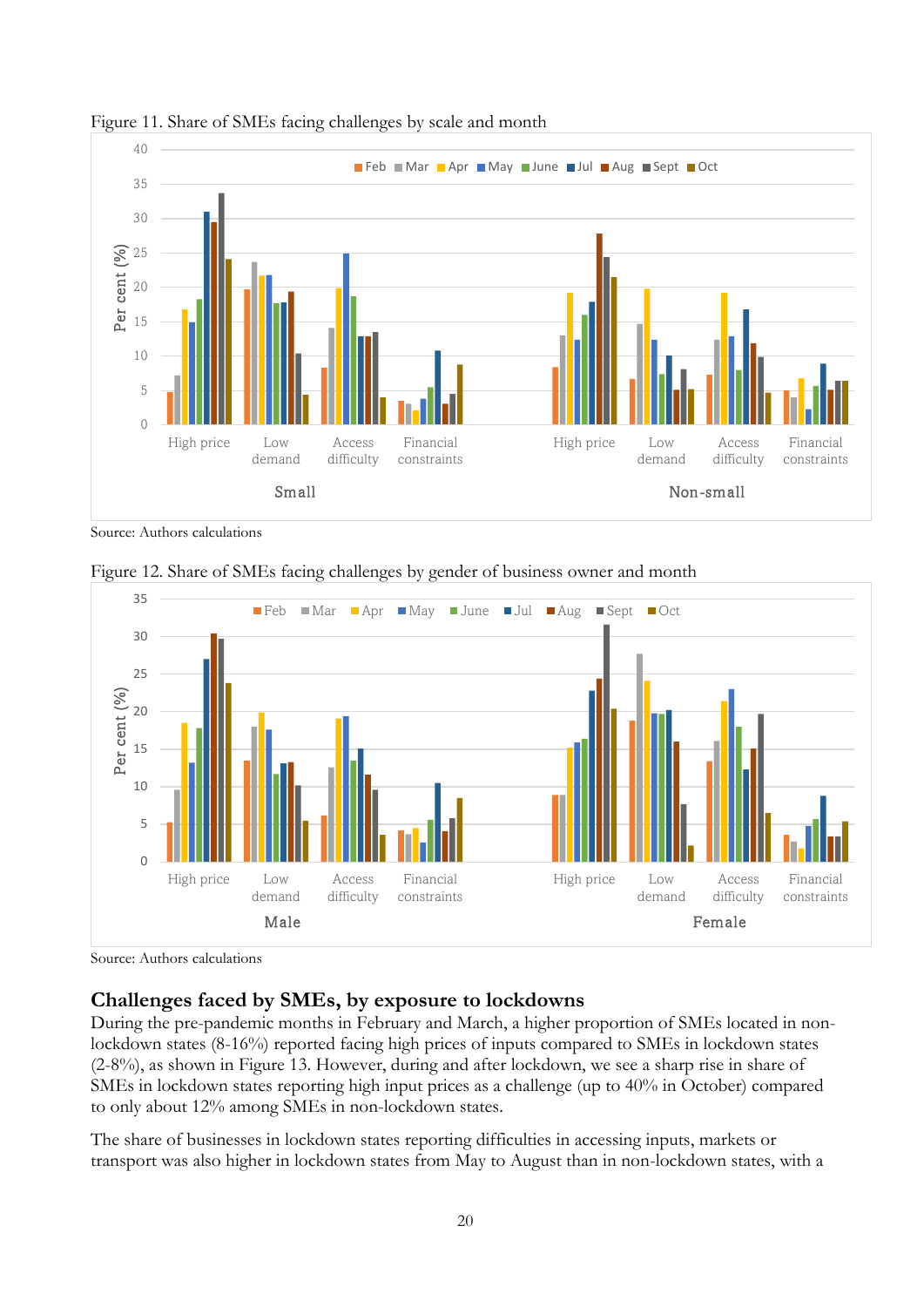peak in May, particularly in lockdown states, consistent with movement restrictions imposed at this time.

<span id="page-26-1"></span>Somewhat surprisingly, SMEs in states that did not experience lockdowns were much more likely to report facing low demand (16-26%, vs 5-15%) than SMES in states that did have lockdowns, and somewhat more likely to face financial constraints.



Figure 13. Share of SMEs facing challenges by location of business and month

<span id="page-26-0"></span>Source: Authors calculations

### **Does SMEs' exposure to lockdowns influence the probability of facing a challenge?**

We explored whether being in states that experienced a lockdown influenced the expected probability of facing each type of challenge. Figure 14 shows that for SMEs in states with a strict lockdown, the expected probabilities of SMEs experiencing challenges were as follows; high input prices 0.46; low demand or prices 0.16; input scarcity or difficulty accessing, markets or transport 0.31, and financial challenges 0.06.

The graph confirms that SMEs in states where lockdowns were imposed were more likely to experience high prices of inputs relative to SMEs in non-lockdown states. Conversely, the graph also suggests that SMEs in lockdown states were less likely to experience low demand for marketed products, and slightly less likely to experience financial challenges relative to those in states without lockdowns. These findings might reflect the cross-border spill-over effects of restrictions in movement on business activities, particularly if the major markets for the products of SMEs in non-lockdown states were in states where there was a lockdown (e.g., Abuja).

Finally, there appears not to be a significant difference in the likelihood of experiencing scarcity or difficulty in accessing markets, inputs and transport, whether or not the state experienced a lockdown. This finding implies that COVID-19 containment measures negatively impeded SMEs' trading activities irrespective of location, likely due to logistical challenges impeding ability to procure inputs or access markets, and the spillover effects of lockdown policies on states that depended on states with lockdowns for their inputs, and or output markets.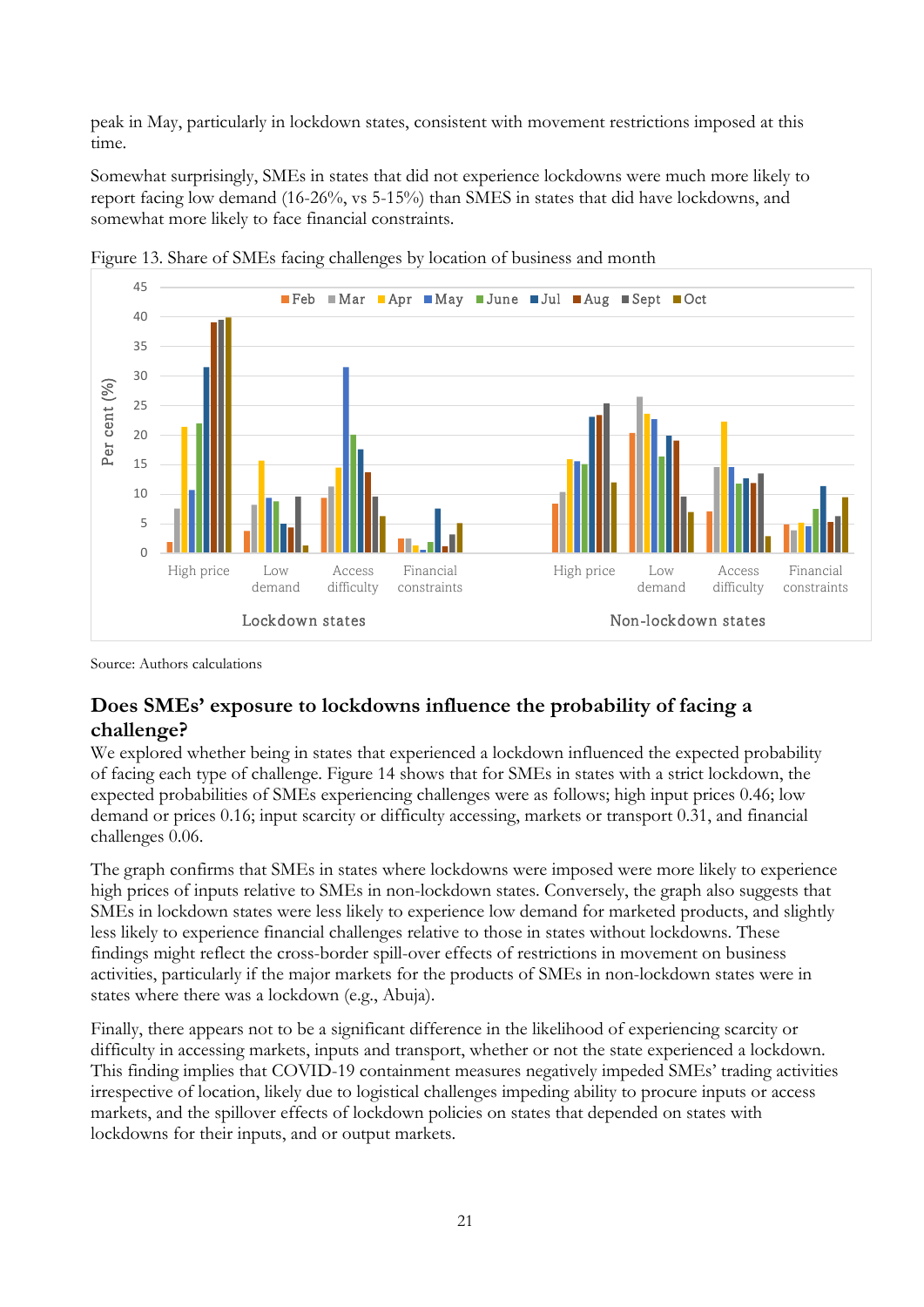

<span id="page-27-0"></span>

We further examined empirically, the likelihood that these challenges were a function of whether states where SMEs were located experienced a lockdown (Table 7). Results in Table 7 are the marginal effects of the probability of facing any challenges, coming from a correlated random effects probit model. The results confirm that being in a state with a lockdown is positively and significantly associated with facing high prices of inputs and experiencing difficulty accessing inputs, markets and transport.

However, being in a lockdown state is negatively and significantly associated with SMEs reporting experiencing low demand for products, as well as facing financial related challenges. As noted above, these patterns may reflect the spillover impacts of COVID-19 containment policies on business activities across state boundaries, as well as the disparate policies adopted across the different states in Nigeria.

Source: Authors calculations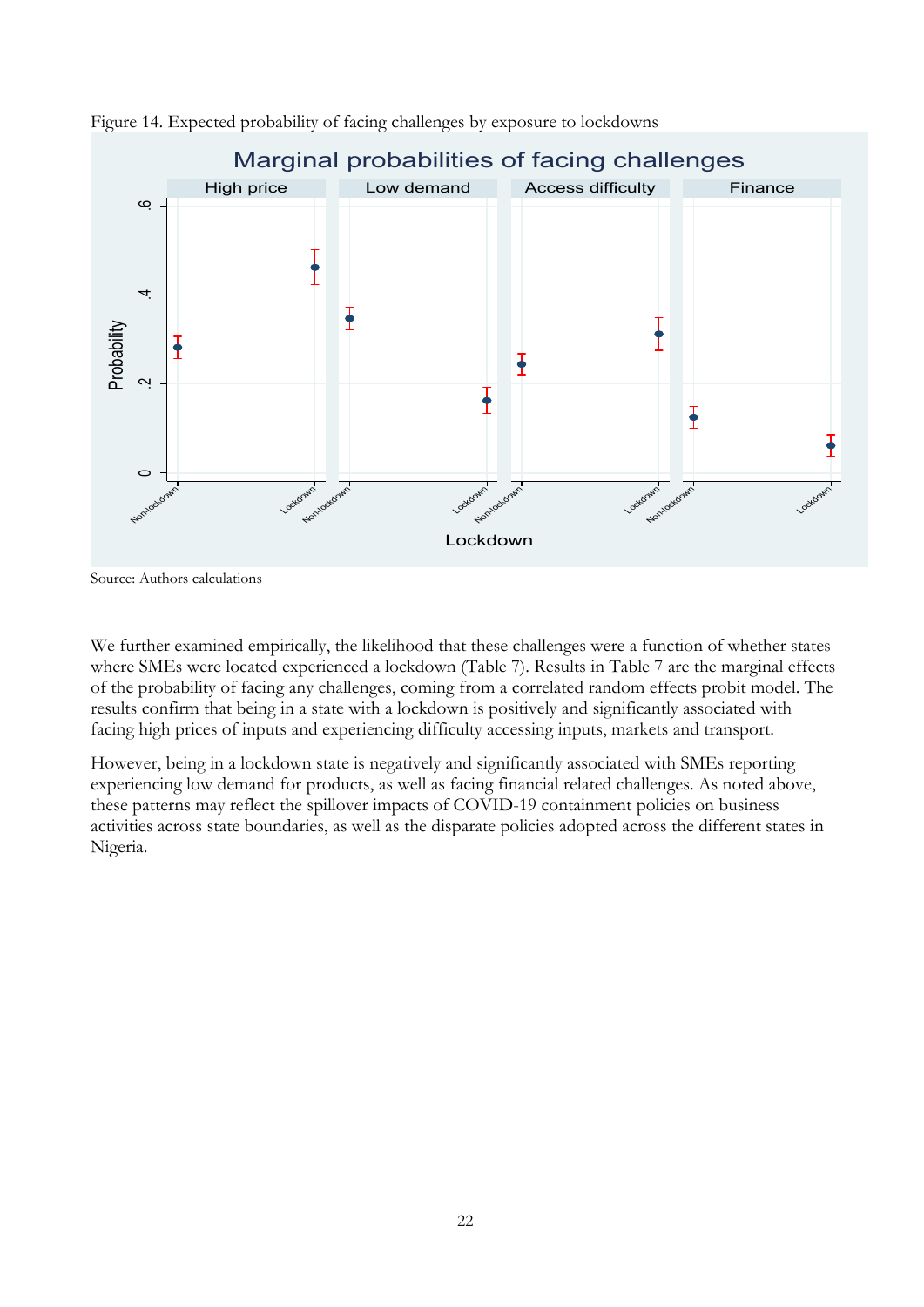|                                  | High price of | Low demand   | Scarcity/Acc   | Financial   | Non-         |
|----------------------------------|---------------|--------------|----------------|-------------|--------------|
|                                  | inputs        | and price of | ess difficulty | challenges  | <b>COVID</b> |
|                                  |               | product      |                |             |              |
| Lockdown state $(1/0)$           | $0.152***$    | $-0.153***$  | $0.071***$     | $-0.06***$  | $-0.011$     |
|                                  | (0.02)        | (0.02)       | (0.02)         | (0.01)      | (0.02)       |
| Male business owner              | $-0.003$      | $-0.007$     | $-0.039*$      | 0.004       | $0.045**$    |
| (1/0)                            | (0.02)        | (0.02)       | (0.02)         | (0.01)      | (0.02)       |
| Rural location $(1/0)$           | $-0.062**$    | $0.054**$    | 0.001          | $-0.027$    | 0.034        |
|                                  | (0.03)        | (0.03)       | (0.03)         | (0.02)      | (0.03)       |
| Business node (Base: Downstream) |               |              |                |             |              |
| Lateral SC                       | $0.076***$    | $-0.07***$   | $0.047*$       | $-0.031**$  | $-0.02$      |
|                                  | (0.03)        | (0.02)       | (0.01)         | (0.01)      | (0.03)       |
| Upstream                         | $0.076***$    | $-0.122***$  | $-0.008$       | $-0.037***$ | $0.091***$   |
|                                  | (0.03)        | (0.02)       | (0.02)         | (0.01)      | (0.03)       |
| Midstream                        | $0.047*$      | $-0.063***$  | 0.016          | $-0.012$    | 0.012        |
|                                  | (0.03)        | (0.02)       | (0.02)         | (0.01)      | (0.03)       |
| Non-small scale                  | 0.028         | $-0.07***$   | $-0.016$       | 0.013       | $0.045**$    |
| business $(1/0)$                 | (0.02)        | (0.02)       | (0.02)         | (0.01)      | (0.02)       |
| North $(1/0)$                    | $0.224***$    | $-0.112***$  | $-0.127***$    | $0.059***$  | $-0.044**$   |
|                                  | (0.02)        | (0.02)       | (0.02)         | (0.01)      | (0.02)       |
| Other controls                   | Yes           | Yes          | Yes            | Yes         | Yes          |
| LL                               | $-3178.87$    |              |                |             |              |
| AIC                              | 6495.74       |              |                |             |              |
| <b>BIC</b>                       | 6894.61       |              |                |             |              |
| Observations                     | 2,394         | 2,394        | 2,394          | 2,394       | 2,394        |

<span id="page-28-0"></span>Table 7. Factors associated with SMEs reporting challenges (CRE probit estimates)

Note: Other controls include months dummies. Robust standard errors in parentheses

\*\*\* p<0.01, \*\* p<0.05, \* p<0.1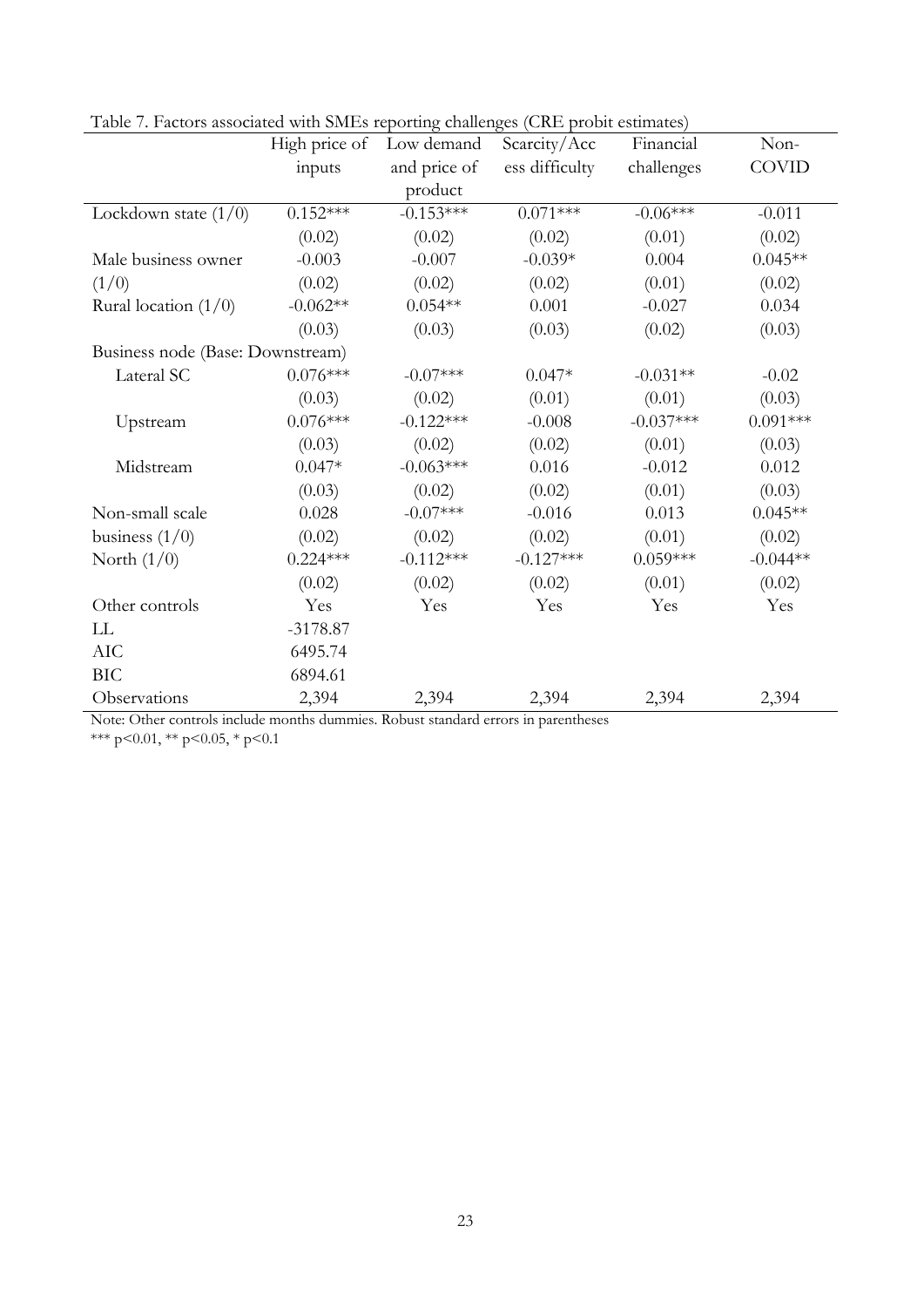## <span id="page-29-0"></span>**PIVOTING AND COPING STRATEGIES AND ASSISTANCE**

This section addresses pivoting behaviors (proactive adaptations or innovations) adopted by businesses to overcome challenges posed by COVID-19 and associated containment policies, as well as coping strategies (reactive or passive adaptations followed to enable living with challenges or surviving them).

During our 2021 resurvey, all respondents were asked whether they had practiced any of a series of behaviors hypothesized to be possible responses to challenges posed by the pandemic, during the three years from 2019 to 2021. Behaviors were selected for inclusion based on responses to research conducted during 2020. For each behavior practiced within the past three years, respondents were asked whether the behavior had been initiated as a response to the pandemic, whether it was preexisting but had been increased due to the pandemic, or whether it was pre-existing and remained unchanged. In the following analysis we aggregate 'never practiced' and 'remained unchanged' answers into a single category.



<span id="page-29-1"></span>Figure 15. Use of electronic and digital communications technologies (%)

Source: Authors calculations

- 1) Figure 15 presents information on behaviors related the use of electronic and digital communications technologies during transactions with suppliers or customers. Key results are as follows:
- 2) Mobile phones already were widely used prior to the pandemic to organize transactions with suppliers and customers by call or text. However, phone use for this purpose increased sharply in response to the pandemic. For instance, 50% of respondents increased their use of phones during transactions with customers while 13% started using phones for this purpose. Similarly, 43% increased their use of phones during transactions with suppliers and 19% started using phones for transacting with suppliers.
- 3) Internet and social media use to search for suppliers and customers increased in response to the challenges posed by the pandemic (e.g., 16% of respondents increased the use of internet and social media for seeking customers, and 4% started using them for this purpose).
- 4) There was very limited change in use of dedicated online marketplace platforms such as Jumia, Konga, or Agromint for either procurement or sales, among survey respondents, suggesting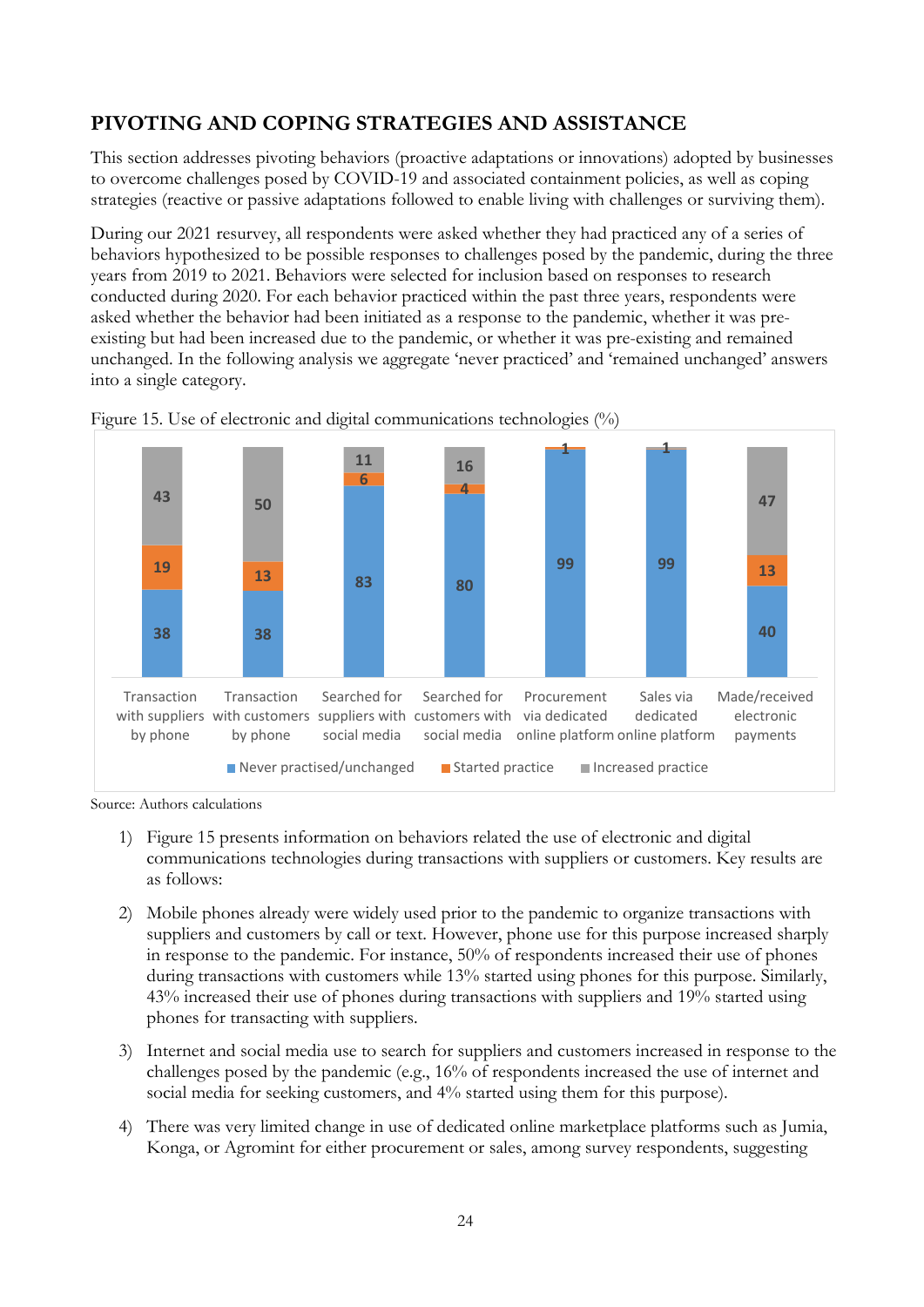that most of the transition toward e-commerce was driven by enterprises making use of generalpurpose social media platforms (e.g., WhatsApp, Facebook).

<span id="page-30-0"></span>5) There was a big increase in use of electronic payments (e.g., mobile money or mobile banking applications) when making or receiving transaction, with most respondents (60%) reporting having started (13%) or increased (47%) their use in response to the pandemic, likely corresponding to the increase in remote transactions organized by phone or online, and possibly increased concern about the hygiene implications of handling cash.





Figure 16 illustrates changes in contractual relations (defined here as formal contracts or informal agreements between respondents and their suppliers/customers committing them to buy from/sell to them in future). In all cases, few respondents (2%) initiated any new form of contractual agreement in response to COVID-19. However, many respondents reported an increase in pre-existing arrangements.

Informal agreements between actors are more common than formal contractual relations, increasing by 17% and 24% for suppliers and customers, respectively. Formal contracts with suppliers and customers were reported to have increased by 11% and 13% of respondents, respectively. The increased use of informal and formal agreements between actors in the surveyed value chains regarding future transactions may be interpreted as a form of coordination used to in the attempt to instill greater predictability under volatile conditions.

Changes in hiring practices (increasing or decreasing numbers of employees, or their wages) are illustrated in Figure 17. As expected, reducing the numbers of employees hired was a common strategy, initiated by 20% of respondents, and increased by 8%, likely reflecting a combination of lower levels of business activity and attempts to reduce costs. Fewer businesses (6%) hired additional employees.

Interestingly, businesses reported increasing wages for workers (initiated by 15% and increased by 18%) more frequently than reducing them (initiated by 11% and increased by 7%). This may be interpreted as a response to worker shortages during periods when mobility restrictions and fear of contracting COVID-19 prevented businesses hiring sufficient labor: a somewhat paradoxical combination of high unemployment and higher wage rates.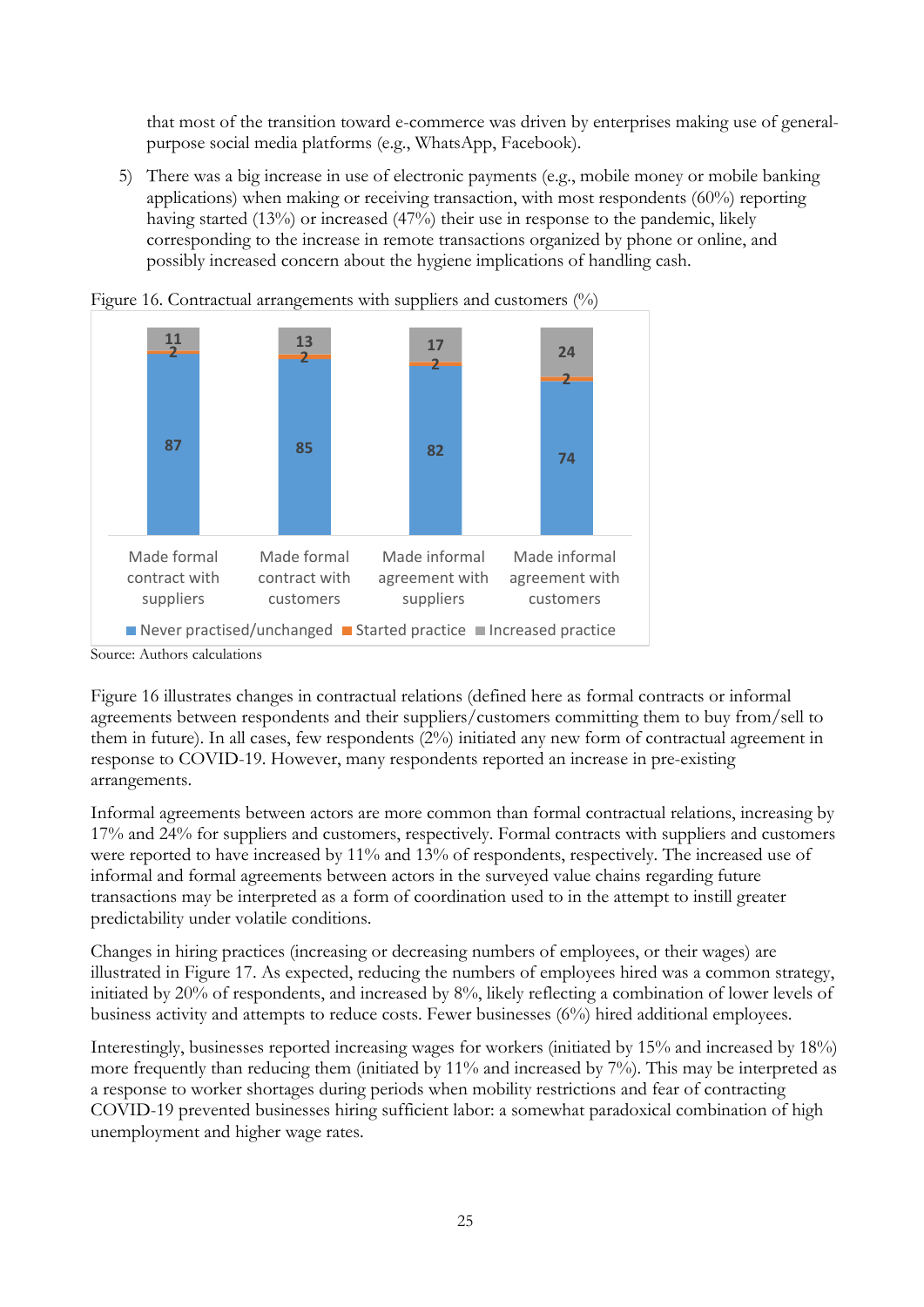Figure 18 presents the share of respondents reporting having adopted pivoting behaviors. Changing the type of inputs used because a preferred type of input was unavailable or expensive was a common strategy, initiated by 21% of businesses, and increased by 12%. Depending on the circumstances under which such decisions were taken they might be seen as proactive moves to optimize operations, or strategies of last resort. Searching for new markets was for products was also common; initiated by 12% of businesses and increased by 18% in response to the challenges posed by COVID-19. Again, such attempts might constitute proactive pivots or coping strategies, depending on the circumstances under which they occurred.



<span id="page-31-0"></span>

<span id="page-31-1"></span>Source: Authors calculations



Figure 18. Use of pivoting behaviors  $(\%)$ 

A smaller, but still significant share of enterprises reported outsourcing activities that they previously carried out – a clear example of pivoting - with  $8\%$  having started doing so, and  $4\%$  having increased the practice. Finally, 37% of respondents reported having increased the introduction of "just in case"

Source: Authors calculations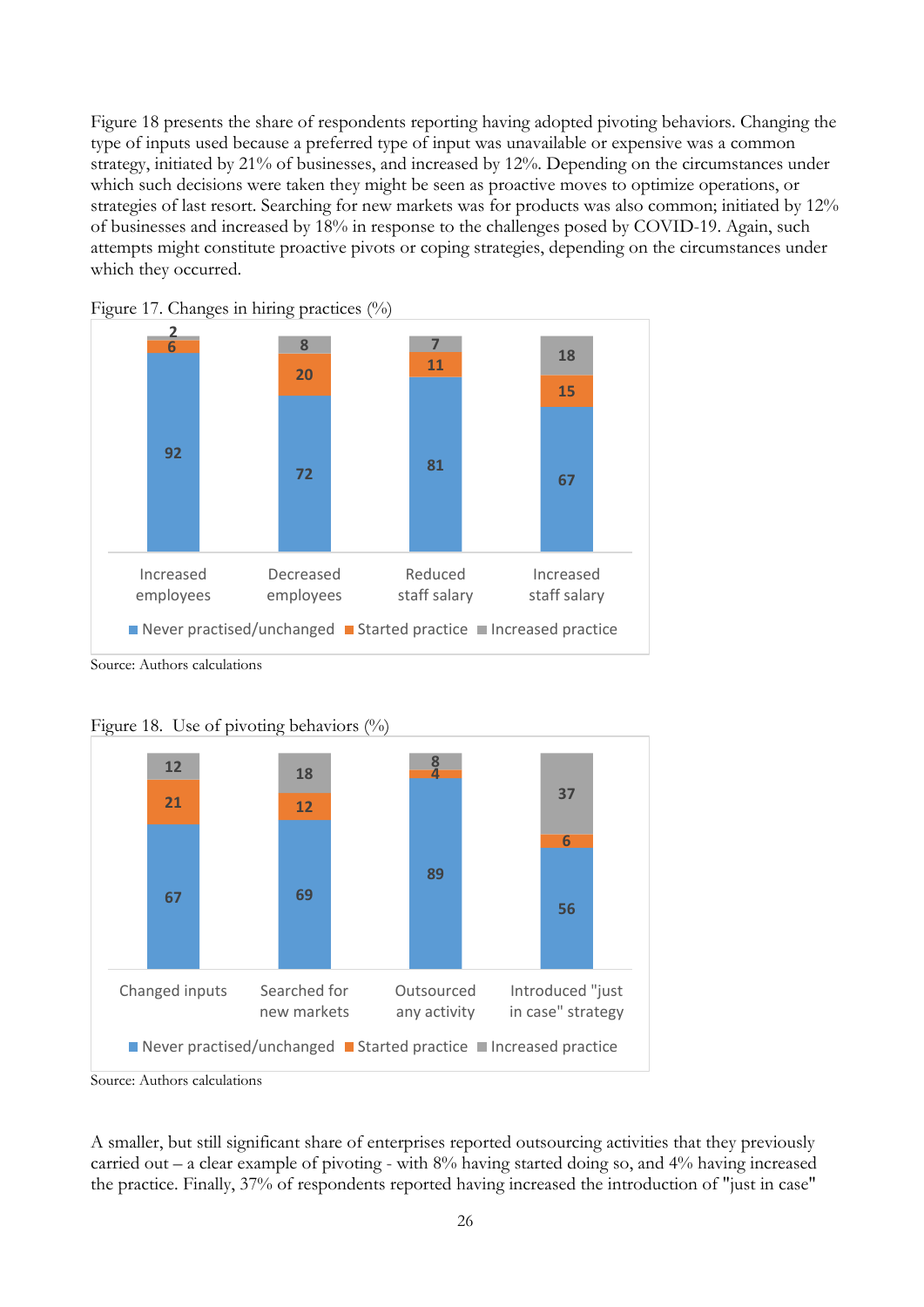strategies (defined as "a strategy that can help you handle a shock to your input or output supply, such as stocking more inputs than normal or paying in advance for logistics services as a backup plan for procuring inputs or selling outputs), while 19% had introduced these strategies for the first time. This result appears indicative of significant behavioral change, likely taken in response to the experience of initial shocks associated with COVID-19, and thus perhaps indicates a tendency for supply chains to evolve toward greater resilience.

<span id="page-32-0"></span>We hypothesized that restrictions imposed to contain COVID-19 (e.g., movement restrictions, business closures) might create new opportunities for rent seeking behaviors. This is confirmed by results presented in Figure 19, indicating that one-quarter of respondents (24%) began paying informal payments (e.g., bribes) to facilitate transport for their business. The same number paid bribes or other informal payments to facilitate continued business operations, with 14% and 8%, respectively, increasing the frequency of these practices.





Informal credit provision was widely used to facilitate business operations. Nine percent of respondents reported lending cash to business partners – a high number given that many surveyed enterprises are operated by sole traders. Half of respondents either began (19%) or increased (31%) the practice of advancing goods as in-kind or trade credit. Both behaviors can be seen as responses to liquidity and cash flow problems, taken to enable business operations to continue running.

Figure 20 illustrates the wide gap between the extent of formal and informal support mechanisms. Less than 1% of businesses and no households reported receiving any form of government assistance in response to the COVID-19 crisis. Assistance from other types of institution (e.g., business associations) was also limited, received by only 3% of businesses and 1% of households.

In contrast, 40% of business owners reported that they had started (11%) or increased (28%) the practice of lending money or food to employees in response to the COVID-19 crisis, and 30% reported having started (11%) or increased (19%) donations of money or food to the communities in which they were located.

Source: Authors calculations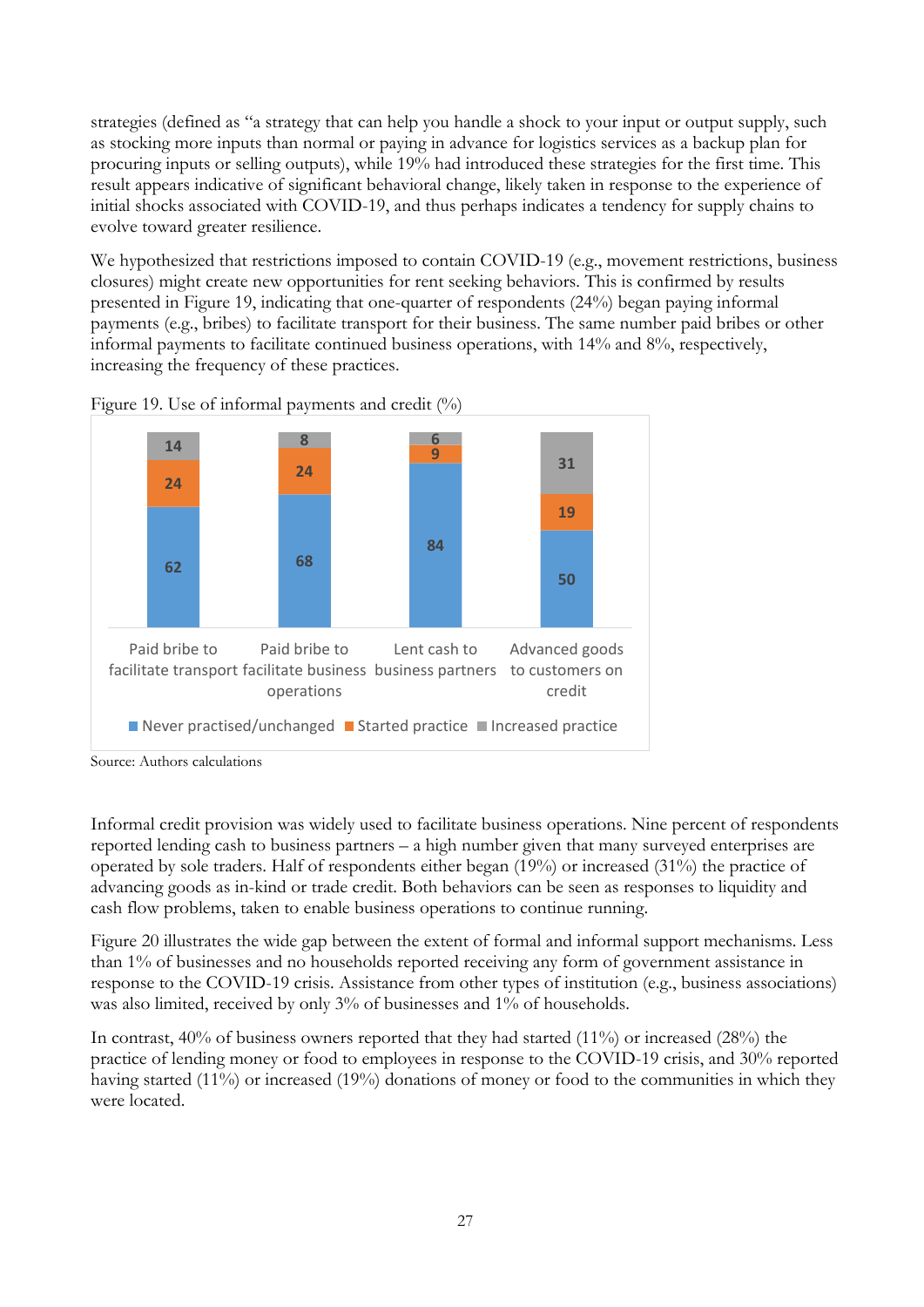

<span id="page-33-0"></span>Figure 20. Receipt or provision of formal and informal assistance (%)

The final set of graphs (Figure 21) presents coping strategies employed by businesses and households to weather the economic challenges associated with COVID-19. Drawing down own savings to support continued business operations was an extremely common strategy, reported by half of respondents (initiated by 26% and increased by 24%). In addition, respondents often looked for other kinds of work in order to cope with the effects of the COVID-19 pandemic on their businesses, reported by 25% (17% started, 8% increased).



<span id="page-33-1"></span>Figure 21. Coping strategies

Source: Authors calculations

Source: Authors calculations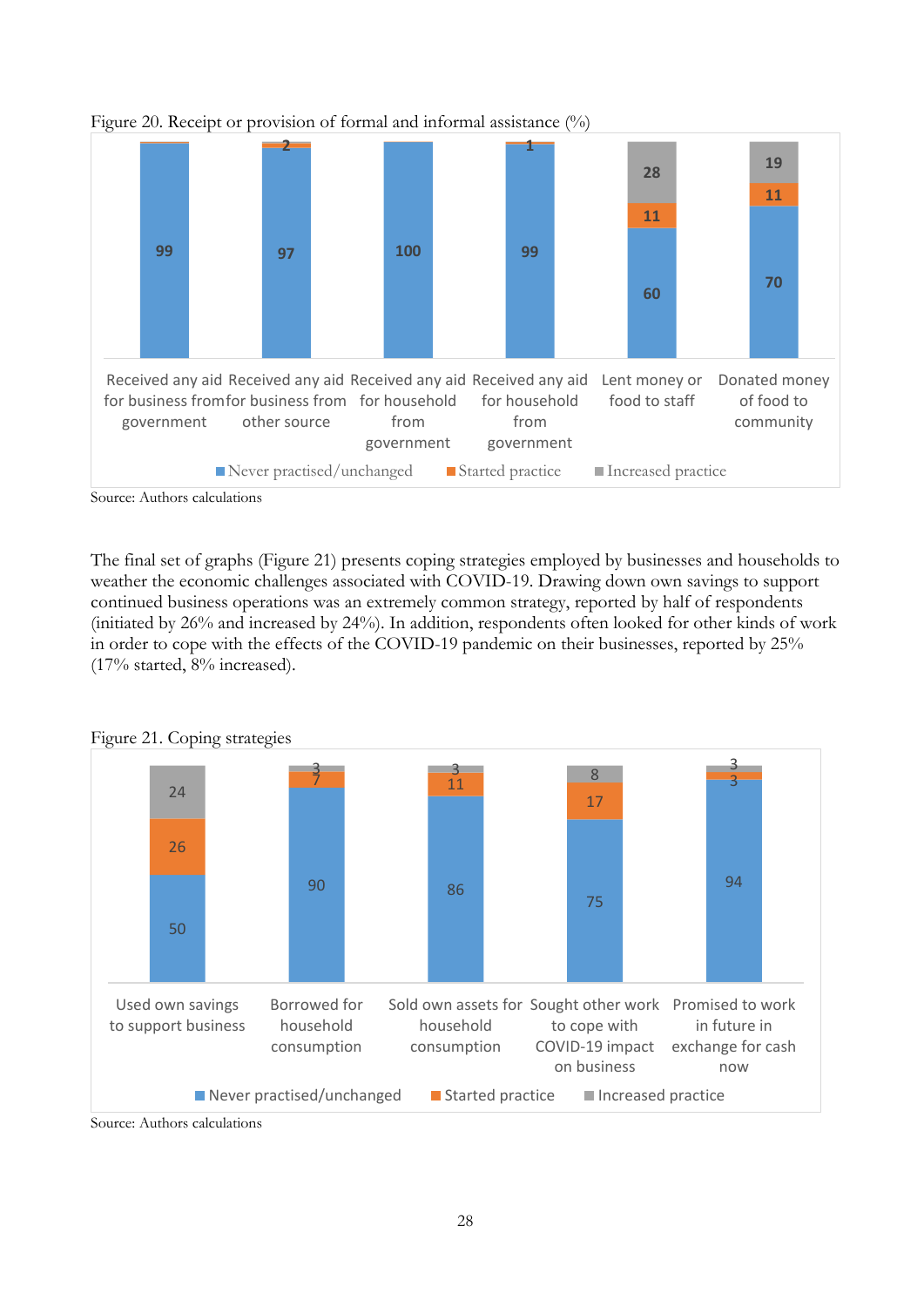Smaller numbers of respondents (approximately 10%) borrowed or sold assets to support household consumption needs, with most of them initiating this practice in response to COVID-19. Relatively few respondents (6%) took the step of promising to work for someone in the future in exchange for immediate advance payment; a step that would typically be associated with adverse terms for the borrower.

<span id="page-34-0"></span>Taken together this last set of findings indicates that a significant portion of business owners experienced considerable financial hardship due to downturns in business activity, causing them to draw down savings. Coupled with higher costs of doing business (e.g., bribes, transport costs), and more frequent provision of credit to other actors to maintain business turnover, these trends are consistent with the increasing financial difficulties reported in the preceding section.

### **Correlates of pivoting**

In this subsection we estimate the relationship between key business characteristics - gender of owner; location (rural/non-rural); supply chain segment (upstream, midstream, and lateral, with downstream as the base segment), business size, and geography (North/South) - and probability of altering a selection of the business practices described in the previous subjection.

We run two models; a multinomial logistical regression (mlogit) which predicts the probability of one of three possible outcomes (practice unchanged, practice started, practice increased), and a probit regression, which estimates the probability of any change in practice occurring. We evaluate the relationship between the variables identified above and changes in eight business practices involving use of information and communications technology (ICT), contracts, use of savings to fund business operations, and payment of bribes.

Table 8 compares probabilities of using (PROBIT) and starting or increasing use (MLOGIT) of: (1) phones during transactions with suppliers, and (2) internet or social media when searching for suppliers.

The following points stand out: (1) Rural businesses were more likely than non-rural to start using mobile phones during transactions with suppliers  $(p<0.01)$ . (2) Upstream businesses (farms and fishers) were significantly less likely than those in downstream segments to alter their use of mobile phones during transactions with suppliers  $(p<0.01)$  (3) Businesses in Northern Nigeria were significantly more likely ( $p<0.01$ ) to begin using a phone during transactions with suppliers, but less likely to ( $p<0.01$ ) to increase their use.

In case of searching for suppliers online or with social media, rural businesses, non-small businesses, and businesses in lateral supply chains were all more likely  $(p<0.1)$  to change this practice (i.e., start or increase it) than non-rural, small, and downstream businesses. Businesses in Northern Nigeria were significantly less likely  $(p<0.01)$  to search for suppliers in this way than those in the South.

We interpret these results as follows. Use of phones to facilitate transactions with suppliers was already a common practice prior to the pandemic, whereas use of social media is more recent and relatively less widespread. It is likely that both practices are more common in urban areas and the Southern part of the country. Respondents in rural areas were thus more likely than their urban counterparts to take up both technologies in response to constraints related to the pandemic that made remote communication and coordination more important, but this effect was stronger for phones (a more basic technology than internet).

Non-small businesses were more likely than small businesses to adopt the use of social media, perhaps reflecting higher levels of access to smartphones among the former. Upstream value chain actors were less likely than those downstream (retailers) to start using phones during transactions with suppliers. This may reflect the high frequency of transactions typically made by retailers with suppliers, compared to upstream producers who procure inputs from time to time.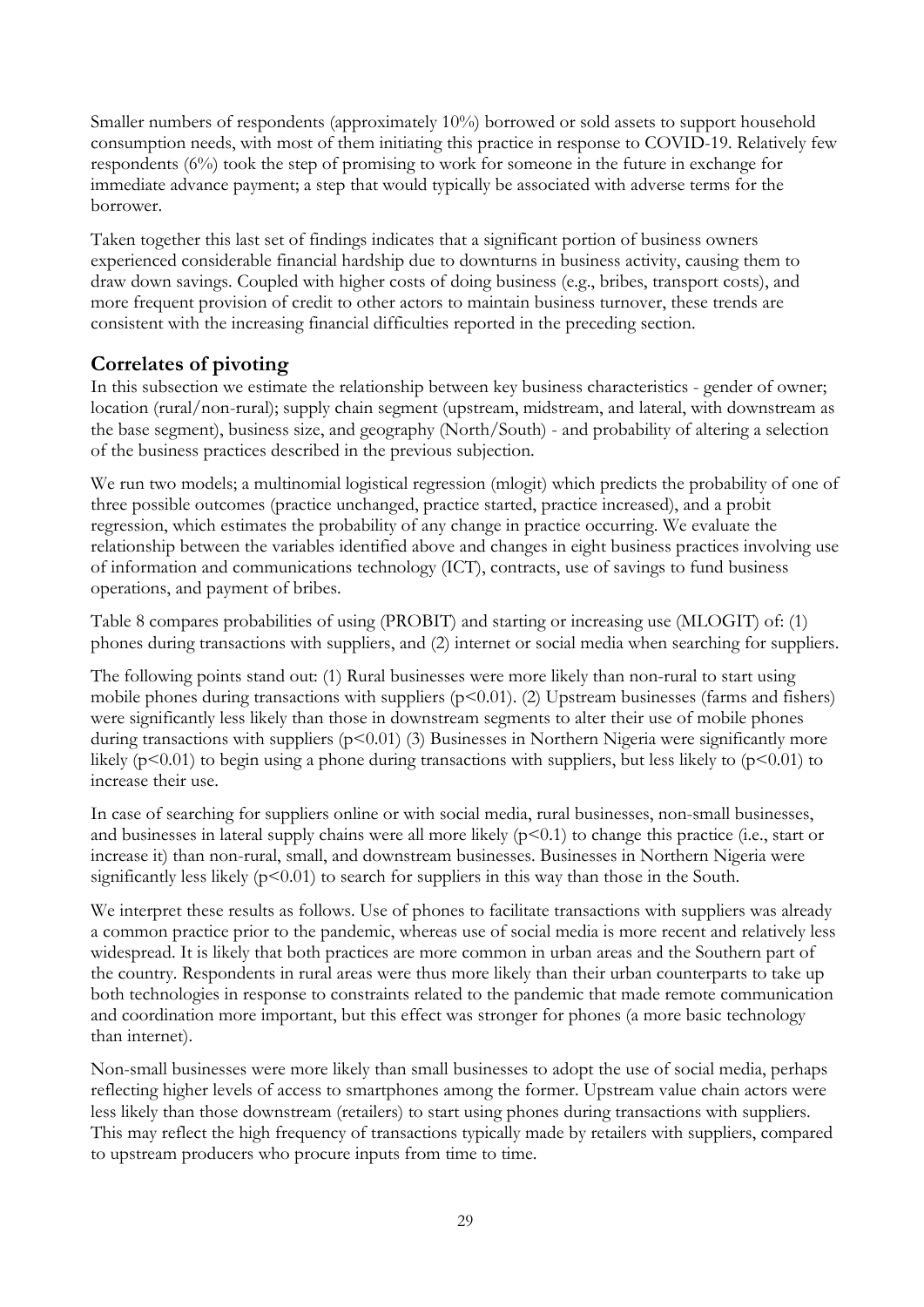|                                           | Searched for suppliers with social |               |                                     |               |          |               |            |               |
|-------------------------------------------|------------------------------------|---------------|-------------------------------------|---------------|----------|---------------|------------|---------------|
|                                           |                                    |               | Transaction with suppliers by phone |               | media    |               |            |               |
|                                           |                                    | <b>MLOGIT</b> |                                     | <b>PROBIT</b> |          | <b>MLOGIT</b> |            | <b>PROBIT</b> |
|                                           |                                    |               |                                     | Practice      |          |               |            | Practice      |
|                                           |                                    |               |                                     | changed       |          |               |            | changed       |
|                                           | Practice                           |               |                                     | due to        | Practice |               |            | due to        |
|                                           | un-                                | Practice      | Practice                            | covid         | un-      | Practice      | Practice   | covid         |
| Variable<br>Female<br>owned<br>enterprise | changed                            | started       | increased                           | (1/0)         | changed  | started       | increased  | (1/0)         |
| (1/0)                                     | $-0.077$                           | 0.069         | 0.0085                              | 0.076         | $-0.010$ | 0.0094        | 0.00061    | 0.013         |
|                                           | (0.057)                            | (0.042)       | (0.055)                             | (0.056)       | (0.043)  | (0.027)       | (0.033)    | (0.043)       |
| Rural                                     |                                    |               |                                     |               |          |               |            |               |
| (1/0)                                     | $-0.31***$                         | 0.083         | $0.23***$                           | $0.312***$    | $-0.079$ | 0.0015        | $0.078*$   | $0.084*$      |
|                                           | (0.075)                            | (0.053)       | (0.066)                             | (0.072)       | (0.050)  | (0.035)       | (0.037)    | (0.050)       |
| Upstream                                  |                                    |               |                                     |               |          |               |            |               |
| (1/0)                                     | $0.18**$                           | $-0.074$      | $-0.11$                             | $-0.180***$   | $-0.081$ | 0.040         | 0.041      | 0.075         |
|                                           | (0.061)                            | (0.046)       | (0.064)                             | (0.061)       | (0.053)  | (0.032)       | (0.045)    | (0.051)       |
| Midstream                                 |                                    |               |                                     |               |          |               |            |               |
| (1/0)                                     | 0.0053                             | 0.0078        | $-0.013$                            | $-0.003$      | $-0.049$ | $-0.015$      | 0.064      | 0.049         |
|                                           | (0.069)                            | (0.048)       | (0.068)                             | (0.068)       | (0.058)  | (0.040)       | (0.044)    | (0.053)       |
| Lateral                                   |                                    |               |                                     |               |          |               |            |               |
| (1/0)                                     | 0.070                              | $-0.036$      | $-0.033$                            | $-0.066$      | $-0.087$ | 0.051         | 0.037      | $0.090*$      |
|                                           | (0.069)                            | (0.053)       | (0.068)                             | (0.068)       | (0.056)  | (0.033)       | (0.046)    | (0.054)       |
| Non-small<br>business                     |                                    |               |                                     |               |          |               |            |               |
| (1/0)                                     | $-0.047$                           | $-0.028$      | 0.075                               | 0.047         | $-0.067$ | 0.046         | 0.021      | $0.071*$      |
|                                           | (0.048)                            | (0.038)       | (0.048)                             | (0.048)       | (0.039)  | (0.028)       | (0.030)    | (0.038)       |
| North                                     |                                    |               |                                     |               |          |               |            |               |
| (1/0)                                     | $-0.10$                            | $0.43***$     | $-0.32***$                          | 0.007         | 0.092    | $0.095*$      | $-0.19***$ | $0.127***$    |
|                                           | (0.056)                            | (0.077)       | (0.048)                             | (0.048)       | (0.051)  | (0.039)       | (0.031)    | (0.034)       |
| N                                         | 435                                | 435           | 435                                 | 435           | 435      | 435           | 435        | 435           |

<span id="page-35-0"></span>

| Table 8. Correlates of changing use of ICT during business transactions |
|-------------------------------------------------------------------------|
|-------------------------------------------------------------------------|

Robust standard errors in parentheses. \*\*\*  $p<0.01$ , \*\*  $p<0.05$ , \*  $p<0.1$ 

Table 9 estimates probabilities of starting or increasing use of: (1) electronic payments systems for business transactions, and (2) own savings to support business operations. Women were significantly more likely  $(p<0.05)$  to start the use of electronic payment systems than men. Rural businesses were significantly more likely than non-rural businesses to increase  $(p<0.1)$  or change  $(p<0.01)$  their use. Businesses located in the North were more likely to start use  $(p<0.01)$ , but less likely to change use (p<0.05) than those in the South.

We interpret these findings as follows: Women and businesses in rural areas may have been less likely to make use of electronic payments prior to the pandemic, hence more likely to start or change their use during the pandemic to facilitate more remote transactions. This interpretation is consistent with significant rural increases in use of phone and social media, as well as the positive but insignificant increase in the use of these technologies by women reported in Table 8. Businesses in the North of Nigeria were less likely to start or increase use or electronic payments than those in the more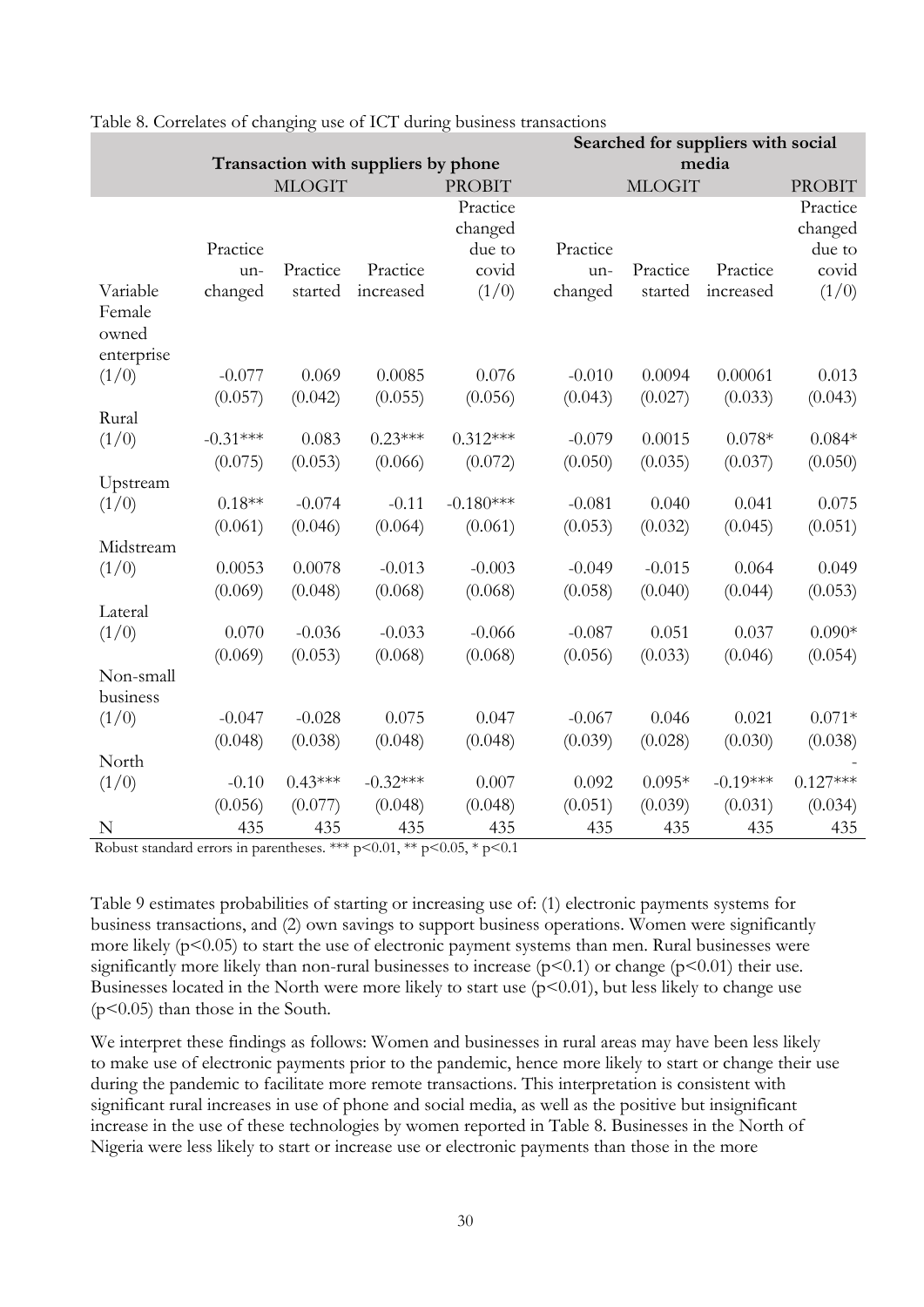economically developed South, also consistent with the patterns of phone and social media use presented in Table 8.

<span id="page-36-0"></span>Businesses in northern Nigeria were significantly less likely than those in the South ( $p$ <0.05) to use their own savings in support of business operations. One possible explanation is that Northern businesses have less savings to draw on for this purpose.

|                                           |           |               | Electronic payments for business | Used own savings to support business<br><b>MLOGIT</b> |           |                     |               |          |  |  |  |
|-------------------------------------------|-----------|---------------|----------------------------------|-------------------------------------------------------|-----------|---------------------|---------------|----------|--|--|--|
|                                           |           | <b>MLOGIT</b> |                                  | <b>PROBIT</b>                                         |           |                     | <b>PROBIT</b> |          |  |  |  |
|                                           |           |               |                                  | Practice<br>changed                                   |           | Practice<br>changed |               |          |  |  |  |
|                                           | Practice  |               |                                  | due to                                                | Practice  |                     |               | due to   |  |  |  |
|                                           | un-       | Practice      | Practice                         | covid                                                 | un-       | Practice            | Practice      | covid    |  |  |  |
| Variable<br>Female<br>owned<br>enterprise | changed   | started       | increased                        | (1/0)                                                 | changed   | started             | increased     | (1/0)    |  |  |  |
|                                           | $-0.029$  | $0.11**$      | $-0.081$                         | 0.032                                                 | $-0.013$  | 0.024               | $-0.011$      | 0.011    |  |  |  |
| (1/0)                                     |           |               |                                  |                                                       |           |                     |               |          |  |  |  |
|                                           | (0.056)   | (0.035)       | (0.055)                          | (0.057)                                               | (0.059)   | (0.050)             | (0.052)       | (0.059)  |  |  |  |
| Rural                                     |           | 0.051         | $0.13*$                          | $0.188***$                                            |           | $0.13*$             | $-0.12$       |          |  |  |  |
| (1/0)                                     | $-0.18*$  |               |                                  |                                                       | $-0.0084$ |                     |               | 0.034    |  |  |  |
|                                           | (0.072)   | (0.045)       | (0.067)                          | (0.072)                                               | (0.077)   | (0.056)             | (0.076)       | (0.074)  |  |  |  |
| Upstream                                  |           |               |                                  |                                                       |           |                     |               |          |  |  |  |
| (1/0)                                     | 0.0067    | $-0.020$      | 0.014                            | $-0.003$                                              | $-0.028$  | 0.00034             | 0.027         | 0.024    |  |  |  |
|                                           | (0.064)   | (0.041)       | (0.065)                          | (0.063)                                               | (0.066)   | (0.059)             | (0.057)       | (0.066)  |  |  |  |
| Midstream                                 |           |               |                                  |                                                       |           |                     |               |          |  |  |  |
| (1/0)                                     | $-0.0036$ | $-0.021$      | 0.025                            | 0.004                                                 | $-0.088$  | 0.054               | 0.035         | 0.088    |  |  |  |
|                                           | (0.068)   | (0.043)       | (0.067)                          | (0.068)                                               | (0.070)   | (0.061)             | (0.059)       | (0.070)  |  |  |  |
| Lateral                                   |           |               |                                  |                                                       |           |                     |               |          |  |  |  |
| (1/0)                                     | $-0.063$  | $-0.034$      | 0.097                            | 0.074                                                 | $-0.0079$ | 0.049               | $-0.041$      | 0.010    |  |  |  |
|                                           | (0.070)   | (0.047)       | (0.067)                          | (0.069)                                               | (0.072)   | (0.062)             | (0.064)       | (0.072)  |  |  |  |
| Non-small                                 |           |               |                                  |                                                       |           |                     |               |          |  |  |  |
| business                                  |           |               |                                  |                                                       |           |                     |               |          |  |  |  |
| (1/0)                                     | $-0.058$  | 0.040         | 0.018                            | 0.055                                                 | 0.037     | $-0.057$            | 0.019         | $-0.038$ |  |  |  |
|                                           | (0.051)   | (0.033)       | (0.050)                          | (0.050)                                               | (0.052)   | (0.044)             | (0.045)       | (0.052)  |  |  |  |
| North                                     |           |               |                                  |                                                       |           |                     |               |          |  |  |  |
| (1/0)                                     | 0.0061    | $0.32***$     | $-0.32***$                       | $-0.098**$                                            | 0.032     | $-0.11**$           | 0.073         | $-0.038$ |  |  |  |
|                                           | (0.058)   | (0.076)       | (0.048)                          | (0.048)                                               | (0.050)   | (0.041)             | (0.044)       | (0.050)  |  |  |  |
| N                                         | 435       | 435           | 435                              | 435                                                   | 435       | 435                 | 435           | 435      |  |  |  |

Table 9. Correlates of making electronic transactions, and use of savings to maintain business operations

Robust standard errors in parentheses. \*\*\* p<0.01, \*\* p<0.05, \* p<0.1

Table 10 presents probabilities of respondents starting or increasing formal contracts or informal agreements committing them to the purchase of goods from suppliers. Patterns for both types of agreement are similar. Women were significantly less likely than men  $(p<0.01)$  to change their behavior regarding either type of contract, indicating, that men were more likely to enter such contracts.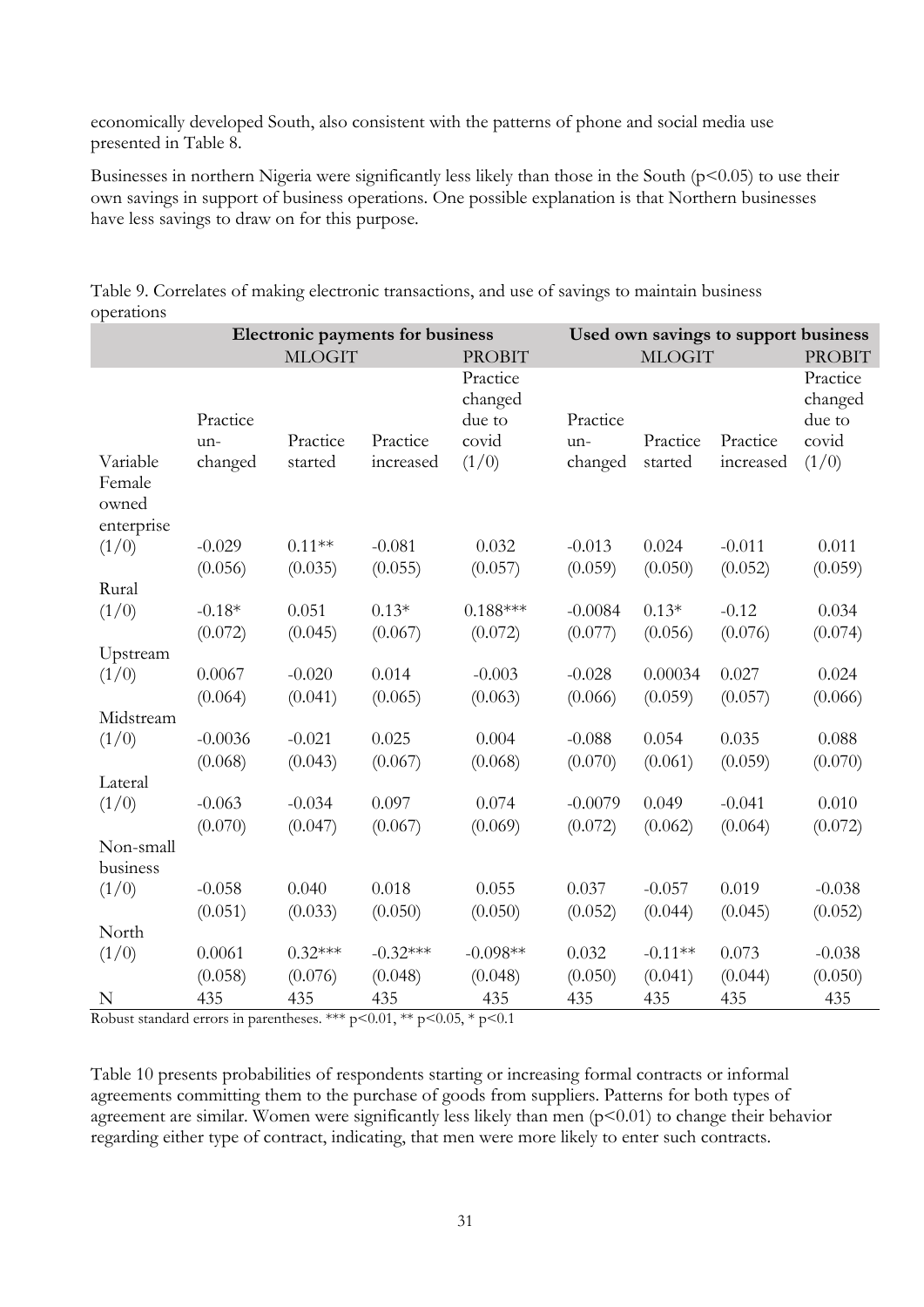Upstream and midstream businesses were both significantly more likely  $(p<0.05)$  than downstream businesses to start formal contracts and informal agreements with their suppliers in response to COVID-19, but less likely to increase their use of contracts, and less likely to change their use of contracts overall. We interpret this to mean that downstream businesses (retailers) were already more likely prior to the COVID-19 crisis to have contracts with their suppliers than upstream farms and midstream traders and processors, making that the latter groups more likely to initiate these arrangements to increase the predictability of input supply under the volatile conditions.

<span id="page-37-0"></span>Businesses in northern Nigeria were significantly less likely  $(p<0.01)$  to increase or change their use of formal or informal contracts than those in the South, indicative perhaps of the more highly developed nature of supply chain coordination in the dynamic South.

|            |               |           | Formal contract with suppliers |               | rable ro. Contentes of maning formal contracts and informal agreements with suppliers<br>Informal agreement with suppliers |          |               |            |  |  |  |
|------------|---------------|-----------|--------------------------------|---------------|----------------------------------------------------------------------------------------------------------------------------|----------|---------------|------------|--|--|--|
|            | <b>MLOGIT</b> |           |                                | <b>PROBIT</b> | <b>MLOGIT</b>                                                                                                              |          | <b>PROBIT</b> |            |  |  |  |
|            |               |           |                                | Practice      |                                                                                                                            |          |               | Practice   |  |  |  |
|            |               |           |                                | changed       |                                                                                                                            |          |               | changed    |  |  |  |
|            | Practice      |           |                                | due to        | Practice                                                                                                                   |          |               | due to     |  |  |  |
|            | un-           | Practice  | Practice                       | covid         | un-                                                                                                                        | Practice | Practice      | covid      |  |  |  |
| Variable   | changed       | started   | increased                      | (1/0)         | changed                                                                                                                    | started  | increased     | (1/0)      |  |  |  |
| Female     |               |           |                                |               |                                                                                                                            |          |               |            |  |  |  |
| owned      |               |           |                                |               |                                                                                                                            |          |               |            |  |  |  |
| enterprise |               |           |                                |               |                                                                                                                            |          |               |            |  |  |  |
| (1/0)      | 0.057         | $-0.0025$ | $-0.054$                       | $-0.065*$     | 0.075                                                                                                                      | 0.017    | $-0.093*$     | $-0.071$   |  |  |  |
|            | (0.038)       | (0.013)   | (0.037)                        | (0.037)       | (0.047)                                                                                                                    | (0.014)  | (0.045)       | (0.045)    |  |  |  |
| Rural      |               |           |                                |               |                                                                                                                            |          |               |            |  |  |  |
| (1/0)      | 0.14          | $-0.22**$ | $0.077*$                       | 0.046         | $-0.059$                                                                                                                   | $-0.094$ | 0.060         | 0.062      |  |  |  |
|            | (0.085)       | (0.084)   | (0.036)                        | (0.040)       | (0.056)                                                                                                                    | (0.020)  | (0.053)       | (0.056)    |  |  |  |
| Upstream   | $-0.12$       | $0.23**$  | $-0.11*$                       | $-0.076*$     | $-0.047$                                                                                                                   | $0.23**$ | $-0.19***$    | $0.145***$ |  |  |  |
| (1/0)      | (0.092)       | (0.088)   | (0.043)                        | (0.043)       | (0.091)                                                                                                                    | (0.085)  | (0.049)       | (0.049)    |  |  |  |
| Midstrea   |               |           |                                |               |                                                                                                                            |          |               |            |  |  |  |
| m(1/0)     | $-0.18$       | $0.24**$  | $-0.056$                       | $-0.013$      | $-0.090$                                                                                                                   | $0.24**$ | $-0.15**$     | $-0.100**$ |  |  |  |
|            | (0.092)       | (0.089)   | (0.041)                        | (0.042)       | (0.093)                                                                                                                    | (0.088)  | (0.049)       | (0.051)    |  |  |  |
| Lateral    |               |           |                                |               |                                                                                                                            |          |               |            |  |  |  |
| (1/0)      | 0.047         | 0.00058   | $-0.046$                       | $-0.055$      | $-0.11$                                                                                                                    | $0.22**$ | $-0.11*$      | $-0.085*$  |  |  |  |
|            | (0.040)       | (0.0026)  | (0.040)                        | (0.043)       | (0.088)                                                                                                                    | (0.082)  | (0.048)       | (0.051)    |  |  |  |
| Non-       |               |           |                                |               |                                                                                                                            |          |               |            |  |  |  |
| small      |               |           |                                |               |                                                                                                                            |          |               |            |  |  |  |
| business   |               |           |                                |               |                                                                                                                            |          |               |            |  |  |  |
| (1/0)      | $-0.010$      | 0.021     | $-0.010$                       | 0.011         | $-0.053$                                                                                                                   | 0.0097   | 0.043         | 0.051      |  |  |  |
|            | (0.033)       | (0.014)   | (0.031)                        | (0.031)       | (0.040)                                                                                                                    | (0.014)  | (0.038)       | (0.039)    |  |  |  |
| North      |               |           |                                |               |                                                                                                                            |          |               |            |  |  |  |
| (1/0)      | $0.21***$     | 0.0042    | $-0.21***$                     | $0.202***$    | $0.17***$                                                                                                                  | 0.011    | $-0.18***$    | $0.174***$ |  |  |  |
|            | (0.035)       | (0.011)   | (0.033)                        | (0.029)       | (0.036)                                                                                                                    | (0.013)  | (0.033)       | (0.034)    |  |  |  |
| N          | 435           | 435       | 435                            | 435           | 435                                                                                                                        | 435      | 435           | 435        |  |  |  |

#### Table 10. Correlates of making formal contracts and informal agreements with suppliers

Robust standard errors in parentheses. \*\*\* p<0.01, \*\* p<0.05, \* p<0.1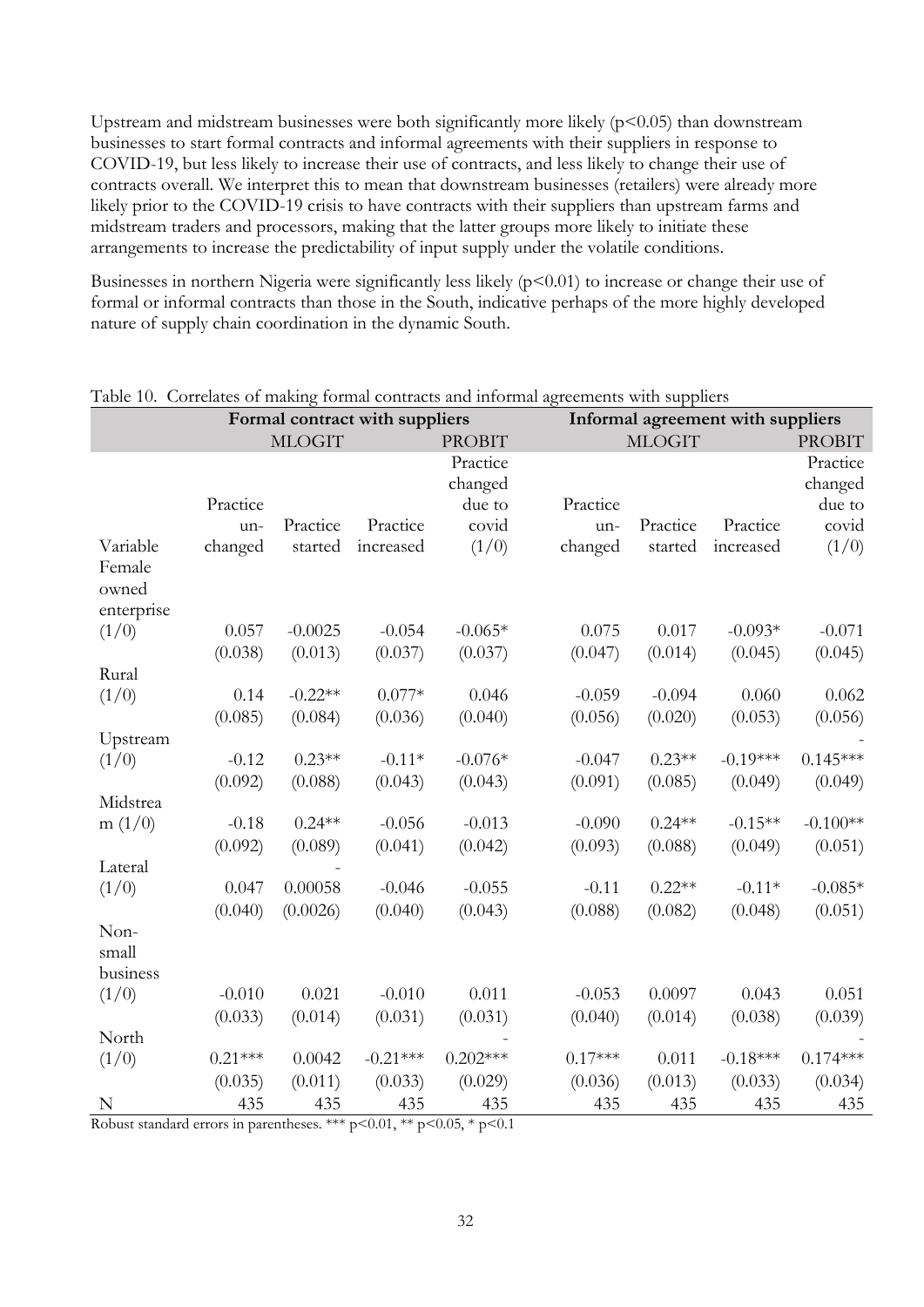Table 11 presents probabilities of respondents paying bribes or other informal payments to facilitate transport (e.g., to allow movement of goods through checkpoint) or business operations (e.g., to allow them to remain open). Rural businesses were significantly more likely to begin paying both types of bribes. This may suggest that urban businesses were already more likely to be subject to rent-seeking behaviors prior to the onset of the COVID-19 pandemic, and that such behaviors increased in rural areas during the pandemic, perhaps reflecting the increasing frequency of roadblocks and other security measures.

<span id="page-38-0"></span>Upstream and midstream businesses were significantly less likely  $(p<0.01$  and  $p<0.05$ , respectively) than downstream businesses to report changes in the payment of bribes to facilitate transport. Upstream businesses, but not midstream businesses, were significantly less likely (p<0.01) than downstream businesses to report changes in the payment of bribes to facilitate business operations.

|                             | rasic Tr. Correlates or paying shoes to number transport or susmess operations<br>Paid bribes to facilitate business |                       |                                     |               |               |           |           |            |  |  |  |  |
|-----------------------------|----------------------------------------------------------------------------------------------------------------------|-----------------------|-------------------------------------|---------------|---------------|-----------|-----------|------------|--|--|--|--|
|                             |                                                                                                                      |                       | Paid bribes to facilitate transport |               | operation     |           |           |            |  |  |  |  |
|                             |                                                                                                                      | <b>MLOGIT</b>         |                                     | <b>PROBIT</b> | <b>MLOGIT</b> |           |           |            |  |  |  |  |
|                             |                                                                                                                      |                       |                                     | Practice      |               |           |           | Practice   |  |  |  |  |
|                             |                                                                                                                      |                       |                                     | changed       |               |           |           | changed    |  |  |  |  |
|                             | Practice                                                                                                             |                       |                                     | due to        | Practice      |           |           | due to     |  |  |  |  |
|                             | un-                                                                                                                  | Practice              | Practice                            | covid         | un-           | Practice  | Practice  | covid      |  |  |  |  |
| Variable<br>Female<br>owned | changed                                                                                                              | started               | increased                           | (1/0)         | changed       | started   | increased | (1/0)      |  |  |  |  |
| enterprise                  |                                                                                                                      |                       |                                     |               |               |           |           |            |  |  |  |  |
| (1/0)                       | $-0.068$                                                                                                             | 0.081                 | $-0.013$                            | 0.069         | $-0.093$      | 0.075     | 0.018     | $0.092*$   |  |  |  |  |
|                             | (0.054)                                                                                                              | (0.046)               | (0.040)                             | (0.054)       | (0.049)       | (0.045)   | (0.030)   | (0.050)    |  |  |  |  |
| Rural                       |                                                                                                                      |                       |                                     |               |               |           |           |            |  |  |  |  |
| (1/0)                       | $-0.14$                                                                                                              | $0.22***$<br>$-0.080$ |                                     | $0.174***$    | $-0.10$       | $0.20***$ | $-0.094$  | $0.157***$ |  |  |  |  |
|                             | (0.073)                                                                                                              | (0.045)               | (0.071)                             | (0.065)       | (0.077)       | (0.045)   | (0.079)   | (0.058)    |  |  |  |  |
| Upstream                    |                                                                                                                      |                       |                                     |               |               |           |           |            |  |  |  |  |
| (1/0)                       | $0.15*$                                                                                                              | $-0.074$              | $-0.075$                            | $-0.164***$   | $0.14*$       | $-0.082$  | $-0.055$  | $-0.149**$ |  |  |  |  |
|                             | (0.060)                                                                                                              | (0.054)               | (0.043)                             | (0.061)       | (0.059)       | (0.053)   | (0.039)   | (0.059)    |  |  |  |  |
| Midstream                   |                                                                                                                      |                       |                                     |               |               |           |           |            |  |  |  |  |
| (1/0)                       | $0.13*$                                                                                                              | 0.00057               | $-0.13*$                            | $-0.136**$    | 0.047         | $-0.0033$ | $-0.044$  | $-0.058$   |  |  |  |  |
|                             | (0.064)                                                                                                              | (0.056)               | (0.050)                             | (0.064)       | (0.061)       | (0.055)   | (0.037)   | (0.061)    |  |  |  |  |
| Lateral                     |                                                                                                                      |                       |                                     |               |               | 0.085     |           |            |  |  |  |  |
| (1/0)                       | $-0.043$                                                                                                             | $0.11*$               | $-0.071$                            | 0.039         | $-0.062$      |           | $-0.023$  | 0.056      |  |  |  |  |
| Non-small<br>business       | (0.066)                                                                                                              | (0.054)               | (0.046)                             | (0.066)       | (0.060)       | (0.053)   | (0.035)   | (0.061)    |  |  |  |  |
| (1/0)                       | $-0.040$                                                                                                             | 0.014                 | 0.026                               | 0.040         | $-0.058$      | 0.029     | 0.028     | 0.061      |  |  |  |  |
|                             | (0.049)                                                                                                              | (0.042)               | (0.037)                             | (0.049)       | (0.046)       | (0.041)   | (0.029)   | (0.046)    |  |  |  |  |
| North                       |                                                                                                                      |                       |                                     |               |               |           |           |            |  |  |  |  |
| (1/0)                       | $0.20***$                                                                                                            | $-0.22***$            | 0.022                               | $-0.209***$   | $0.24***$     | $0.26***$ | 0.019     | $0.255***$ |  |  |  |  |
|                             | (0.042)                                                                                                              | (0.033)               | (0.032)                             | (0.043)       | (0.037)       | (0.030)   | (0.026)   | (0.037)    |  |  |  |  |
| N                           | 435                                                                                                                  | 435                   | 435                                 | 435           | 435           | 435       | 435       | 435        |  |  |  |  |

#### Table 11. Correlates of paying bribes to facilitate transport or business operations

Robust standard errors in parentheses. \*\*\* p<0.01, \*\* p<0.05, \* p<0.1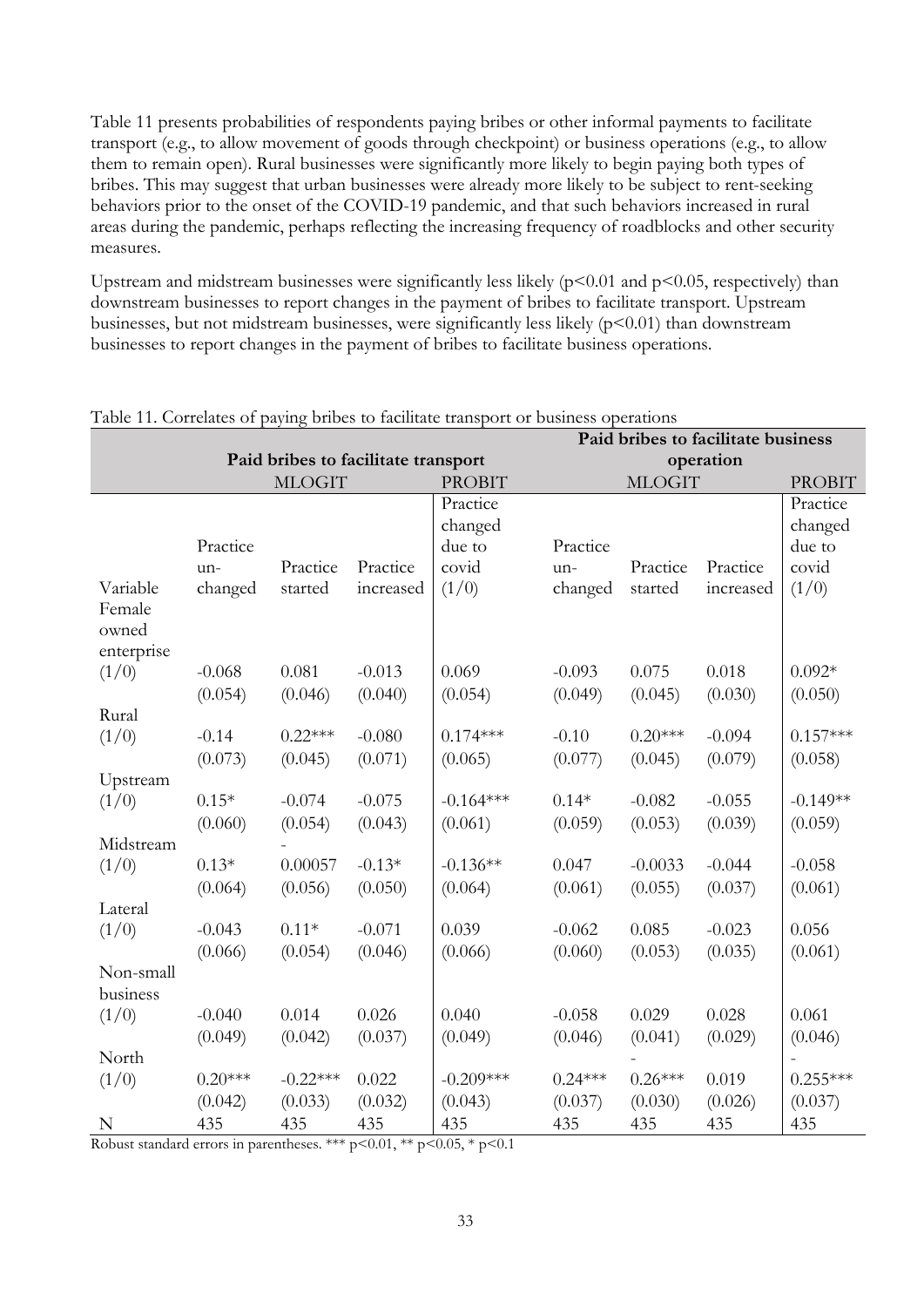We interpret these results to mean that downstream businesses faced the highest level of exposure to demands for bribes, perhaps reflecting their mobile and highly informal nature. Businesses in the North were significantly less likely than those in the South to report starting or changing the payment of bribes of either type. This finding seems to imply that businesses in the North faced higher existing levels of exposure to bribery, possibly linked to high levels of insecurity (e.g., due to the threats posed by Boko Haram), relative to the South.

To summarize, the following key points emerge from the regressions result presented in this subsection:

- 1) Use of technologies such as phones, social media, and electronic payments was already in widespread in the relatively economically developed urban areas and Southern part of the country prior to the pandemic. As a result, these technologies were more likely to be taken up in response to the pandemic by businesses in northern Nigeria and in rural areas, as the challenges to mobility further enhanced their utility, driving adoption in more peripheral areas.
- 2) Adoption of advanced co-pivoting practices requiring new forms of coordination between actors in different value chain segments (e.g., formal contracts and informal commitments to the purchase of goods from suppliers) were less frequently adopted by businesses in the North, perhaps reflecting of the existence of 'shallower' markets in this region, as compared to the South.
- 3) Downstream businesses were more likely to adopt pivoting behaviors than those in upstream value chain segments. Upstream businesses are less likely to adopt formal or informal contracts, likely reflecting the higher frequency of procurement by retail businesses as compared to farms and hence greater need for coordination to assure access to business supplies. Upstream businesses were also less likely than those downstream to change their payment of bribes, likely reflecting the mobile and informal nature of retail businesses which makes them vulnerable to rent seeking behaviors.
- 4) Gendered differences in pivoting behaviors are indicative of disadvantages faced by women business owners. Businesses operated by women are significantly more likely than those operated by men to have started using electronic payments systems during the pandemic, suggesting a lower rate of adoption by women prior to this time. Businesses operated by women were significantly less likely than those run by men to enter into formal contracts or informal agreements with suppliers, possibly signifying a lower level of bargaining power among businesses run by women relative to those run by men. Finally, businesses operated by women were more likely than those operated by men to increase payment of bribes to facilitate continuation of business operations, indicative of their greater vulnerability to rent seeking behavior, perhaps linked in part to higher representation in informal and mobile businesses in downstream and midstream value chain segments.
- 5) Business size seems to have little effect on the likelihood of altering the behaviors discussed in this section, perhaps because many of them (e.g., use of phones or social media; informal agreements), are scale neutral.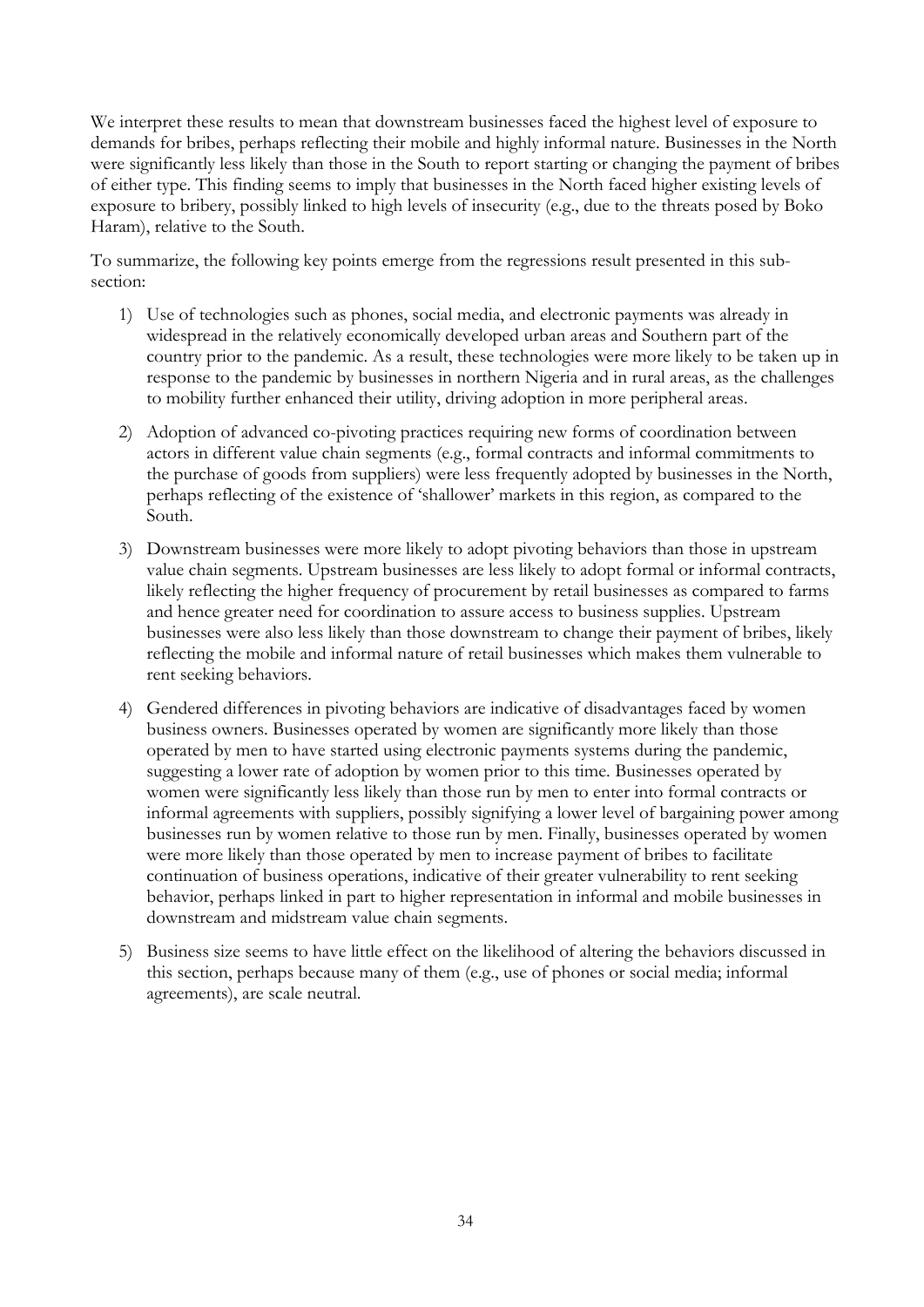### <span id="page-40-0"></span>**BUSINESS FAILURES**

Table 12 presents the probability of businesses ceasing operations between the final survey round in 2020 and the resurvey in 2021. Four important results stand out. First, businesses operated by women were 15 percentage points more likely to close than those operated by men, a result that is highly significant (p<0.01). Second, small businesses were 15 percentage points more likely to close than nonsmall businesses ( $p<0.01$ ). Third, businesses in the North were 6 percentage points more likely to close than those in the South ( $p$ <0.01). Fourth, similar patterns hold when closures unrelated to COVID-19 are excluded, indicating that factors associated with COVID-19 accounted for most business closures.

These figures suggest strongly that COVID-19 and associated containment policies intensified underlying inequalities by causing higher levels of closures among businesses that were operated by women, small in scale, or located in the less economically developed and more insecure North. Conversely, businesses operated by men businesses, non-small, or in the more prosperous and stable South have proven more resilient.

| exchange factor uniciated to COVID-19 |                                |                                                       |
|---------------------------------------|--------------------------------|-------------------------------------------------------|
|                                       |                                | Probability of<br>closing down,<br>excluding closures |
|                                       | Probability of<br>closing down | unrelated to<br>COVID-19                              |
| <b>VARIABLES</b>                      | Margins                        | Margins                                               |
| Female owned enterprise $(1/0)$       | $0.151***$                     | $0.111***$                                            |
|                                       | (0.031)                        | (0.028)                                               |
| Rural $(1/0)$                         | 0.009                          | 0.021                                                 |
|                                       | (0.047)                        | (0.040)                                               |
| Upstream $(1/0)$                      | 0.034                          | 0.021                                                 |
|                                       | (0.043)                        | (0.040)                                               |
| Midstream $(1/0)$                     | $-0.025$                       | $-0.020$                                              |
|                                       | (0.048)                        | (0.045)                                               |
| Lateral $(1/0)$                       | 0.019                          | 0.047                                                 |
|                                       | (0.044)                        | (0.039)                                               |
| Non-small business $(1/0)$            | $-0.153***$                    | $-0.132***$                                           |
|                                       | (0.033)                        | (0.031)                                               |
| North $(1/0)$                         | $0.064*$                       | $0.072**$                                             |
|                                       | (0.033)                        | (0.028)                                               |
| Lockdown $(1/0)$                      | $-0.033$                       | $-0.043$                                              |
|                                       | (0.035)                        | (0.031)                                               |
| N                                     | 435                            | 415                                                   |

Table 12. Correlates of going out of business between 2020 and 2021 survey rounds, including and excluding factor unrelated to COVID-19

Robust standard errors in parentheses. \*\*\*  $p<0.01$ , \*\*  $p<0.05$ , \*  $p<0.1$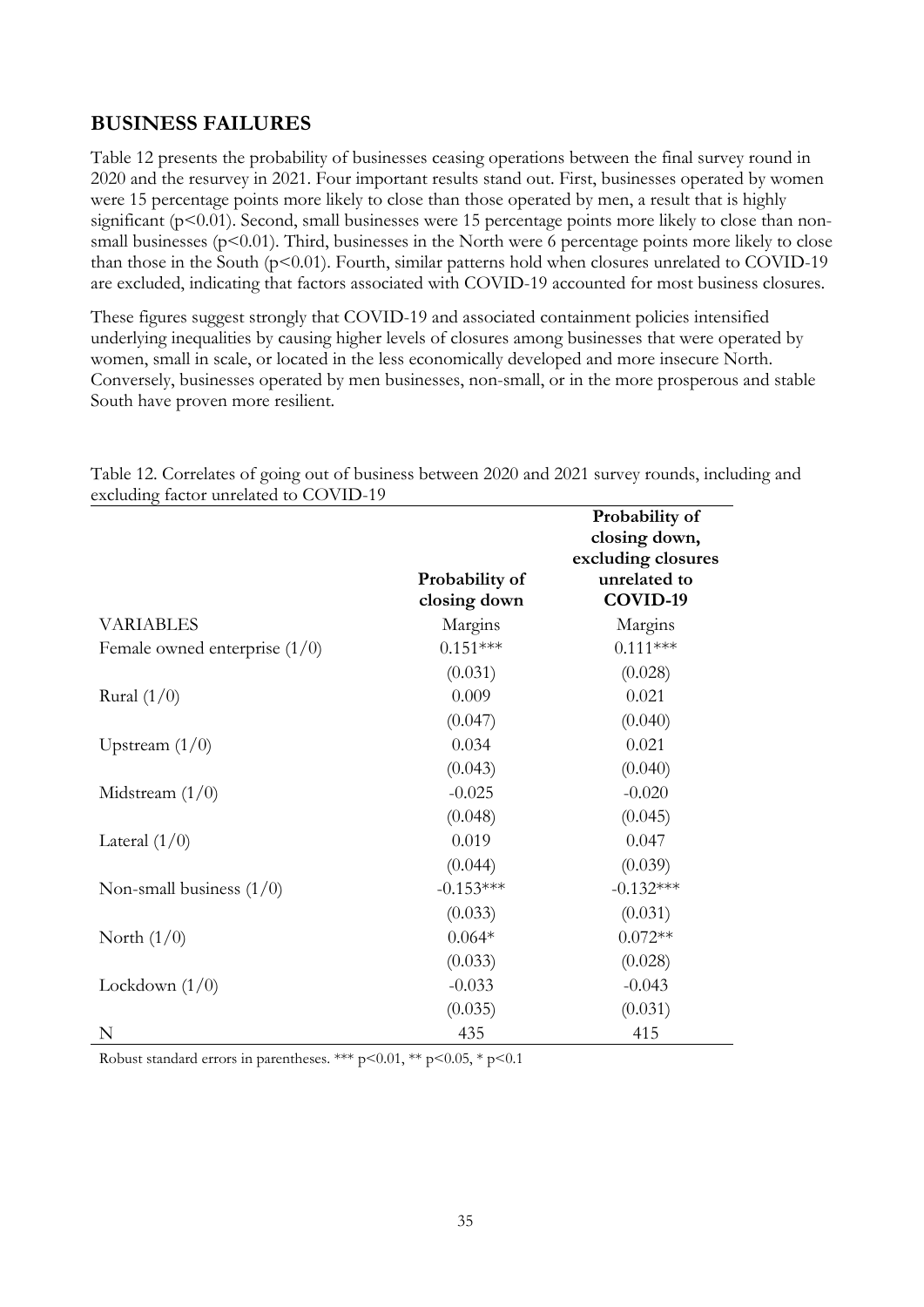### <span id="page-41-0"></span>**CONCLUSIONS**

This report uses a panel dataset from two phone surveys covering February–October 2020 and March– July 2021, with nearly 500 small and medium enterprises (SMEs) in the poultry and fish value chains of eight states in all six of Nigeria's geopolitical zones. We address three empirical gaps in the knowledge of the impacts of COVID-19 and containment policies on enterprises in these value chains.

- First, how did state level variations in COVID-19 containment policies affect the operation of businesses during 2020, and how did these effects vary by location (rural and urban; North and South), size of enterprise (small and non-small), value chain segment (lateral, upstream, midstream, and downstream), and gender of business owner.
- Second, what kinds of challenges did businesses confront during this period and how did that vary over time and across nodes.
- Third, what pivoting strategies did SMEs apply in response to COVID-19 challenges (in terms of, for instance, changes to marketing, procurement, technologies, and employment behaviors) and how did these vary by location, business scale, value chain segment, and gender of the enterprise.

Lockdown policies had direct and indirect impacts on SME business operations, but effects were disproportionally negative for small-scale enterprises and enterprises owned by women. Lockdowns negatively impacted the number of days operated by SMEs in lateral supply chains (feed businesses and hatcheries), but small lateral supply chains SMEs in faced significantly larger negative impacts than nonsmall. Midstream and downstream SMEs (wholesalers and retailers) owned by women were significantly more negatively impacted by lockdowns than businesses owned by men.

Lockdowns were associated with significant negative impacts on the number of hired daily laborers and regular salaried workers employed by SMEs, with significant differences also apparent between male and female owned businesses in lateral supply chin segments, as well as between small and non-small businesses.

We find clear evidence of the effect of lockdown on difficulty accessing inputs, markets and transport. These challenges peaked in April and May (when the lockdown policies were implemented most fully) before declining gradually. The share of respondents reporting low demand and low sales prices as challenges followed a similar pattern. In contrast, the share of SMEs reporting high input prices as a challenge grew steadily in all months but increased especially sharply post-lockdown.

Small businesses tended to be disproportionately affected by these challenges, particularly difficulties associated with low demand and market access, which were more persistent during post-lockdown months for small enterprises than for non-small.

Surveyed SMEs adopted a range of pivoting behaviors in response to the challenges faced. Many of the strategies deployed seem consistent with improved resilience, but others could negatively affect longterm business sustainability.

Mobile phones were widely used to organize transactions prior to the pandemic, but their use for this purpose increased sharply during the pandemic, as reported by around half of respondents. Internet and social media use to search for suppliers and customers also increased significantly. However, this transition toward e-commerce was driven by informal use of social media platforms (e.g., WhatsApp, Facebook) rather than formal dedicated online marketplace platforms such as Jumia, Konga, or Agromint.

There was a big increase in the use of electronic payments (e.g., mobile money or mobile banking applications), with most respondents  $(60\%)$  reporting having started  $(13\%)$  or increased  $(47\%)$  their use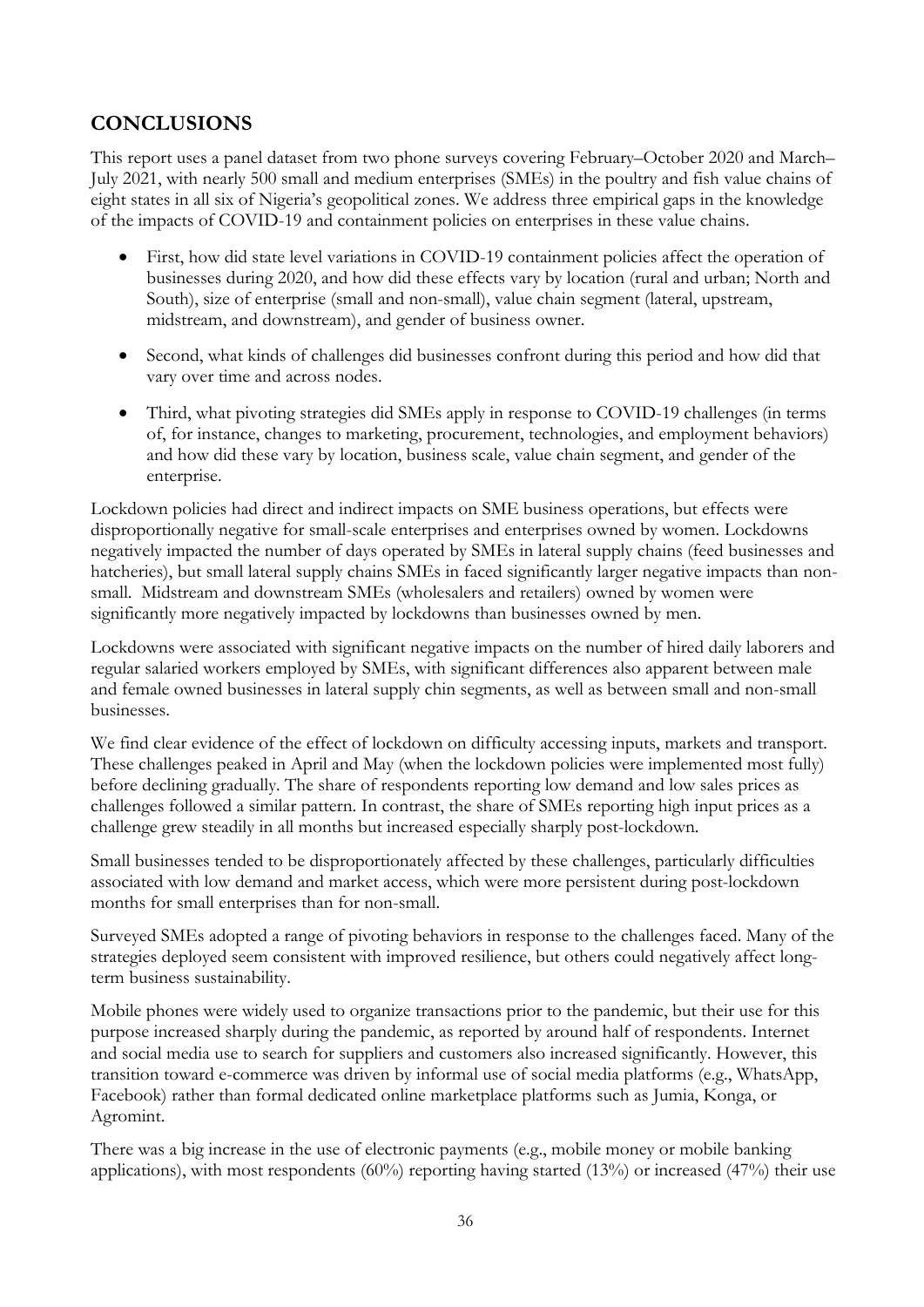in response to the pandemic, likely corresponding to the increase in remote transactions organized by phone or online, and possibly increased concern about the hygiene implications of handling cash.

Few respondents (2%) initiated any new form of contractual agreement in response to COVID-19, but 12% reported an increase in the use of pre-existing contracts, likely to instill greater predictability under volatile conditions. Informal agreements between actors were more common than formal contractual relations and their use was reported to have increased by around 20% of respondents.

As expected, reducing numbers of employees hired was a common cost saving strategy in the face of lower levels of business activity. Interestingly, a non-trivial share of businesses reported increasing wages for workers (initiated by 15% and increased by 18%). This may be interpreted as a response to worker shortages during periods when mobility restrictions and fear of contracting COVID-19 prevented businesses hiring sufficient labor.

We found a sharp increase in the introduction of "just in case" strategies (defined as "a strategy that can help you handle a shock to your input or output supply, such as stocking more inputs than normal or paying in advance for logistics services as a backup plan for procuring inputs or selling outputs). 40% of respondents reported having increased the use of these strategies, while 20% reported introducing them for the first time. This result appears indicative of behavioral change taken in response to the experience of initial shocks associated with COVID-19, and thus perhaps indicates a tendency for supply chains to evolve toward greater resilience.

However, we also found evidence of behaviors with potentially negative impacts on SME operations. For example, COVID-19 containment policies such as movement restrictions and business closures created opportunities for rent seeking. One quarter of respondents began paying informal payments (e.g. bribes) to facilitate transport for their business, and the same share paid bribes to facilitate continued business operations. Provision of informal credit was widely used to facilitate business operations. About 10% of respondents reported lending cash to business partners – a high number given that many surveyed enterprises are operated by sole traders. Half of respondents began (19%) or increased (31%) advancing goods as in-kind or trade credit. Both behaviors can be seen as responses taken to enable business operations to continue running. However, the long-term impact of these strategies is uncertain as informal payments increase business operating costs and reduce profit margins while repayment failures by clients could have major financial implications for SMEs.

Very few surveyed SMEs received any kind of formal support in response to COVID-19 crisis. Less than 1% of businesses reported receiving any form of government assistance. Assistance from other types of institution (e.g., business associations) was received by only 3% of businesses and 1% of households. In contrast, 40% of business owners started (11%) or increased (28%) lending money or food to employees in response to the COVID-19 crisis, and 30% started (11%) or increased (19%) donations of money or food to the communities in which they were located.

Finally, we explored the determinants of the probability of businesses ceasing operations between the final survey round in 2020 and the resurvey in 2021. Businesses operated by women were 15% more likely to close than those operated by men. Small businesses were 15% more likely to close than nonsmall businesses. Businesses in Northern Nigeria were 6% more likely to close than those in the South  $(p<0.01)$ .

These results suggest strongly that COVID-19 and associated containment policies intensified underlying inequalities by causing higher levels of closures among businesses that were operated by women, small in scale, or located in the less economically developed and more insecure North. Conversely, businesses operated by men, non-small, or in the more prosperous and stable South have proven more resilient.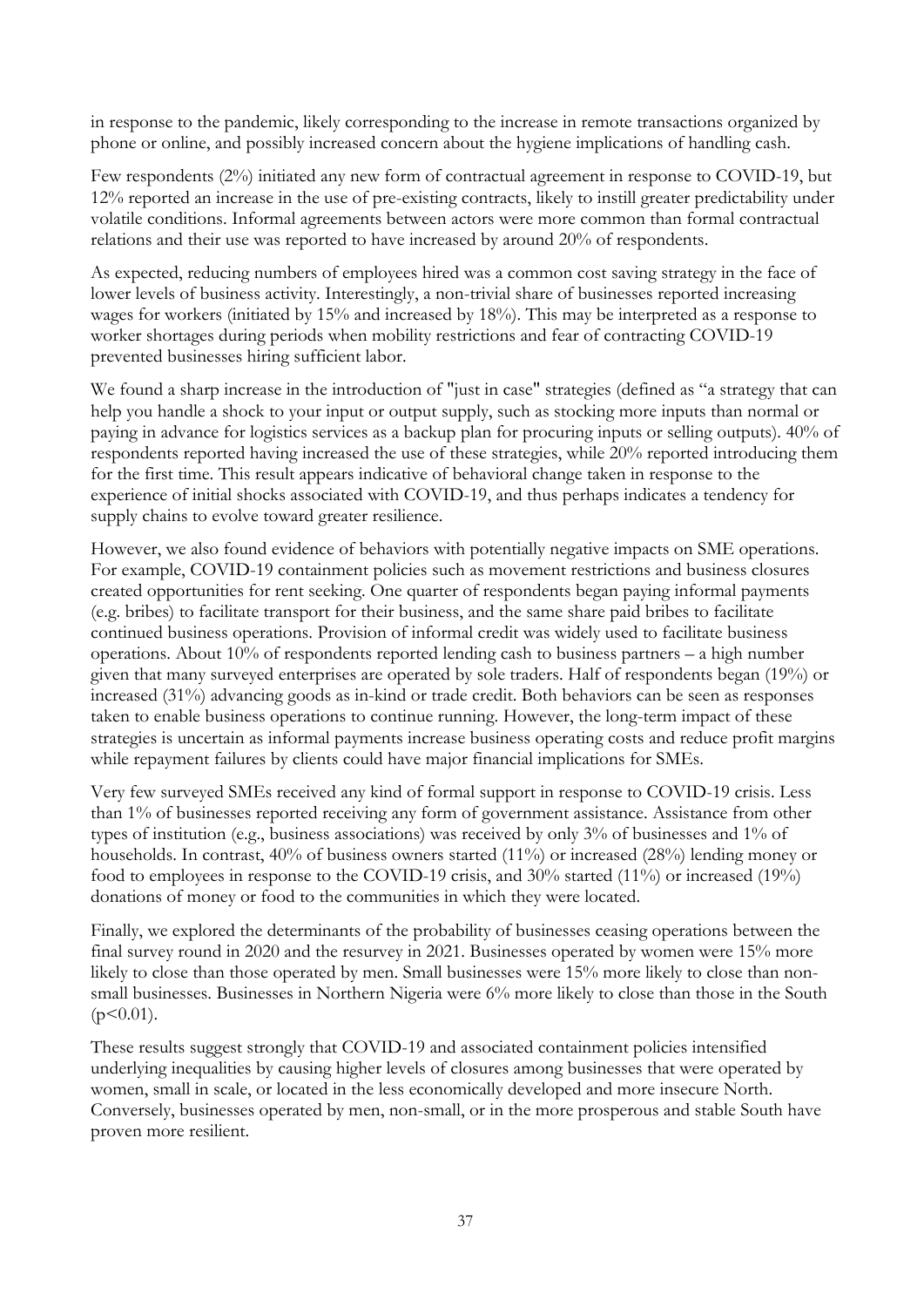#### <span id="page-43-0"></span>**REFERENCES**

- Gona, A., Woji, G., Norbert, S., Muhammad, H., Liverpool-Tasie, L.S.O., Reardon, T., Belton, B. 2018. *The Rapid Transformation of the Fish Value Chain in Nigeria: Evidence from Kebbi State*. Research Paper 115. September 2018. East Lansing: MSU
- Liverpool-Tasie LSO, Reardon T, Belton B. 2020. "Essential non-essentials": COVID-19 policy missteps in Nigeria rooted in persistent myths about African food value chains. *Applied Economic and Perspectives and Policy.*1–20.<https://doi.org/10.1002/aepp.13139>
- Liverpool-Tasie, S., Omonona, B., Sanou, A., Ogunleye, W., Padilla, S., Reardon. T. 2016. Growth and transformation of chicken & eggs value chains in Nigeria. Feed the Future Innovation Lab for Food Security Policy Research Paper 22. Michigan State University.
- Liverpool-Tasie, S.O., Sanou, O., Reardon, T., Belton, B. 2021. Demand for Imported versus Domestic Fish in Nigeria. *Journal of Agricultural Economics.* [https://doi.org/10.1111/1477-](https://doi.org/10.1111/1477-9552.12423) [9552.12423](https://doi.org/10.1111/1477-9552.12423)
- Padilla, S., Liverpool-Tasie, L.S.O., Myers, R.J. 2019. The effects of feed costs and increased energy needs on broiler farm productivity: A dynamic programming approach. Feed the Future Innovation Lab for Food Security Policy Research Paper 130. Michigan State University.
- Reardon, T., A. Heiman, L. Lu, C.S.R. Nuthalapati, R. Vos, C. Zilberman. 2021. "Pivoting" by food industry firms to cope with COVID-19 in developing regions: e-commerce and "copivoting" delivery-intermediaries. *Agricultural Economics*, 52(3):1-17. <https://doi.org/10.1111/agec.12631>
- Subasinghe R, Siriwardena SN, Byrd K, Chan CY, Dizyee K, Shikuku K, Tran N, Adegoke A, Adeleke M, Anastasiou K, Beveridge M, Bogard J, Chu L, Fregene BT, Ene-Obong H, Cheong KC, Nukpezah J, Olagunju O, Powell A, Steensma J, Williams G, Shelley C and Phillips M. 2021. *Nigeria fish futures. Aquaculture in Nigeria: Increasing Income, Diversifying Diets and Empowering Women*. Report of the scoping study. Penang, Malaysia: WorldFish. Program Report: 2021-16.